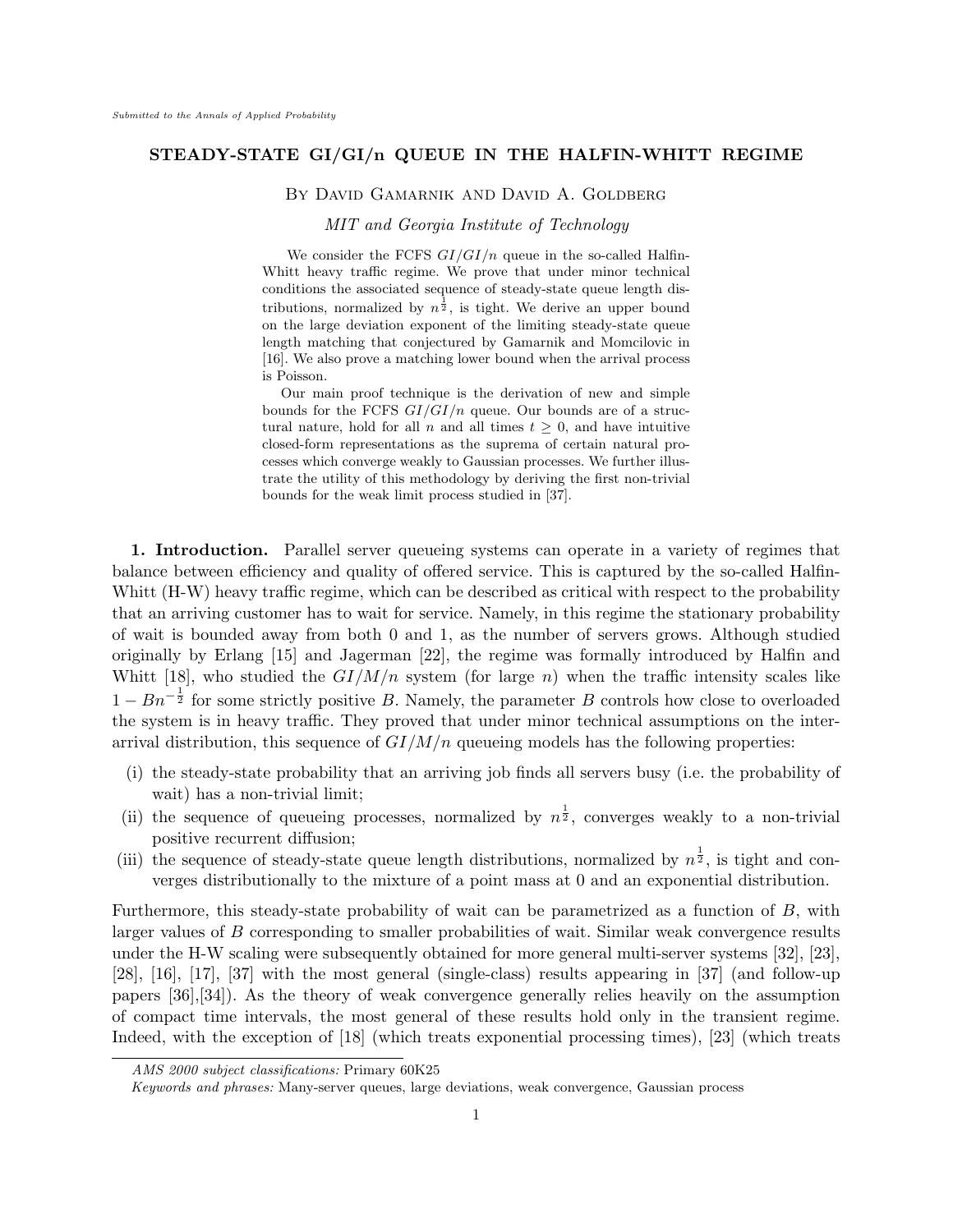deterministic processing times), [16] (which treats processing times with finite support), and [17] (which treats phase-type processing times and allows for abandonments and multi-class structure), all of the aforementioned results are for the associated sequence of normalized *transient* queue length distributions only, leaving many open questions about the associated *steady-state* queue length distributions.

In particular, in [16] it is shown for the case of processing times with finite support that the sequence of steady-state queue length distributions (normalized by  $n^{\frac{1}{2}}$ ) is tight, and has a limit whose tail decays exponentially fast. The authors further prove that this exponential rate of decay (i.e. large deviation exponent) is  $-2B(c_A^2 + c_S^2)^{-1}$ , where *B* is the spare capacity parameter, and  $c_A^2$ ,  $c_S^2$  are the squared coefficients of variation of the inter-arrival and processing time distributions. In [16] it was conjectured that this result should hold for more general processing time distributions. However, prior to this work no further progress on this question has been achieved.

In this paper we resolve the conjectures made in [16] with regards to (w.r.t.) tightness of the steady-state queue length, and take a large step towards resolving the conjectures made w.r.t. the large deviation exponent. We prove that as long as the inter-arrival and processing time distributions satisfy minor technical conditions (e.g. finite  $2+\epsilon$  moments), the associated sequence of steady-state queue length distributions, normalized by  $n^{\frac{1}{2}}$ , is tight. Under the same minor technical conditions we derive an upper bound on the large deviation exponent of the limiting steady-state queue length matching that conjectured by Gamarnik and Momcilovic in [16]. We also prove a matching lower bound when the arrival process is Poisson.

Our main proof technique is the derivation of new and simple bounds for the FCFS *GI/GI/n* queue. Our bounds are of a structural nature, hold for all *n* and all times  $t \geq 0$ , and have intuitive closed-form representations as the suprema of certain natural processes which converge weakly to Gaussian processes. Our upper and lower bounds also exhibit a certain duality relationship, and exemplify a general methodology which may be useful for analyzing a variety of queueing systems. We further illustrate the utility of this methodology by deriving the first non-trivial bounds for the weak limit process studied in [37].

We note that our techniques allow us to analyze many properties of the *GI/GI/n* queue in the H-W regime without having to consider the complicated exact dynamics of the *GI/GI/n* queue. Interestingly, such ideas were used in the original paper of Halfin and Whitt [18] to show tightness of the steady-state queue length for the  $GI/M/n$  queue under the H-W scaling, but do not seem to have been used in subsequent works on queues in the H-W regime.

The rest of the paper proceeds as follows. In Section 2, we present our main results. In Section 3, we establish our general-purpose upper bounds for the queue length in a properly initialized FCFS *GI/GI/n* queue. In Section 4, we establish our general-purpose lower bounds for the queue length in a properly initialized FCFS *M/GI/n* queue. In Section 5 we use our bounds to prove the tightness of the steady-state queue length when the system is in the H-W regime. In Section 6 we combine our bounds with known results about weak limits and the suprema of Gaussian processes to prove our large deviation results. In Section 7 we use our bounds to study the weak limit derived in [37]. In Section 8 we summarize our main results and comment on directions for future research. We include a technical appendix in Section 9.

**2. Main results.** We consider the First-Come-First-Serve (FCFS) *GI/GI/n* queueing model, in which inter-arrival times are independent and identically distributed (i.i.d.) random variables (r.v.s), and processing times are i.i.d. r.v.s.

Let *A* and *S* denote some fixed r.v.s with non-negative support such that (s.t.)  $\mathbb{E}[A] = \mu_A^{-1}$  $\infty$ ,  $\mathbb{E}[S] = \mu_S^{-1} < \infty$ , and  $\mathbb{P}(A = 0) = \mathbb{P}(S = 0) = 0$ . Let  $\sigma_A^2$  and  $\sigma_S^2$  denote the variance of *A*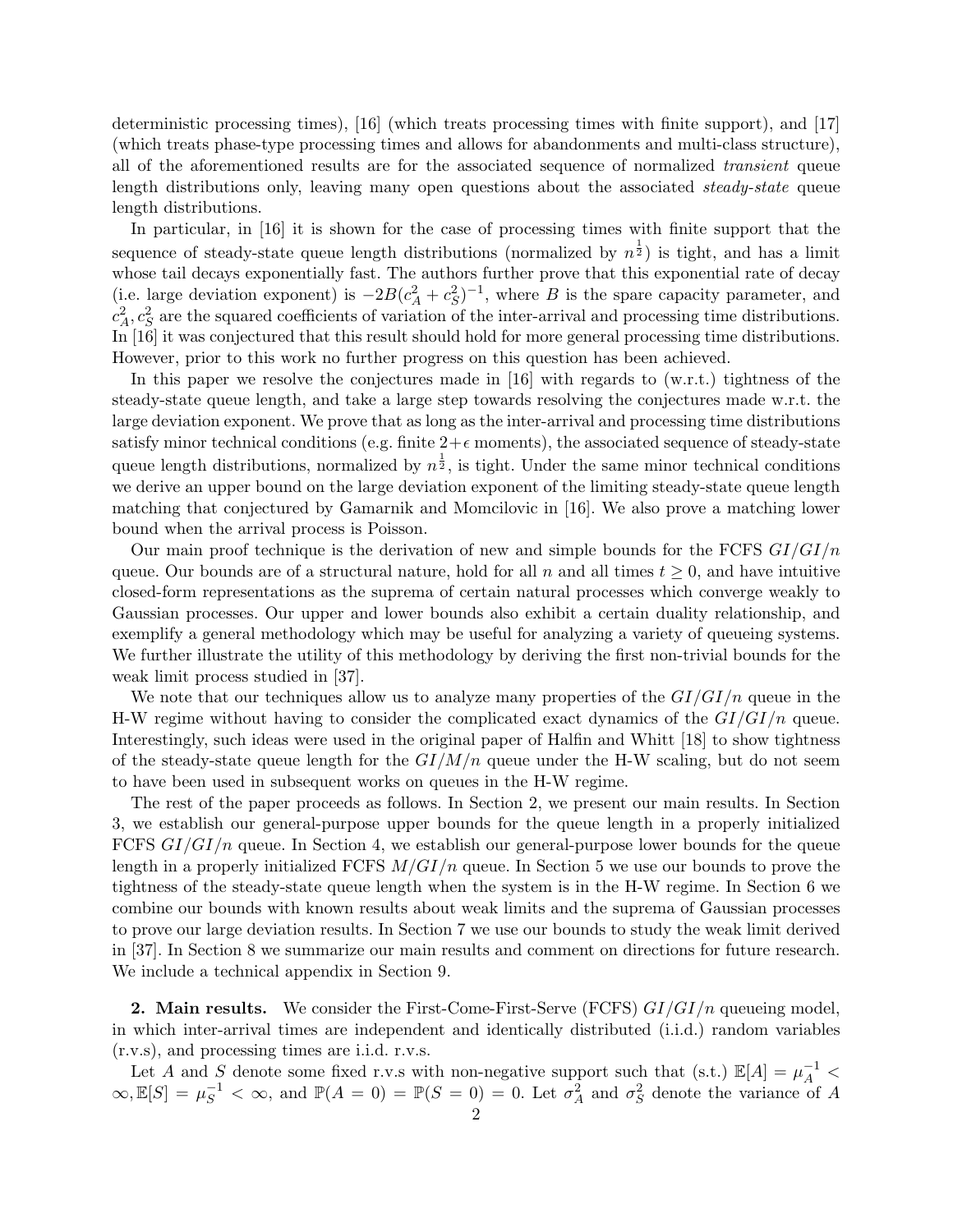and *S*, respectively. Let  $c_A^2$  and  $c_S^2$  denote the squared coefficient of variation (s.c.v.) of *A* and *S*, respectively.

We fix some excess parameter  $B > 0$ , and let  $\lambda_n \stackrel{\Delta}{=} n - Bn^{\frac{1}{2}}$ . For *n* sufficiently large to ensure  $\lambda_n > 0$  (which is assumed throughout), let  $Q^n(t)$  denote the number in system (number in service + number waiting in queue) at time *t* in the FCFS *GI/GI/n* queue with inter-arrival times drawn i.i.d. distributed as  $A\lambda_n^{-1}$  and processing times drawn i.i.d. distributed as *S* (initial conditions will be specified later), independently from the arrival process. Note that this scaling is analogous to that studied by Halfin and Whitt in [18], as the traffic intensity in the *n*th system is  $1 - Bn^{-\frac{1}{2}}$ in both settings. All processes should be assumed right-continuous with left limits (r.c.l.l.) unless stated otherwise. All empty summations should be evaluated as zero, and all empty products should be evaluated as one.

2.1. *Main results.* Our main results will require two additional sets of assumptions on *A* and *S*. The first set of assumptions, which we call the H-W assumptions, ensures that  $\{Q^n(t), n \geq 1\}$  is in the H-W scaling regime as  $n \to \infty$ . We say that *A* and *S* satisfy the H-W assumptions iff  $\mu_A = \mu_S$ , in which case we denote this common rate by  $\mu$ . The second set of assumptions, which we call the *T*<sup>0</sup> assumptions, is a set of additional technical conditions we require for our main results.

- (i) There exists  $\epsilon > 0$  s.t.  $\mathbb{E}[A^{2+\epsilon}], \mathbb{E}[S^{2+\epsilon}] < \infty$ .
- (ii)  $c_A^2 + c_S^2 > 0$ . Namely either *A* or *S* is a non-trivial r.v.
- (iii)  $\limsup_{t\downarrow 0} t^{-1} \mathbb{P}(S \le t) < \infty.$
- (iv) For all sufficiently large *n* and all initial conditions,  $Q<sup>n</sup>(t)$  converges weakly to a stationary measure  $Q^n(\infty)$  as  $t \to \infty$ , independent of initial conditions.

We now briefly discuss the various assumptions, commenting on both the reason for their inclusion and their restrictiveness. Condition (i) is necessary for several bounds from the literature relating to suprema of random walks (see [44]). Although we use this condition to prove tightness of the queue length in the H-W regime, all our intermediate results about weak limits and Gassian processes would also hold under only a second moment assumption (as opposed to  $2 + \epsilon$ ).

Condition (iii) is necessary for several results from the literature relating to the weak convergence of scaled renewal processes (see [47], [49]). The condition is (for example) satisfied by any discrete distribution with no mass at zero, any continuous distribution with finite density at zero, and (more generally) any distribution function (d.f.) which is absolutely continuous in a neighborhood of zero (see the discussion in [49]). All our results other than those pertaining to the weak convergence of scaled renewal processes and/or the large deviation exponent of the queue length in the H-W regime would also hold without this assumption.

Condition (iv) is needed to sensibly discuss the relevant stationary measures. We refer the interested reader to [4] for an excellent discussion of sufficient conditions on *A* and *S* which ensure that (iv) holds, for example if the d.f. of *A* is continuous, or more generally has a "spread-out component" (see [4] for details). We note that our non-asymptotic transient bounds hold even without this condition.

We now state our main results. We begin by establishing the tightness of the steady-state queue length for the FCFS *GI/GI/n* queue in the H-W regime.

THEOREM 1. *If A* and *S* satisfy the H-W and  $T_0$  assumptions, then the sequence  $\{ (Q^n(\infty) (n)^+ n^{-\frac{1}{2}}, n \geq 1$ *} is tight.*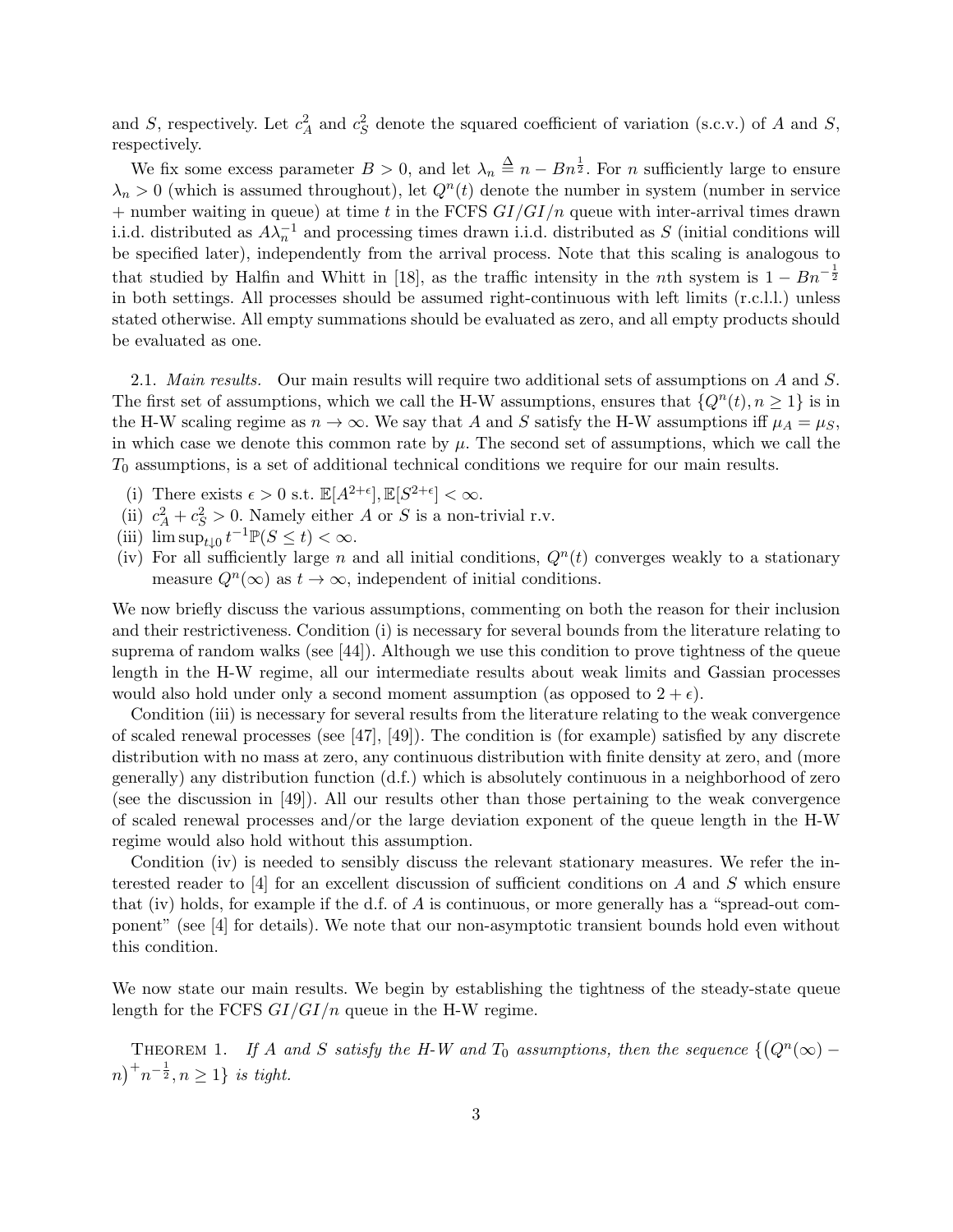In words, the queue length  $(Q^n(\infty) - n)^+$  scales like  $O(n^{\frac{1}{2}})$ . Although we conjecture that the sequence  $\{ (Q^n(\infty) - n)^+ n^{-\frac{1}{2}}, n \geq 1 \}$  has a unique weak limit (and thus converges weakly), our approach, which proves the weak convergence of certain bounding processes for the *GI/GI/n* queue (but not the  $GI/GI/n$  queue itself) is unable to establish this, and we leave the question of uniqueness as an interesting open problem.

We now establish an upper bound for the large deviation exponent of the limiting steady-state queue length for the FCFS *GI/GI/n* queue in the H-W regime, and a matching lower bound when the arrival process is Poisson.

Theorem 2. *Under the same assumptions as Theorem 1,*

$$
\limsup_{x \to \infty} x^{-1} \log \left( \limsup_{n \to \infty} \mathbb{P}\left( \left( Q^n(\infty) - n \right)^+ n^{-\frac{1}{2}} > x \right) \right) \le -2B(c_A^2 + c_S^2)^{-1}.
$$

*If in addition A is an exponentially distributed r.v., namely the system is M/GI/n, then*

$$
\lim_{x \to \infty} x^{-1} \log \left( \liminf_{n \to \infty} \mathbb{P} \left( \left( Q^n(\infty) - n \right)^+ n^{-\frac{1}{2}} > x \right) \right)
$$
\n
$$
= \lim_{x \to \infty} x^{-1} \log \left( \limsup_{n \to \infty} \mathbb{P} \left( \left( Q^n(\infty) - n \right)^+ n^{-\frac{1}{2}} > x \right) \right) = -2B(c_A^2 + c_S^2)^{-1}.
$$

In words, Theorem 2 states that the tail of the limiting steady-state queue length is bounded from above by  $\exp(-2B(c_A^2 + c_S^2)^{-1}x + o(x))$ ; and when the arrival process is Poisson, the tail of the limiting steady-state queue length is bounded from below by  $\exp(-2B(c_A^2+c_S^2)^{-1}x-o(x))$ , where  $o(x)$  is some non-negative function s.t.  $\lim_{x\to\infty} x^{-1}o(x) = 0$ . Theorem 2 translates into bounds for the large deviation behavior of any weak limit of the sequence  $\{(\mathbf{Q}^n(\infty)-n)^+n^{-\frac{1}{2}}, n\geq 1\}$ , where at least one weak limit exists by Theorem 1.

Note that the functional form of the exponent  $-2B(c_A^2+c_S^2)^{-1}$  shows that the probability of large deviations is a decreasing function of the excess parameter *B*, and an increasing function of the squared coefficients of variation  $c_A^2$ ,  $c_S^2$ . This is consistent at an intuitive level, since as *B* grows, the system becomes less loaded, which should decrease the the probability of large deviations. Similarly, as  $c_A^2$  and  $c_S^2$  grow, the system becomes more variable, which should increase the probability of large deviations.

Although we conjecture that  $-2B(c_A^2+c_S^2)^{-1}$  should also be the correct large deviations exponent when *A* is non-Markovian, our lower-bounding proof technique relies on certain properties of the steady-state  $M/GI/\infty$  queue which do not hold for the steady-state  $GI/GI/\infty$  queue, and thus we leave such an extension as an open problem.

**3. Upper bound.** In this section, we prove a general upper bound for the FCFS *GI/GI/n* queue, when properly initialized. The bound is valid for all finite *n*, and works in both the transient and steady-state (when it exists) regimes. Although we will later customize this bound to the H-W regime to prove our main results, we note that the bound is in no way limited to that regime. For a non-negative r.v. *X* with finite mean  $\mathbb{E}[X] > 0$ , let  $R(X)$  denote a r.v. distributed as the residual life distribution of *X*. Namely, for all  $z \geq 0$ ,

(1) 
$$
\mathbb{P}(R(X) > z) = (\mathbb{E}[X])^{-1} \int_z^{\infty} \mathbb{P}(X > y) dy.
$$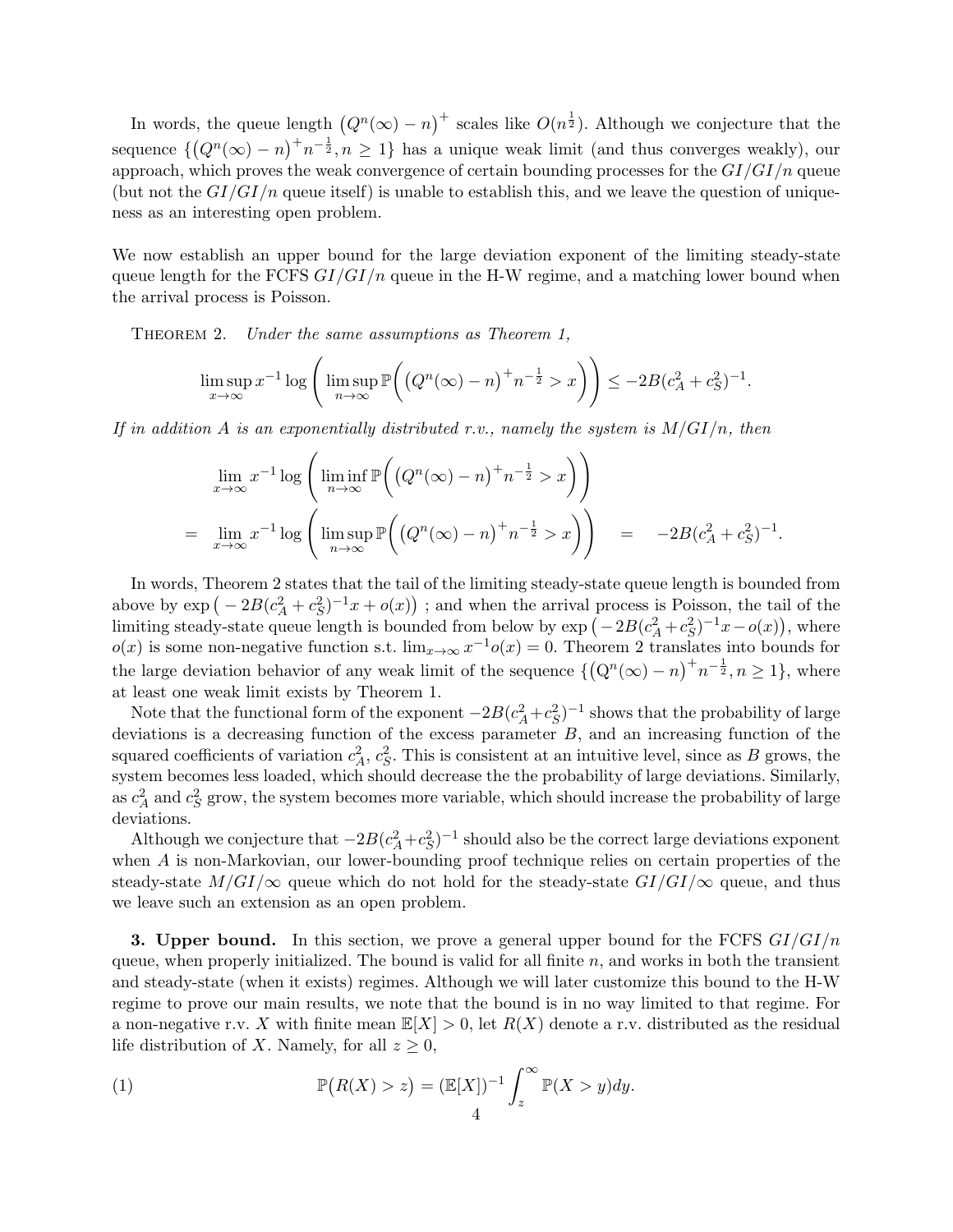Recall that associated with a r.v. *X*, an equilibrium renewal process with renewal distribution *X* is a counting process in which the first inter-event time is distributed as  $R(X)$ , and all subsequent interevent times are drawn i.i.d. distributed as *X*; an ordinary renewal process with renewal distribution *X* is a counting process in which all inter-event times, including the first, are drawn i.i.d. distributed as X. Let  $\{N_i(t), i = 1, \ldots, n\}$  denote a set of *n* i.i.d. equilibrium renewal processes with renewal distribution *S*. Let *A*(*t*) denote an equilibrium renewal process with renewal distribution *A*, with  $A(t)$ ,  $\{N_i(t)\}\$  mutually independent.

Let *Q* denote the FCFS *GI/GI/n* queue with inter-arrival times drawn i.i.d. distributed as *A*, processing times drawn i.i.d. distributed as  $S$ , and the following initial conditions. For  $i = 1, \ldots, n$ , there is a single job initially being processed on server *i*, and the set of initial processing times of these *n* initial jobs is drawn i.i.d. distributed as *R*(*S*). There are zero jobs waiting in queue, and the first inter-arrival time is distributed as  $R(A)$ , independent of the initial processing times of those jobs initially in system. We now establish an upper bound for  $Q(t)$ , the number in system at time *t* in *Q*.

THEOREM 3. *For all*  $x > 0$ *, and*  $t \ge 0$ *,* 

$$
\mathbb{P}\big((Q(t)-n)^+>x\big)\leq \mathbb{P}\bigg(\sup_{0\leq s\leq t}\big(A(s)-\sum_{i=1}^nN_i(s)\big)>x\bigg).
$$

*If in addition*  $Q(t)$  *converges weakly to a stationary distribution*  $Q(\infty)$  *as*  $t \to \infty$ *, then for all*  $x > 0$ *,* 

$$
\mathbb{P}\big((Q(\infty)-n)^{+}>x\big)\leq \mathbb{P}\bigg(\sup_{t\geq 0}\big(A(t)-\sum_{i=1}^{n}N_{i}(t)\big)>x\bigg).
$$

Note that our bounds are monotone in time, as when *t* increases the supremum appearing in Theorem 3 is taken over a larger time window, and the bound for the steady-state is the natural limit of these transient bounds.

We will prove Theorem 3 by analyzing a different queueing system  $\tilde{Q}$  which represents a 'modified' queue, in which all servers are kept busy at all times by adding artificial arrivals whenever a server would otherwise go idle. We note that our construction is similar to several constructions appearing in the literature. Our bounding system is closely related to the so-called Queue with Autonomous Service, a model studied previously by several authors [6],[20],[49],[27], whose dynamics can be described as the solution to an appropriate Skorokhod problem [49], [41]. Another related work is [7], in which the queue length of the *G/GI/*1 queue is bounded by considering a modified system in which the server goes on a vacation whenever it would have otherwise gone idle. Also, in [18], the queue length of the  $GI/M/n$  queue is bounded by considering a modified system in which a reflecting barrier is placed at state *n*.

We now construct the FCFS  $G/GI/n$  queue  $\tilde{Q}$  on the same probability space as  $\{N_i(t), i =$ 1,...,n} and  $A(t)$ . We begin by defining two auxiliary processes  $\tilde{A}(t)$  and  $\tilde{Q}(t)$ , where  $\tilde{A}(t)$  will become the arrival process to  $\mathcal{Q}$ , and we will later prove that  $Q(t)$  equals the number in system in  $\mathcal{Q}$ at time *t*. Let  $\tau_0 \stackrel{\Delta}{=} 0$ ,  $\{\tau_k, k \ge 1\}$  denote the sequence of event times in the pooled renewal process  $A(t) + \sum_{i=1}^{n} N_i(t)$ ,  $dA(t) \triangleq A(t) - A(t^{-})$ ,  $A(s,t) \triangleq A(t) - A(s)$ , and  $dN_i(t) \triangleq N_i(t) - N_i(t^{-})$ ,  $N_i(s,t) \stackrel{\Delta}{=} N_i(t) - N_i(s)$  for  $i = 1, ..., n$ .

We now define the processes  $\tilde{A}(t)$  and  $\tilde{Q}(t)$  inductively over  $\{\tau_k, k \geq 0\}$ . Let  $\tilde{A}(\tau_0) \stackrel{\Delta}{=} 0$ ,  $\tilde{Q}(\tau_0) \stackrel{\Delta}{=} n$ . Now suppose that for some  $k \geq 0$ , we have defined  $\tilde{A}(t)$  and  $\tilde{Q}(t)$  for all  $t \leq \tau_k$ . We now define these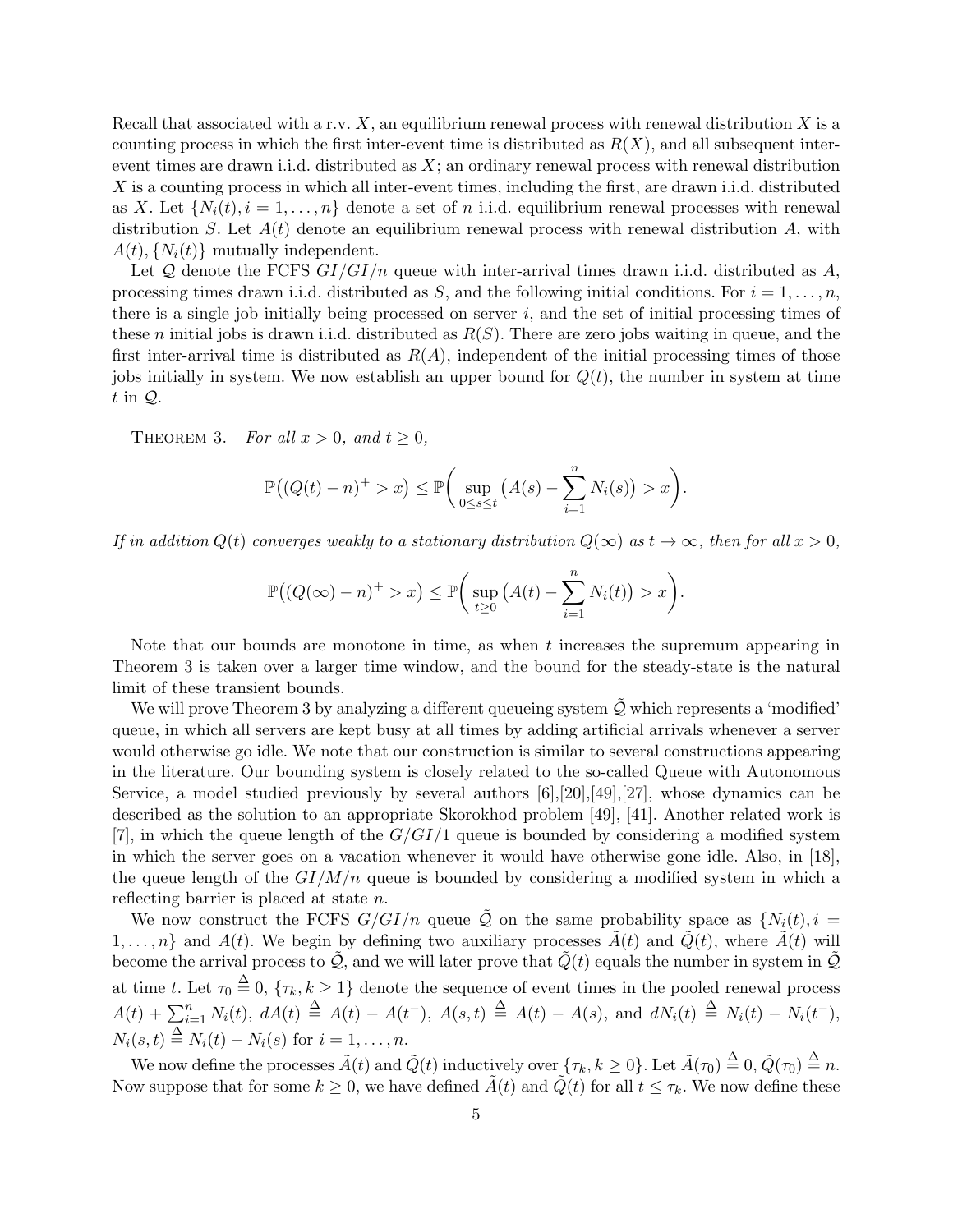processes for  $t \in (\tau_k, \tau_{k+1}]$ . For  $t \in (\tau_k, \tau_{k+1})$ , let  $\tilde{A}(t) \stackrel{\Delta}{=} \tilde{A}(\tau_k)$ , and  $\tilde{Q}(t) \stackrel{\Delta}{=} \tilde{Q}(\tau_k)$ . Note that w.p.1  $dA(\tau_{k+1}) + \sum_{i=1}^{n} dN_i(\tau_{k+1}) = 1$ , since  $R(A)$  and  $R(S)$  are continuous r.v.s,  $\mathbb{P}(A = 0) = \mathbb{P}(S = 0) =$ 0, and  $A(t)$ ,  $\{N_i(t), i = 1, \ldots, n\}$  are mutually independent. We define

$$
\tilde{A}(\tau_{k+1}) \stackrel{\Delta}{=} \begin{cases}\n\tilde{A}(\tau_k) + 1 & \text{if } dA(\tau_{k+1}) = 1; \\
\tilde{A}(\tau_k) + 1 & \text{if } \sum_{i=1}^n dN_i(\tau_{k+1}) = 1 \text{ and } \tilde{Q}(\tau_k) \le n; \\
\tilde{A}(\tau_k) & \text{otherwise (i.e. } \sum_{i=1}^n dN_i(\tau_{k+1}) = 1 \text{ and } \tilde{Q}(\tau_k) > n).\n\end{cases}
$$

Similarly, we define

$$
\tilde{Q}(\tau_{k+1}) \stackrel{\Delta}{=} \begin{cases} \tilde{Q}(\tau_k) + 1 & \text{if } dA(\tau_{k+1}) = 1; \\ \tilde{Q}(\tau_k) & \text{if } \sum_{i=1}^n dN_i(\tau_{k+1}) = 1 \text{ and } \tilde{Q}(\tau_k) \le n; \\ \tilde{Q}(\tau_k) - 1 & \text{otherwise (i.e. } \sum_{i=1}^n dN_i(\tau_{k+1}) = 1 \text{ and } \tilde{Q}(\tau_k) > n). \end{cases}
$$

Combining the above completes our inductive definition of  $\tilde{A}(t)$  and  $\tilde{Q}(t)$ . Since w.p.1 lim<sub> $k\rightarrow\infty$ </sub>  $\tau_k$  $\infty$ , it follows that w.p.1 both  $\tilde{A}(t)$  and  $\tilde{Q}(t)$  are well-defined on [0,  $\infty$ ). We note that it also follows from our construction that w.p.1 both  $\tilde{A}(t)$  and  $\tilde{Q}(t)$  are r.c.l.l., and define  $d\tilde{A}(t) \triangleq \tilde{A}(t) - \tilde{A}(t^{-})$ .

We now construct the FCFS  $G/GI/n$  queue  $\tilde{Q}$  using the auxiliary process  $\tilde{A}(t)$ . Let  $V_i^j$  $i^j$  denote the length of the *j*th renewal interval in process  $N_i(t), j \geq 1, i = 1, \ldots, n$ . Then *Q* is defined to be the FCFS  $G/GI/n$  queue with arrival process  $\tilde{A}(t)$  and processing time distribution *S*, where the *j*th job assigned to server *i* (after time 0) is assigned processing time  $V_i^{j+1}$  $i^{j+1}$  for  $j \ge 1, i = 1, \ldots, n$ . The initial conditions for  $\tilde{Q}$  are s.t. for  $i = 1, \ldots, n$ , there is a single job initially being processed on server *i* with initial processing time  $V_i^1$ , and there are zero jobs waiting in queue.

We now analyze  $\mathcal{Q}$ , proving that

LEMMA 1. *For*  $i = 1, ..., n$ , exactly one job departs from server *i* at each time  $t \in \{\sum_{l=1}^{j} V_i^l, j \geq 1\}$ 1*}, and there are no other departures from server <i>i. Also, no server ever idles in*  $\tilde{Q}$ *,*  $\tilde{Q}(t)$  *equals the number in system in*  $Q$  *at time t for all*  $t \geq 0$ *, and for all*  $k \geq 1$ *,* 

(2) 
$$
\tilde{Q}(\tau_k) - n = \max\left(0, \tilde{Q}(\tau_{k-1}) - n + dA(\tau_k) - \sum_{i=1}^n dN_i(\tau_k)\right).
$$

**PROOF.** The proof proceeds by induction on  $\{\tau_k, k \geq 0\}$ , with induction hypothesis that the lemma holds for all  $t \leq \tau_k$ . The base case  $k = 0$  follows from the the initial conditions of *Q* and *Q*(*t*). Thus assume that the induction hypothesis holds for some fixed  $k \geq 0$ . We first establish the induction step for the statements about the departure process and non-idling of servers. Let us fix some  $i \in \{1, \ldots, n\}$ . By the induction hypothesis, server *i* was non-idling on  $[0, \tau_k]$ , and the set of departure times from server *i* on  $[0, \tau_k]$  was exactly  $\{\sum_{l=1}^j V_i^l, j = 1, \ldots, N_i(\tau_k)\}$ . We claim that the next departure from server *i* occurs at time  $\sum_{l=1}^{N_i(\tau_k)+1} V_i^l$ . Indeed, if  $N_i(\tau_k) = 0$ , the next departure from server *i* is the first departure from server *i*, which occurs at time  $V_i^1$ . If instead  $N_i(\tau_k) > 0$ , then the last departure from server *i* to occur at or before time  $\tau_k$  occured at time  $\sum_{l=1}^{N_i(\tau_k)} V_i^l$ . At that time a new job began processing on server *i* with processing time  $V_i^{N_i(\tau_k)+1}$  $i^{N_i(\tau_k)+1}$ . This job will depart at time  $\sum_{l=1}^{N_i(\tau_k)+1} V_i^l$ , verifying the claim. It follows that no server idles on  $(\tau_k, \tau_{k+1})$ , since  $\sum_{l=1}^{N_i(\tau_k)+1} V_i^l \in {\{\tau_j, j \geq 1\}}$ , and thus  $\sum_{l=1}^{N_i(\tau_k)+1} V_i^l \geq \tau_{k+1}$ . We now treat two cases. First, suppose  $\sum_{l=1}^{N_i(\tau_k)+1} V_i^l > \tau_{k+1}$ . Then there are no departures from server *i* on  $(\tau_k, \tau_{k+1}]$  and the induction step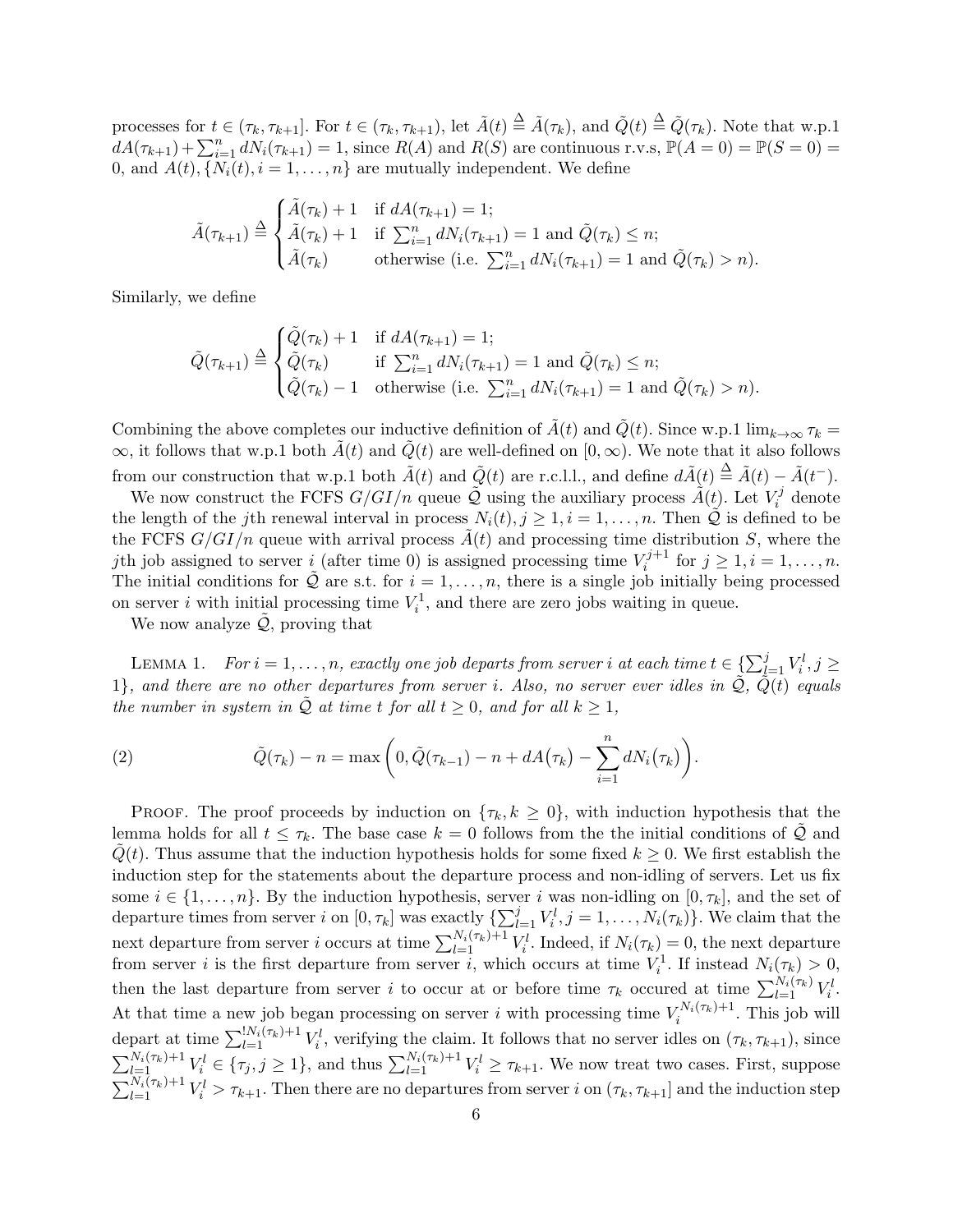follows immediately from the induction hypothesis. Alternatively, suppose  $\sum_{l=1}^{N_i(\tau_k)+1} V_i^l = \tau_{k+1}$ . In this case the next departure from server *i* occurs at time  $\tau_{k+1}$ ,  $dN_i(\tau_{k+1}) = 1$ , and all other servers are non-idling and have no departures on  $(\tau_k, \tau_{k+1}]$ . Thus if there are at least  $n+1$  jobs in  $\mathcal Q$  at time  $\tau_k$ , then there are at least  $n+1$  jobs in  $\tilde{Q}$  at time  $\tau_{k+1}^-$ , and some job begins processing on server *i* at time  $\tau_{k+1}$ . Alternatively, if there are exactly *n* jobs in  $\mathcal Q$  at time  $\tau_k$ , then  $\mathcal Q(\tau_k) = n$  by the induction hypothesis. Thus  $dA(\tau_{k+1}) = 1$ , and this arrival immediately begins processing on server *i*. Combining the above treats all cases since there are at least *n* jobs in  $\mathcal Q$  at time  $\tau_k$  by the induction hypothesis, completing the induction step.

We now prove the induction step for the statement that  $Q(t)$  equals the number in system in  $Q$ at time *t*, as well as (2). Since we have already proven that any departures from  $Q$  on  $(\tau_k, \tau_{k+1}]$ occur at time  $\tau_{k+1}$ , and by construction any jumps in  $A(t)$  and  $Q(t)$  on  $(\tau_k, \tau_{k+1}]$  occur at time *τ*<sub>*k*+1</sub>, it suffices to prove that  $\tilde{Q}(\tau_{k+1})$  equals the number in system in  $\tilde{Q}$  at time  $\tau_{k+1}$ . First, suppose  $dA(\tau_{k+1}) = 1$ . Then  $\sum_{i=1}^{n} dN_i(\tau_{k+1}) = 0$ ,  $\tilde{Q}(\tau_k) \geq n$  by the induction hypothesis, and  $Q(\tau_{k+1}) = Q(\tau_k) + 1$ . Thus

$$
\max (0, \tilde{Q}(\tau_k) - n + dA(\tau_{k+1}) - \sum_{i=1}^n dN_i(\tau_{k+1}) ) = \max (0, \tilde{Q}(\tau_k) - n + 1)
$$
  
=  $\tilde{Q}(\tau_k) - n + 1$   
=  $\tilde{Q}(\tau_{k+1}) - n$ ,

showing that (2) holds. Note that  $\sum_{i=1}^{n} dN_i(\tau_{k+1}) = 0$  implies that  $\sum_{l=1}^{N_i(\tau_k)+1} V_i^l > \tau_{k+1}$  for all  $i = 1, \ldots, n$ , and we have already proven that in this case there are no departures from  $Q$  on  $(\tau_k, \tau_{k+1}]$ . Since  $dA(\tau_{k+1}) = 1$  implies  $dA(\tau_{k+1}) = 1$ , it follows that the number in system in *Q* at time  $\tau_{k+1}$  is one more than the number in system in  $\mathcal Q$  at time  $\tau_k$ . Thus  $Q(\tau_{k+1})$  equals the number in system in  $Q$  at time  $\tau_{k+1}$  by the induction hypothesis.

Now suppose that  $\sum_{i=1}^{n} dN_i(\tau_{k+1}) = 1$ . Then  $dA(\tau_{k+1}) = 0$ , and there exists a unique index *i*<sup>\*</sup> s.t.  $\sum_{l=1}^{N_{i^*}(r_k)+1} V_{i^*}^l = \tau_{k+1}$ . We have already proven that in this case there are no departures from  $\tilde{Q}$  on  $(\tau_k, \tau_{k+1})$ , and a single departure from  $\tilde{Q}$  at time  $\tau_{k+1}$  (on server *i*<sup>\*</sup>). First suppose that there are at least  $n + 1$  jobs in  $\overline{Q}$  at time  $\tau_k$ . Then  $Q(\tau_k) \geq n + 1$  by the induction hypothesis, and  $Q(\tau_{k+1}) = Q(\tau_k) - 1$ . Thus

$$
\max (0, \tilde{Q}(\tau_k) - n + dA(\tau_{k+1}) - \sum_{i=1}^n dN_i(\tau_{k+1}) ) = \max (0, \tilde{Q}(\tau_k) - n - 1)
$$
  
=  $\tilde{Q}(\tau_k) - n - 1$   
=  $\tilde{Q}(\tau_{k+1}) - n$ ,

showing that (2) holds. Since  $d\tilde{A}(\tau_{k+1}) = 0$ , there are no arrivals to  $\tilde{Q}$  on  $(\tau_k, \tau_{k+1}]$ . Combining the above, we find that the number in system in  $\mathcal{Q}$  at time  $\tau_{k+1}$  is one less than the number in system in *Q* at time  $\tau_k$ . Thus  $Q(\tau_{k+1})$  equals the number in system in *Q* at time  $\tau_{k+1}$  by the induction hypothesis.

Alternatively, suppose that  $\sum_{i=1}^{n} dN_i(\tau_{k+1}) = 1$  and there are exactly *n* jobs in  $\tilde{Q}$  at time  $\tau_k$ . Then  $\tilde{Q}(\tau_k) = n$  by the induction hypothesis, and  $\tilde{Q}(\tau_{k+1}) = \tilde{Q}(\tau_k)$ . Thus

$$
\max (0, \tilde{Q}(\tau_k) - n + dA(\tau_{k+1}) - \sum_{i=1}^n dN_i(\tau_{k+1}) ) = \max (0, \tilde{Q}(\tau_k) - n - 1)
$$
  
= 0  
= \tilde{Q}(\tau\_{k+1}) - n,

showing that (2) holds. Since  $dA(\tau_{k+1}) = 1$ , there is a single arrival to  $\mathcal Q$  on  $(\tau_k, \tau_{k+1}]$ . Combining the above, we find that the number in system in  $\mathcal Q$  at time  $\tau_{k+1}$  equals the number in system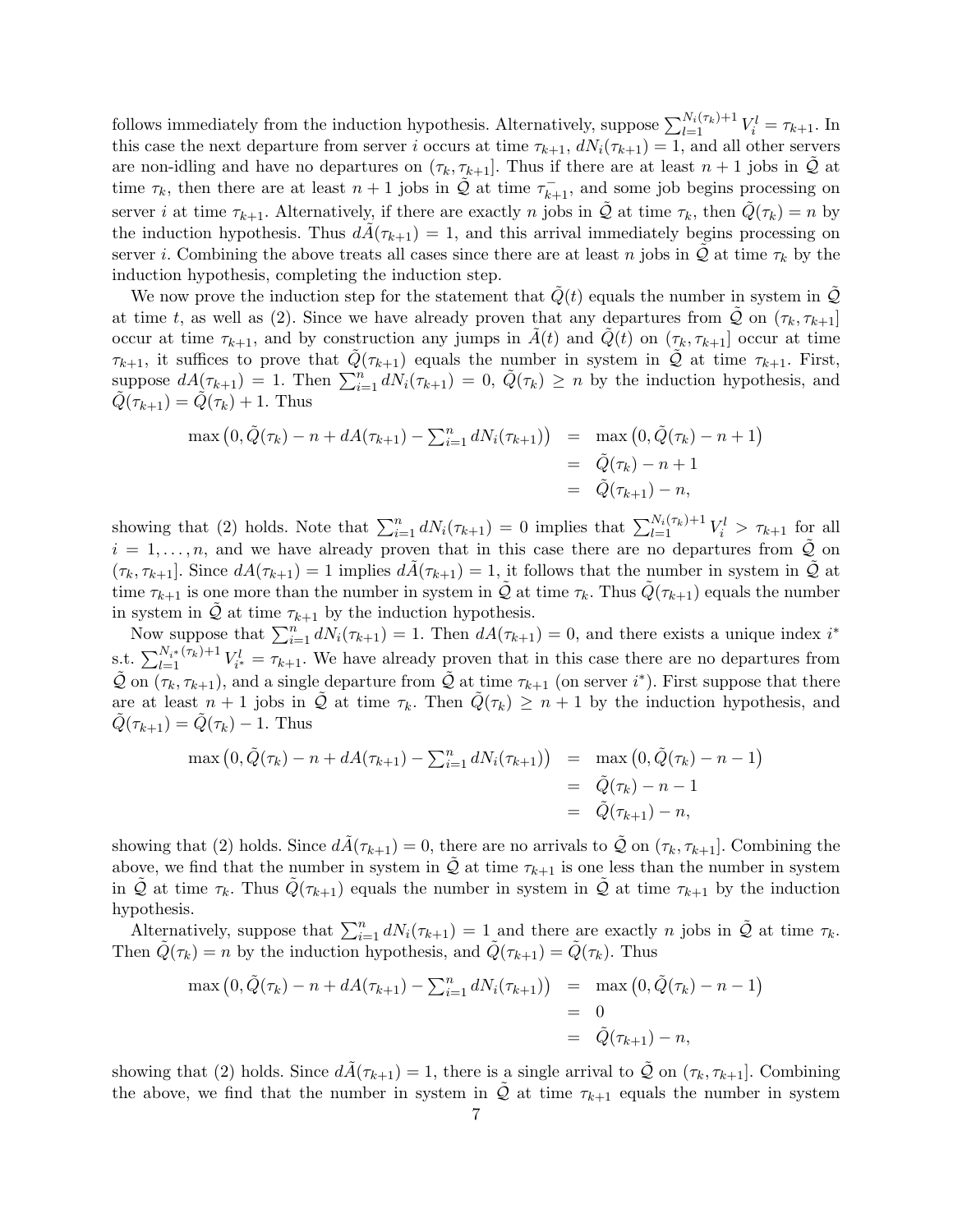in  $\tilde{Q}$  at time  $\tau_k$ . Thus  $\tilde{Q}(\tau_{k+1})$  equals the number in system in  $\tilde{Q}$  at time  $\tau_{k+1}$  by the induction hypothesis. Since  $\tilde{Q}(\tau_k) \geq n$  by the induction hypothesis, this treats all cases, completing the proof of the induction and the lemma.  $\Box$ 

We now 'unfold' recursion (2) to derive a simple one-dimensional random walk representation for  $Q(t)$ . The relationship between recursions such as  $(2)$  and the suprema of associated onedimensional random walks is well-known (see [6],[7]), and can also be formalized by studying the appropriate Skorokhod problem [41]. Furthermore, although it seems that  $Q(t) - n$  cannot be immediately related to the Skorokhod problem naturally associated with  $Q(t) - n$ , we note that such a formulation may be possible through the framework of jump reflection (see [31]).

Then it follows from (2) and a straightforward induction on  $\{\tau_k, k \geq 0\}$  that w.p.1, for all  $k \geq 0$ ,

$$
\tilde{Q}(\tau_k) - n = \max_{0 \leq j \leq k} \left( A(\tau_{k-j}, \tau_k) - \sum_{i=1}^n N_i(\tau_{k-j}, \tau_k) \right).
$$

As all jumps in  $\tilde{Q}(t)$  occur at times  $t \in {\tau_k, k \geq 1}$ , it follows that

COROLLARY 1. *W.p.1, for all*  $t > 0$ ,

$$
\tilde{Q}(t) - n = \sup_{0 \le s \le t} \left( A(t - s, t) - \sum_{i=1}^{n} N_i(t - s, t) \right).
$$

We now prove that  $\tilde{Q}(t)$  provides an upper bound for  $Q(t)$ .

PROPOSITION 1.  $Q(t)$  and  $\tilde{Q}(t)$  can be constructed on the same probability space so that w.p.1  $Q(t) \leq \tilde{Q}(t)$  *for all*  $t \geq 0$ *.* 

For our later results, it will be useful to first prove a general comparison result for *G/G/n* queues. Although such results seem to be generally known in the queueing literature (see [46],[40]), we include a proof for completeness. For an event *E*, let *I*(*E*) denote the indicator function of *E*.

LEMMA 2. Let  $\mathcal{Q}^1$  and  $\mathcal{Q}^2$  be two FCFS  $G/G/n$  queues with finite, strictly positive inter-arrival and processing times. Let  $\{T_k^i, k \geq 1\}$  denote the ordered sequence of arrival times to  $\mathcal{Q}^i$ ,  $i \in \{1,2\}$ . Let  $S_k^i$  denote the processing time assigned to the job that arrives to  $\mathcal{Q}^i$  at time  $T_k^i$ ,  $k \geq 1, i \in \{1,2\}$ . *Further suppose that*

- *(i)* The initial number in system in  $Q^1$  is at most n;
- (*ii*) For each job *J* initially in  $\mathcal{Q}^1$  there is a distinct corresponding job *J'* initially in  $\mathcal{Q}^2$  s.t. the *initial processing time of J in*  $\mathcal{Q}^1$  *equals the initial processing time of J' in*  $\mathcal{Q}^2$ ;
- *(iii)*  $\{T_k^1, k \geq 1\}$  *is a subsequence of*  $\{T_k^2, k \geq 1\}$ ;
- *(iv)* For all  $k \geq 1$ , the job that arrives to  $Q^2$  at time  $T_k^1$  is assigned processing time  $S_k^1$ , the same *processing time assigned to the job which arrives to*  $Q<sup>1</sup>$  *at that time.*

*Then the number in system in*  $Q^2$  *at time t is at least the number in system in*  $Q^1$  *at time t for all*  $t \geq 0$ *.* 

PROOF. The proof is deferred to the appendix.

We now complete the proof of Proposition 1.

 $\Box$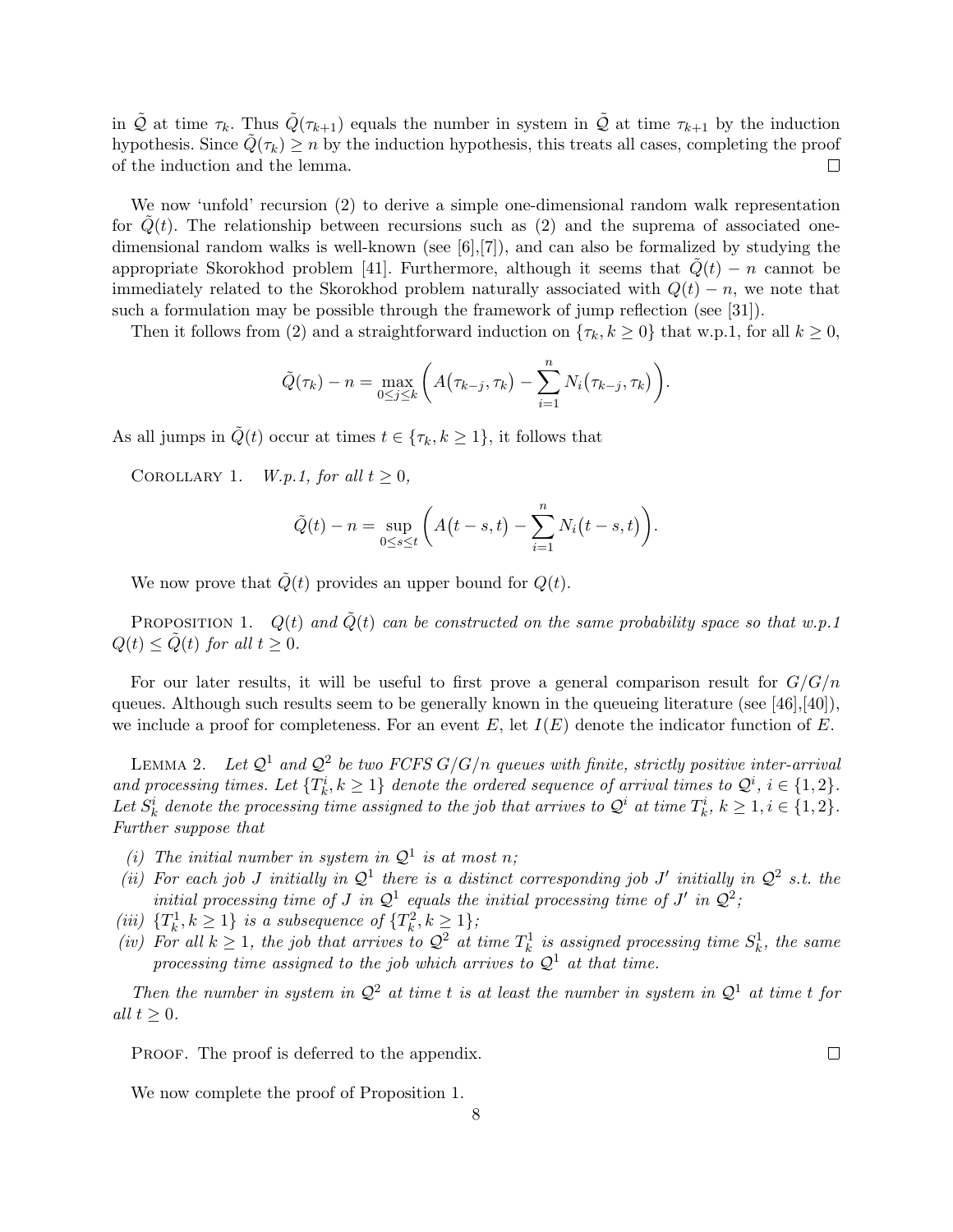PROOF OF PROPOSITION 1. We construct  $\mathcal Q$  and  $\mathcal Q$  on the same probability space. We assign  $\mathcal Q$ and *Q* the same initial conditions, and let  $A(t)$  be the arrival process to *Q* on  $(0, \infty)$ . Let  $\{t_k, k \geq 1\}$ denote the ordered sequence of event times in  $A(t)$ . It follows from the construction of  $A(t)$  that  ${t_k, k \geq 1}$  is a subsequence of the set of event times in *A*(*t*). We let the processing time assigned to the arrival to  $Q$  at time  $t_k$  equal the processing time assigned to the arrival to  $Q$  at time  $t_k$ ,  $k \geq 1$ . It follows that w.p.1 *Q* and *Q* satisfy the conditions of Lemma 2. Combining the above with Lemma 1 completes the proof.  $\Box$ 

We now complete the proof of Theorem 3.

PROOF OF THEOREM 3. By elementary renewal theory (see [9]),  $A(s)_{0\leq s\leq t}$  has the same distribution (on the process level) as  $A(t-s,t)_{0\leq s\leq t}$ , and  $\sum_{i=1}^{n} N_i(s)_{0\leq s\leq t}$  has the same distribution (on the process level) as  $\sum_{i=1}^{n} N_i(t-s,t)_{0\leq s\leq t}$ . Combining with the independence of *A*(*t*) and  $\sum_{i=1}^{n} N_i(t)$ , Corollary 1, and Proposition 1, proves the theorem.

We now prove the corresponding steady-state result. Note that for any  $x > 0$ , the sequence of events  $\{\sup_{0\leq s\leq t} (A(s)-\sum_{i=1}^n N_i(s)) > x, t \geq 0\}$  is monotonic in *t*. It follows from the continuity of probability measures that

$$
\lim_{t \to \infty} \mathbb{P}\bigg(\sup_{0 \le s \le t} \big(A(s) - \sum_{i=1}^n N_i(s)\big) > x\bigg) = \mathbb{P}\bigg(\sup_{t \ge 0} \big(A(t) - \sum_{i=1}^n N_i(t)\big) > x\bigg).
$$

The steady-state result then follows from the corresponding transient result and the definition of weak convergence, since  $Q(\infty)$  has integer support.  $\Box$ 

**4. Lower bound.** In this section, we prove a general lower bound for the *M/GI/n* queue, when properly initialized. Suppose *A* is an exponentially distributed r.v. Let *Z* denote a Poisson r.v. with mean  $\frac{\mu_A}{\mu_B}$  $\frac{\mu_A}{\mu_S}$ . Let  $\mathcal{Q}_2$  denote the  $M/GI/n$  queue with inter-arrival times drawn i.i.d. distributed as *A*, processing times drawn i.i.d. distributed as *S*, and the following initial conditions. At time 0 there are *Z* jobs in system. This set of initial jobs have initial processing times drawn i.i.d. distributed as  $R(S)$ , independent of *Z*. If  $Z \geq n$ , a set of exactly *n* initial jobs is selected uniformly at random (u.a.r.) to be processed initially, and the remaining initial jobs queue for processing. Suppose also that the first inter-arrival time is distributed as *R*(*A*) (also an exponentially distributed r.v.) independent of both *Z* and the initial processing times of those jobs initially in the system. Recall the processes  $A(t)$  and  $\{N_i(t)!, i = 1, \ldots, n\}$ , which were defined previously at the start of Section 3. Then  $Q_2(t)$ , the number in system at time t in  $Q_2$ , satisfies

THEOREM 4. *For all*  $x > 0$ *, and*  $t \geq 0$ *,* 

$$
\mathbb{P}((Q_2(t) - n)^+ > x) \ge \mathbb{P}(Z \ge n) \sup_{0 \le s \le t} \mathbb{P}(A(s) - \sum_{i=1}^n N_i(s) > x)
$$

*.*

*If in addition*  $Q_2(t)$  *converges weakly to a stationary distribution*  $Q(\infty)$  *as*  $t \to \infty$ *, then for all*  $x > 0$ ,

$$
\mathbb{P}\big((Q(\infty)-n)^{+}>x\big)\geq \mathbb{P}\big(Z\geq n\big)\sup_{t\geq 0}\mathbb{P}\big(A(t)-\sum_{i=1}^{n}N_{i}(t)>x\big).
$$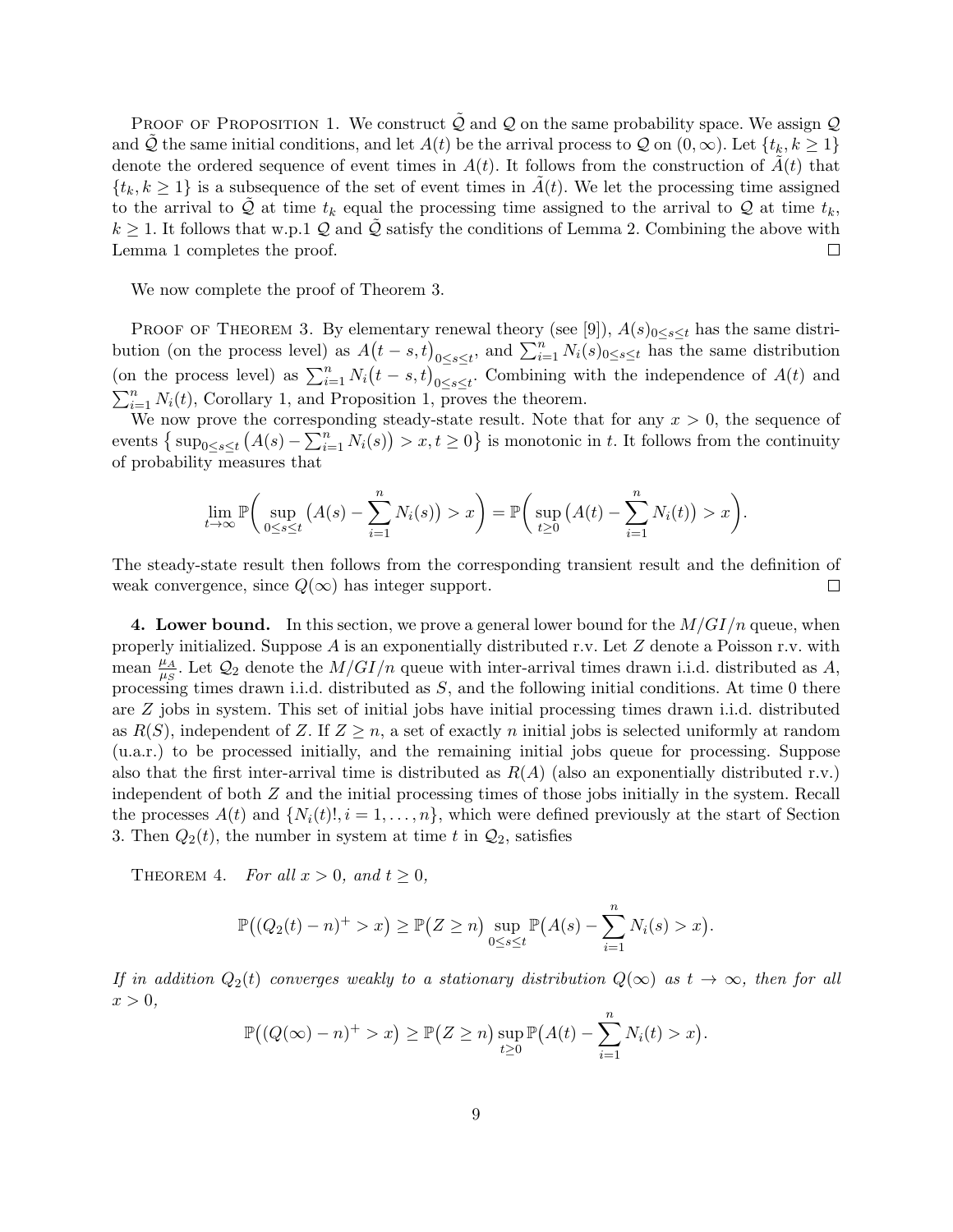Comparing with Theorem 3, we see that our upper and lower bounds exhibit a certain duality, marked by the order of the  $\mathbb P$  and sup operators.

We will prove Theorem 4 by coupling  $\mathcal{Q}_2$  to *both* an associated FCFS  $M/GI/\infty$  queue  $\mathcal{Q}_\infty$  and a certain family of FCFS  $G/G/n$  queues  $\{Q_2^s, s \geq 0\}$ . For each  $s \geq 0$ , our coupling ensures that  $Q_2^s(t)$ , the number in system at time *t* in  $Q_2^s$ , provides a lower bound for  $Q_2(t)$  for all  $t \geq s$ , and that the set of remaining processing times (at time *s*) of those jobs in  $\mathcal{Q}_2^s$  at time *s* is a random thinning of the set of remaining processing times (at time *s*) of those jobs in  $\mathcal{Q}_{\infty}$  at time *s*. We note that some of the ideas involved in the proof of our lower bound have appeared in the literature before (see [43], [40], [48]).

We now construct  $Q_\infty$  and  $\{Q_2^s, s \ge 0\}$ . We assign  $Q_\infty$  the same initial conditions as  $Q_2$  (although in  $\mathcal{Q}_{\infty}$  all initial jobs begin processing at time 0). We let  $\mathcal{Q}_{\infty}$  and  $\mathcal{Q}_{2}$  have the same arrival process, and for each arrival, we let the processing time assigned to this arrival to  $\mathcal{Q}_{\infty}$  equal the processing time assigned to this arrival to *Q*2.

We now describe the initial conditions and arrival process for  $\mathcal{Q}_2^s$  in terms of an appropriate thinning of the initial conditions and arrival process of  $\mathcal{Q}_{\infty}$ , where the nature of this thinning depends on  $Q_{\infty}(s)$ , the number in system at time *s* in  $Q_{\infty}$ . If  $Q_{\infty}(s) < n$ , then the initial conditions of  $\mathcal{Q}_2^s$  are to have zero jobs in system, and the arrival process to  $\mathcal{Q}_2^s$  is to have zero arrivals on  $[0, ∞)$ . If  $Q_{\infty}(s) \geq n$ , then we select a size-*n* subset  $\mathcal{C}^s$  of jobs u.a.r. from all subsets of the jobs being processed in  $\mathcal{Q}_{\infty}$  at time *s*. Let  $\mathcal{C}_0^s$  denote those jobs in  $\mathcal{C}^s$  which were initially in  $\mathcal{Q}_{\infty}$  at time 0. Then the initial conditions of  $\mathcal{Q}_2^s$  are as follows. For each job  $J \in \mathcal{C}_0^s$ , there is a corresponding job *J*<sup> $\prime$ </sup> initially in  $\mathcal{Q}_2^s$ , where the initial processing time of *J*<sup> $\prime$ </sup> in  $\mathcal{Q}_2^s$  equals the initial processing time of *J* in  $\mathcal{Q}_{\infty}$ . There are no other initial jobs in  $\mathcal{Q}_{2}^{s}$ . The arrival process to  $\mathcal{Q}_{2}^{s}$  on  $(0, s]$  is as follows. For each job *J* that arrives to  $\mathcal{Q}_{\infty}$  (and thus to  $\mathcal{Q}_2$ ) on  $(0, s]$ , say at time  $\tau$ , there is a corresponding arrival *J'* to  $\mathcal{Q}_2^s$  at time  $\tau$  iff  $J \in \mathcal{C}^s \setminus \mathcal{C}_0^s$ . In this case, the processing time assigned to *J'* in  $\mathcal{Q}_2^s$ equals the processing time assigned to *J* in  $\mathcal{Q}_{\infty}$ . There are no other arrivals to  $\mathcal{Q}_2^s$  on  $(0, s]$ . We let  $Q_2^s$ ,  $\mathcal{Q}_{\infty}$ , and  $\mathcal{Q}_2$  have the same arrival process on  $(s, \infty)$ , and for each arrival, we let the processing time assigned to this arrival to  $\mathcal{Q}_2^s$  equal the processing time assigned to this arrival to  $\mathcal{Q}_\infty$  (and thus  $\mathcal{Q}_2$ ).

We claim that our coupling of  $\mathcal{Q}_{\infty}$  to  $\mathcal{Q}_2$  and construction of  $\mathcal{Q}_2^s$  ensure that  $\mathcal{Q}_2^s$  and  $\mathcal{Q}_2$  satisfy the conditions of Lemma 2. Indeed, for each job initially in  $\mathcal{Q}_2^s$ , there is a distinct corresponding job initially in  $\mathcal{Q}_2$  with the same initial processing time. Also, for each job that arrives to  $\mathcal{Q}_2^s$ , there is a distinct corresponding job that arrives to  $\mathcal{Q}_2$  at the same time with the same processing time. Thus w.p.1  $Q_2^s(t)$ , the number in system at time *t* in  $Q_2^s$ , satisfies

(3)  $Q_2(t) \ge Q_2^s(t)$  for all  $s, t \ge 0$ .

We now complete the proof of Theorem 4.

PROOF OF THEOREM 4. Since  $\mathcal{Q}_{\infty}$  is initialized with its stationary measure (see [45]), it follows from the basic properties of the  $M/GI/\infty$  queue (see [45]) that  $\mathbb{P}(Q_{\infty}(s) \geq n) = \mathbb{P}(Z \geq n)$ , and conditional on the event  ${Q_{\infty}(s) \geq n}$ , the set of remaining processing times (at time *s*) of those jobs being processed in *Q<sup>∞</sup>* at time *s* are drawn i.i.d. distributed as *R*(*S*). Thus conditional on the event  ${Q_{\infty}(s) \geq n}$ , one has that  $|C^s| = n$ , and the set of remaining processing times (at time *s*, in  $Q$ <sup>*∞*</sup>) of those jobs belonging to  $C^s$  is drawn i.i.d. distributed as *R*(*S*).

By construction the number of jobs initially in  $\mathcal{Q}_2^s$  at time 0 *plus* the number of jobs that arrive to  $\mathcal{Q}_2^s$  on  $(0, s]$  is at most *n*. Thus all jobs initially in  $\mathcal{Q}_2^s$  at time 0 and all jobs that arrive to  $\mathcal{Q}_2^s$ on  $(0, s]$  begin processing immediately in  $\mathcal{Q}_2^s$ , as if  $\mathcal{Q}_2^s$  were an infinite-server queue. It follows from our construction that conditional on the event  $\{Q_\infty(s) \geq n\}$ , the set of remaining processing times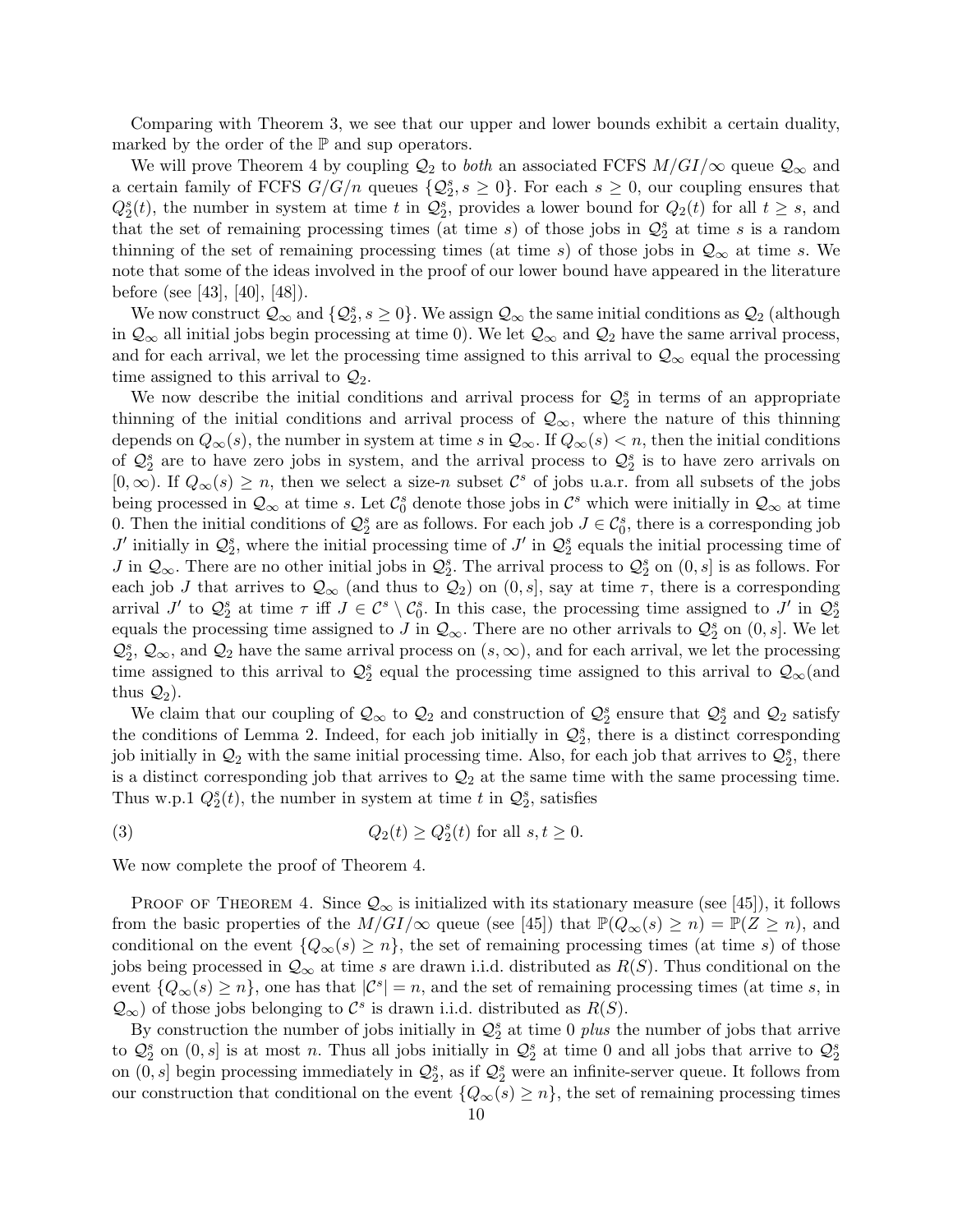(at time  $s$ ) of the  $n$  jobs in  $\mathcal{Q}_2^s$  at time  $s$  equals the set of remaining processing times (at time  $s$ , in  $Q_{\infty}$ ) of those jobs belonging to  $\mathcal{C}^s$ , and are thus drawn i.i.d. distributed as *R*(*S*).

Let us fix some *s*, *t* s.t.  $0 \le s \le t$ . Recall that  $V_i^j$  $\hat{i}$ <sup> $\eta$ </sup> denotes the length of the *j*th renewal interval in process  $N_i(t)$ ,  $j \geq 1$ ,  $i = 1, \ldots, n$ . It follows from our construction that conditional on the event  ${Q_{\infty}(s) \geq n}$ , we may set the remaining processing time (at time *s*) of the job on server *i* in  $\mathcal{Q}_2^s$  at time *s* equal to  $V_i^1$ . We can also set the processing time of the *j*th job assigned to server *i* in  $\mathcal{Q}_2^s$  (after time *s*) equal to  $V_i^{j+1}$  $\int_{i}^{\infty}$ . Under this coupling the total number of jobs that depart from server *i* in  $\mathcal{Q}_2^s$  during [*s, t*] is at most  $N_i(t-s)$ , and therefore the total number of departures from  $\mathcal{Q}_2^s$  during  $[s, t]$  is at most  $\sum_{i=1}^n N_i(t - s)$ , independent of the arrival process to  $\mathcal{Q}_2^s$  on  $[s, t]$ . By the memoryless and stationary increments properties of the Poisson process, we may let the arrival process to  $\mathcal{Q}_2^s$  on [*s, t*] equal  $A(v)_{0 \le v \le t-s}$ . Combining the above, we find that for all  $x > 0$ ,  $\mathbb{P}(Q_2^s(t) - n > x) \geq \mathbb{P}(Z \geq n)\mathbb{P}(A(t-s) - \sum_{i=1}^n N_i(t-s) > x)$ . Observing that s was general, we may then take the supremum of the above bound over all  $s \in [0, t]$ , and combine with (3) to complete the proof of the theorem. The corresponding steady-state result then follows from the fact that monotonic sequences have limits and the definition of weak convergence.  $\Box$ 

**5. Tightness and proof of Theorem 1.** In this section, we prove Theorem 1. We note that it follows almost immediately from Theorem 3 and well-known tightness results from the literature (see [5] Theorem 14.6, [49] Theorem 7.2.3) that for any *fixed*  $T \geq 0$ ,  $\{n^{-\frac{1}{2}}(Q^n(t)-n)\}_{n=0}^{+}$  $\sum_{0 \le t \le T}^+$ , *n* ≥ 1<sup>}</sup> is tight in the space  $D[0,T]$  under the  $J_1$  topology (see Subsection 6.1 for details). The challenge is that when analyzing  $\{n^{-\frac{1}{2}}(Q^n(\infty)-n)^+, n\geq 1\}$ , one does not have the luxury of bounded time intervals. In particular, to apply Theorem 3, we must show tightness of a supremum taken over an infinite time horizon. For this reason, most standard weak convergence type results and arguments from the literature (see [49]) break down, and cannot immediately be applied. Instead, we will relate the supremum appearing in the right hand side (r.h.s.) of Theorem 3 to the steady-state waiting time in an appropriate  $G/D/1$  queue with stationary (as opposed to i.i.d.) inter-arrival times. We will then apply known results from the literature, in particular [44], to show that under the H-W scaling this sequence of steady-state waiting times, properly normalized, is tight.

Suppose that assumptions H-W and  $T_0$  hold. Let  $A_n(t) \stackrel{\Delta}{=} A(\lambda_n t)$ . In light of Theorem 3, it suffices to prove that  $\{n^{-\frac{1}{2}}\sup_{t\geq 0} (A_n(t)-\sum_{i=1}^n N_i(t)), n\geq 1\}$  is tight. Let  $A_n^0(t)$  denote an ordinary renewal process with renewal distribution  $A\lambda_n^{-1}$ , independent of  $\{N_i(t), i = 1, \ldots, n\}$ . Note that we may construct  $A_n(t)$  and  $A_n^0(t)$  on the same probability space so that  $A_n(t) \leq 1 + A_n^0(t)$  for all  $t \geq 0$ . It thus suffices to demonstrate the tightness of  $\{n^{-\frac{1}{2}}\sup_{t\geq 0} (A_n^0(t) - \sum_{i=1}^n N_i(t)), n \geq 1\}$ .

Let  $\{A_i^1, i \geq 1\}$  denote a countably infinite sequence of r.v.s drawn i.i.d. distributed as *A*, independent of  $\{N_i(t), i = 1, \ldots, n\}$ . Note that since  $A_n^0(t) - \sum_{i=1}^n N_i(t)$  only increases at jumps of  $A_n^0(t)$ , we may construct  $A_n^0(t)$ ,  $\sum_{i=1}^n N_i(t)$ , and  $\{A_i^1, i \geq 1\}$  on the same probability space so that

(4) 
$$
n^{-\frac{1}{2}}\sup_{t\geq 0} (A_n^0(t) - \sum_{i=1}^n N_i(t)) = n^{-\frac{1}{2}}\sup_{k\geq 0} (k - \sum_{i=1}^n N_i(\lambda_n^{-1}\sum_{j=1}^k A_j^1)).
$$

We now show that

(5) 
$$
\left\{ n^{-\frac{1}{2}} \sup_{k \ge 0} \left( k - \sum_{i=1}^n N_i (\lambda_n^{-1} \sum_{j=1}^k A_j^1) \right), n \ge 1 \right\}
$$

is tight, which (by the above) will imply Theorem 1. Fortunately, the tightness of such sequences of suprema has already been addressed in the literature, in the context of steady-state waiting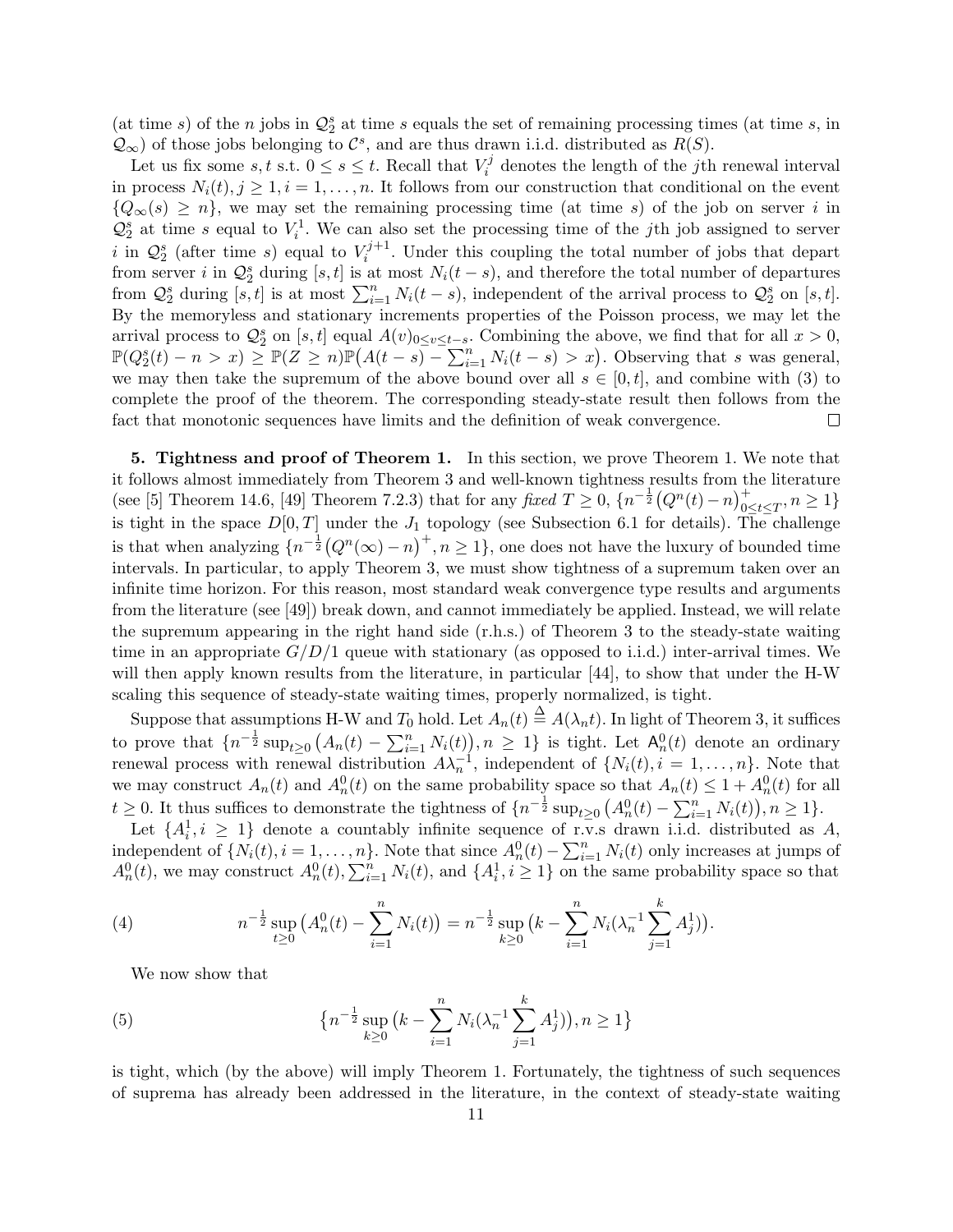times in a *G/G/*1 queue, with stationary inter-arrival times, in heavy-traffic. In particular, note that for  $M \geq 1$ ,  $\sup_{0 \leq k \leq M} (k - \sum_{i=1}^n N_i (\lambda_n^{-1} \sum_{j=1}^k A_j^1))$  corresponds to the waiting time of the  $(M+1)$ st arrival to a  $G/D/1$  queue, initially empty, with all processing times equal to 1, and the *k*th inter-arrival time equal to

$$
\sum_{i=1}^{n} N_i \left(\lambda_n^{-1} \sum_{j=1}^{M-k} A_j^1, \lambda_n^{-1} \sum_{j=1}^{M-k+1} A_j^1\right), k \leq M.
$$

Recall that  $\sum_{i=1}^{n} N_i(t)_{t \geq 0}$  has the same distribution (on the process level) as  $\sum_{i=1}^{n} N_i(t (s,t)_{0\leq s\leq t}$  (see [9]), and  $\{\overline{A}_i^1, i \geq 1\}$  are i.i.d. It follows that for all  $M \geq 1$ ,  $\sup_{0\leq k\leq M}$   $(k-1)$  $\sum_{i=1}^{n} N_i(\lambda_n^{-1} \sum_{j=1}^{k} A_j^1)$  also has the same distribution as the waiting time of the  $(M+1)$ st arrival to a *G/D/*1 queue, initially empty, with all processing times equal to 1, and the *k*th inter-arrival time equal to

$$
\sum_{i=1}^{n} N_i \left(\lambda_n^{-1} \sum_{j=1}^{k-1} A_j^1, \lambda_n^{-1} \sum_{j=1}^{k} A_j^1\right), k \ge 1.
$$

For this queueing model, in which the sequence of inter-arrival times is stationary, one can ask whether there is a meaningful notion of steady-state waiting time, whose distribution would naturally coincide with that of

$$
\lim_{M \to \infty} \sup_{0 \le k \le M} \left( k - \sum_{i=1}^n N_i (\lambda_n^{-1} \sum_{j=1}^k A_j^1) \right) = \sup_{k \ge 0} \left( k - \sum_{i=1}^n N_i (\lambda_n^{-1} \sum_{j=1}^k A_j^1) \right).
$$

Furthermore, should one examine a sequence of such queues in heavy traffic, one can ask whether the corresponding sequence of steady-state waiting times, properly normalized, is tight.

Note that as (5) is such a sequence, we are left to answer exactly this question. Fortunately, sufficient conditions for tightness of such a sequence are given in [44]. In particular, as we will show, it follows from the results of [44] (in the notation of [44]) that

THEOREM 5. Suppose that for all sufficiently large *n*,  $\{\zeta_{n,i}, i \geq 1\}$  is a stationary, count*ably infinite sequence of r.v. Let*  $a_n \triangleq \mathbb{E}[\zeta_{n,1}]$ *, and*  $W_{n,k} \triangleq \sum_{i=1}^k \zeta_{n,i}$ *. Further assume that*  $a_n <$  $0, \lim_{n\to\infty} a_n = 0$ , and there exist  $C_1, C_2 < \infty$  and  $\epsilon > 0$  *s.t. for all sufficiently large n*,

 $\mathbb{E}[|W_{n,k} - ka_n|^{2+\epsilon}] \leq C_1 k^{1+\frac{\epsilon}{2}}$  *for all*  $k \geq 1$ *;* 

(ii)  $\mathbb{P}(\max_{i=1,\dots,k}(W_{n,i}-ia_n)>x)\leq C_2k^{1+\frac{\epsilon}{2}}x^{-(2+\epsilon)}$  for all  $k\geq 1$  and  $x>0$ .

*Then*  $\{ |a_n| \sup_{k>0} W_{n,k}, n \geq 1 \}$  *is tight.* 

PROOF. The proof follows from Theorem 1 of [44], and is deferred to the appendix.

 $\Box$ 

To verify that the assumptions of Theorem 5 hold for

$$
\left\{n^{-\frac{1}{2}}\sup_{k\geq 0} \left(k - \sum_{i=1}^n N_i(\lambda_n^{-1}\sum_{j=1}^k A_j^1)\right), n \geq 1\right\},\right.
$$

we will rely on a technical result from [5], which gives a bound on the supremum of a general random walk in terms of bounds on its increments. In particular, it is shown in [5] Theorem 10.2 that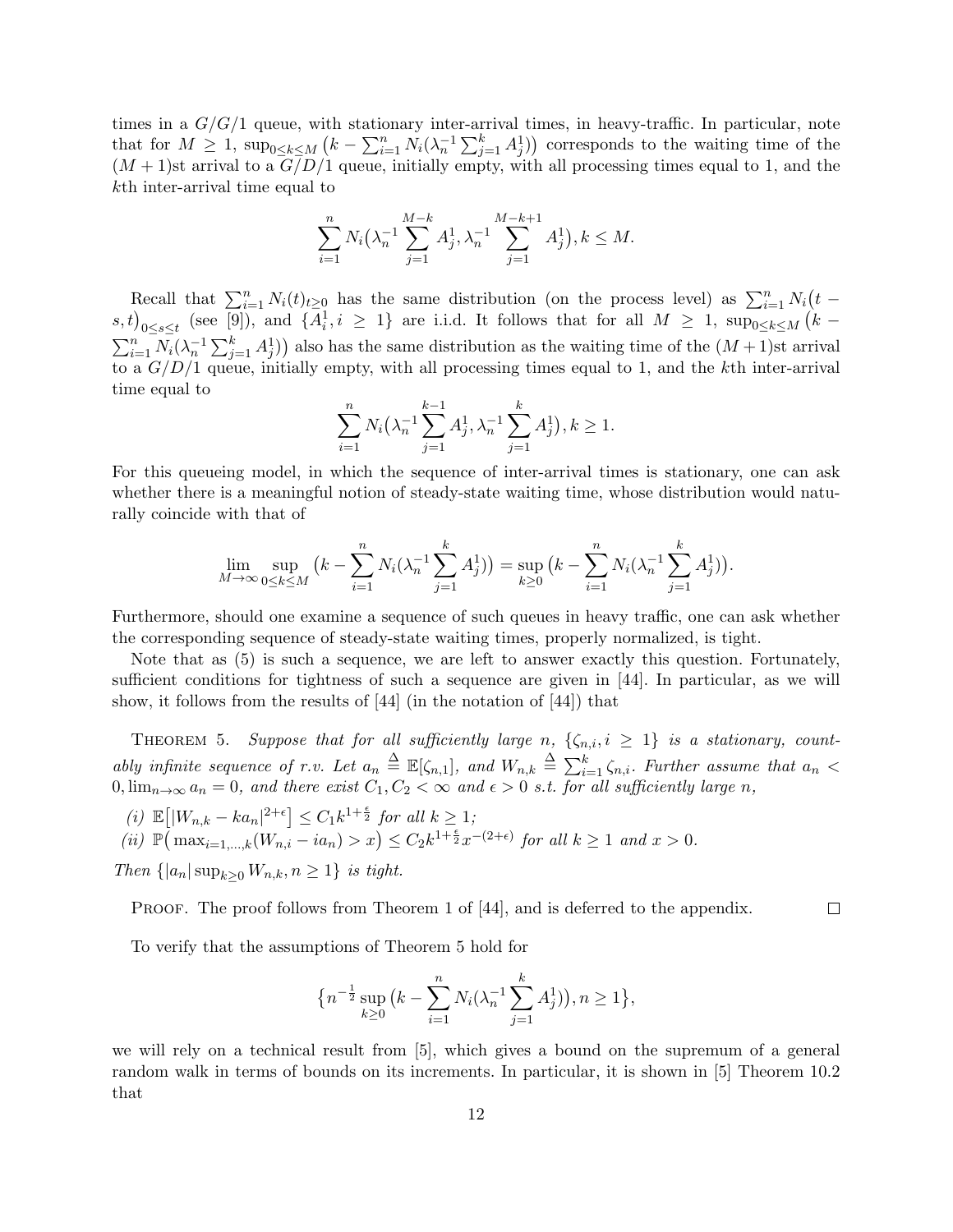LEMMA 3. *Suppose*  $k < \infty$ ,  $X_1, X_2, \ldots, X_k$  *is a sequence of general (possibly dependent and not identically distributed) random variables,*  $S_j \triangleq \sum_{i=1}^j X_i$ , and  $M_k = \max_{j \leq k} |S_j|$ . Further suppose *that there exist real numbers*  $\alpha > \frac{1}{2}$ ,  $\beta \ge 0$ , and a sequence of non-negative numbers  $u_1, u_2, \ldots, u_k$ *s.t. for all*  $0 \le i \le j \le k$  *and*  $x > 0$ *,* 

$$
\mathbb{P}(|S_j - S_i| \geq x) \leq x^{-4\beta} \left(\sum_{i < l \leq j} u_l\right)^{2\alpha}.
$$

*Then there exists a finite constant*  $K_{\alpha,\beta}$ *, depending only on*  $\alpha$  *and*  $\beta$ *, s.t. for all*  $x > 0$ *,* 

$$
\mathbb{P}(M_k \geq x) \leq K_{\alpha,\beta} x^{-4\beta} \left(\sum_{0 < l \leq k} u_l\right)^{2\alpha}.
$$

We will also use frequently the inequality

(6) 
$$
(x_1 + x_2)^r \le 2^{r-1} x_1^r + 2^{r-1} x_2^r \text{ for all } r \ge 1 \text{ and } x_1, x_2 \ge 0,
$$

which follows from the convexity of  $f(x) \stackrel{\Delta}{=} x^r, r \ge 1$ .

Before proceeding with the proof of Theorem 1, we establish two more auxiliary results. The first bounds the moments of the sum of *n* i.i.d. zero-mean r.v. in terms of the moments of the individual r.v.s. and *n*, and is proven in [50].

LEMMA 4. *For all*  $r \geq 2$ , there exists  $C_r < \infty$  (depending only on r) s.t. for all r.v. X satisfying  $\mathbb{E}[X] = 0$  and  $\mathbb{E}[|X|^r] < \infty$ , if  $\{X_i, i \geq 1\}$  is a sequence of i.i.d. r.v.s distributed as X, then for all  $k \geq 1$ *,* 

$$
\mathbb{E}[|\sum_{i=1}^k X_i|^r] \leq C_r k^{\frac{r}{2}} \mathbb{E}[|X|^r].
$$

Second, we prove a bound for the central moments of a pooled equilibrium renewal process.

 $\text{LEMMA } 5.$  *Let X denote any non-negative r.v. s.t.*  $\mathbb{E}[X] = \mu^{-1} \in (0, \infty)$ *, and*  $\mathbb{E}[X^r] < \infty$  for *some*  $r \geq 2$ *. Let*  $\{Z_i^e(t), i \geq 1\}$  *denote a set of i.i.d. equilibrium renewal processes with renewal distribution X. Then there exists*  $C_{X,r} < \infty$  *(depending only on X and r) s.t. for all*  $n \ge 1$  *and*  $t \geq 0$ ,

(7) 
$$
\mathbb{E}\big[\big|\sum_{i=1}^n Z_i^e(t) - \mu nt\big|^r\big] \leq C_{X,r}\big(1 + (nt)^{\frac{r}{2}}\big).
$$

PROOF. The proof is deferred to the appendix.

With the above bounds at our disposal, we now complete the proof of Theorem 1.

PROOF OF THEOREM 1. In the notation of Theorem 5, let

$$
\zeta_{n,k} \stackrel{\Delta}{=} 1 - \sum_{i=1}^{n} N_i (\lambda_n^{-1} \sum_{j=1}^{k-1} A_j^1, \lambda_n^{-1} \sum_{j=1}^{k} A_j^1),
$$
  

$$
W_{n,k} \stackrel{\Delta}{=} k - \sum_{i=1}^{n} N_i (\lambda_n^{-1} \sum_{j=1}^{k} A_j^1).
$$
  
13

 $\Box$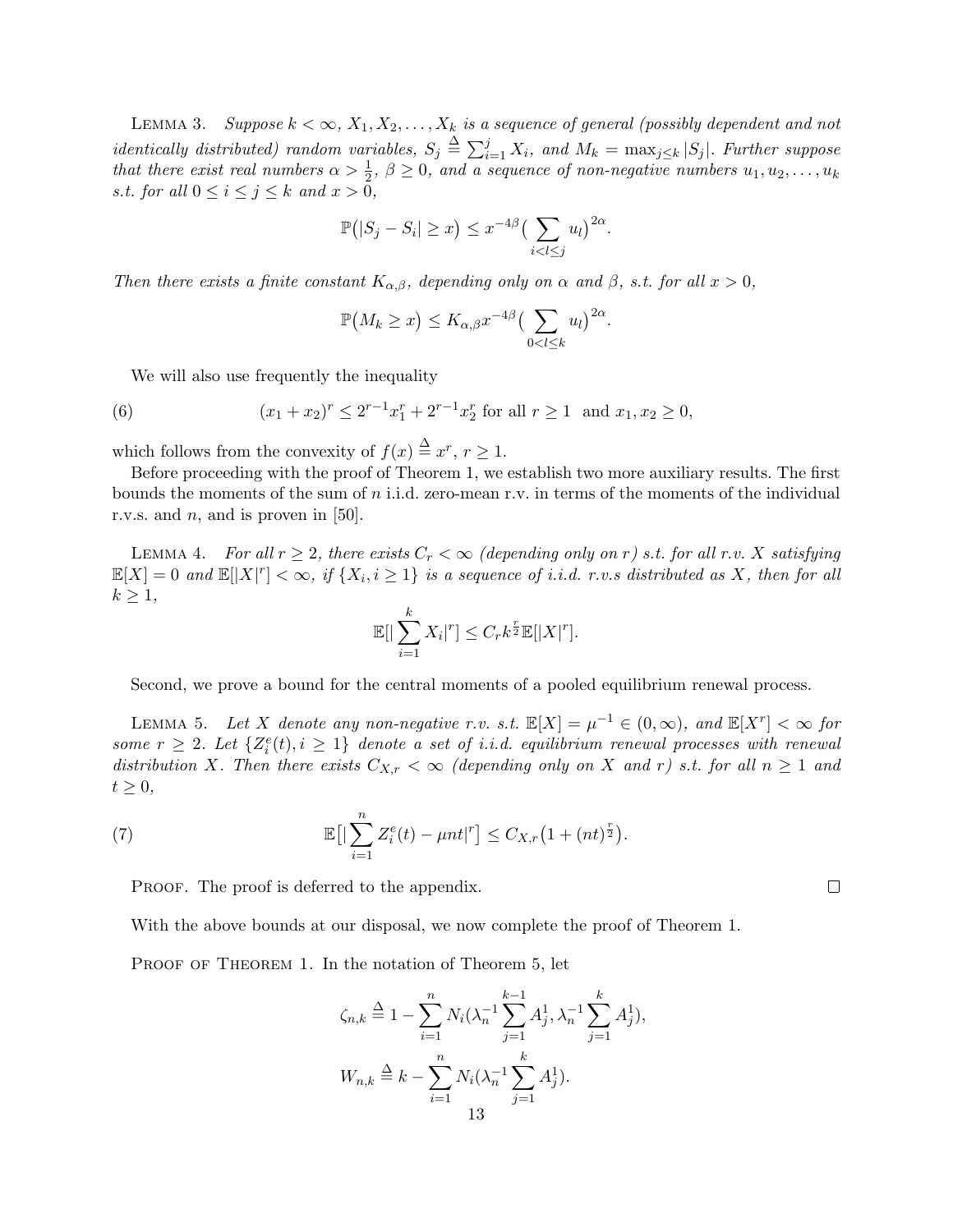That  $\{\zeta_{n,i}, i \geq 1\}$  is a stationary, countably infinite sequence of r.v. follows from the stationary increments property of the equilibrium renewal process. Since  $\mathbb{E}[\sum_{i=1}^{n} N_i(t)] = nt\mu$  for all  $t \geq 0$ , it follows that  $a_n \triangleq \mathbb{E}[\zeta_{n,1}] = 1 - \frac{n}{\lambda_n}$  $\frac{n}{\lambda_n} = -\frac{B}{n^{\frac{1}{2}}}$  $\frac{B}{n^{\frac{1}{2}-B}}$  < 0, and  $\lim_{n\to\infty} a_n = 0$ . Thus we need only verify assumptions (i) and (ii) of Theorem 5. Since  $\mathbb{E}[A^{2+\epsilon}], \mathbb{E}[S^{2+\epsilon}] < \infty$  for some  $\epsilon > 0$  by the  $T_0$ assumptions, we may fix some  $r > 2$  s.t.  $\mathbb{E}[A^r], \mathbb{E}[S^r] < \infty$ . Note that

$$
\mathbb{E}[|W_{n,k} - ka_n|^r] = \mathbb{E}[|\sum_{i=1}^n N_i(\lambda_n^{-1} \sum_{j=1}^k A_j^1) - \frac{kn}{\lambda_n}|^r]
$$
\n
$$
\leq \mathbb{E}[\left(|\sum_{i=1}^n N_i(\lambda_n^{-1} \sum_{j=1}^k A_j^1) - \mu \frac{n}{\lambda_n} \sum_{j=1}^k A_j^1| + |\mu \frac{n}{\lambda_n} \sum_{j=1}^k A_j^1 - \frac{kn}{\lambda_n}| \right)^r] \text{ by the tri. ineq.}
$$
\n(8)\n
$$
\leq 2^{r-1} \mathbb{E}[|\sum_{i=1}^n N_i(\lambda_n^{-1} \sum_{j=1}^k A_j^1) - \mu \frac{n}{\lambda_n} \sum_{j=1}^k A_j^1|^r]
$$
\n(9)\n
$$
+2^{r-1} \mathbb{E}[|\mu \frac{n}{\lambda_n} \sum_{j=1}^k A_j^1 - \frac{kn}{\lambda_n}|^r] \text{ by (6).}
$$

We now bound (8). By Lemmas 4 - 5, there exist  $C_{S,r}, C_r < \infty$  independent of *n* and *k* s.t.

$$
\mathbb{E}\left[\left|\sum_{i=1}^{n} N_{i}(\lambda_{n}^{-1}\sum_{j=1}^{k} A_{j}^{1}) - \mu \frac{n}{\lambda_{n}} \sum_{j=1}^{k} A_{j}^{1}|^{r}\right] \leq C_{S,r} + C_{S,r} (\frac{n}{\lambda_{n}})^{\frac{r}{2}} \mathbb{E}\left[\left(\sum_{j=1}^{k} A_{j}^{1}\right)^{\frac{r}{2}}\right] \text{ by Lemma 5}
$$
\n
$$
\leq C_{S,r} + C_{S,r} (\frac{n}{\lambda_{n}})^{\frac{r}{2}} \mathbb{E}\left[\left(\left|\sum_{j=1}^{k} (A_{j}^{1} - \mu^{-1})| + k\mu^{-1}\right)^{\frac{r}{2}}\right]\right]
$$
\n
$$
\leq C_{S,r} + C_{S,r} (\frac{n}{\lambda_{n}})^{\frac{r}{2}} \left(2^{\frac{r}{2}-1} \mathbb{E}\left[\left|\sum_{j=1}^{k} (A_{j}^{1} - \mu^{-1})|_{2}^{\frac{r}{2}}\right| + 2^{\frac{r}{2}-1} (k\mu^{-1})^{\frac{r}{2}}\right)\right]
$$
\n
$$
\leq C_{S,r} + 2^{\frac{r}{2}-1} C_{S,r} (\frac{n}{\lambda_{n}})^{\frac{r}{2}} \left(\mathbb{E}^{\frac{1}{2}}\left[\left|\sum_{j=1}^{k} (A_{j}^{1} - \mu^{-1})|^{r}\right] + (k\mu^{-1})^{\frac{r}{2}}\right)\right]
$$
\n
$$
\text{since } \mathbb{E}[X] \leq \mathbb{E}^{\frac{1}{2}}[X^{2}] \text{ for any non-negative r.v. } X
$$
\n
$$
\leq C_{S,r} + 2^{\frac{r}{2}-1} C_{S,r} (\frac{n}{\lambda_{n}})^{\frac{r}{2}} \left((C_{r}k^{\frac{r}{2}} \mathbb{E}\left[|A - \mu^{-1}|^{r}\right])^{\frac{1}{2}} + (k\mu^{-1})^{\frac{r}{2}}\right)
$$
\nby Lemma 4.\n
$$
(10)
$$

for some finite constant  $C'_1$  independent of *n* and *k*, since  $\mathbb{E}([A - \mu^{-1}]^r] < \infty$ , and  $\lim_{n \to \infty} \frac{n}{\lambda_r}$  $\frac{n}{\lambda_n}=1.$ We now bound  $(9)$ .

$$
\mathbb{E}\left[|\mu \frac{n}{\lambda_n} \sum_{j=1}^k A_j^1 - \frac{kn}{\lambda_n}|^r\right] = \left(\frac{n}{\lambda_n}\right)^r \mu^r \mathbb{E}\left[\left|\sum_{j=1}^k (A_j^1 - \mu^{-1})\right|^r\right]
$$
  
\n
$$
\leq \left(C_r \left(\frac{n}{\lambda_n}\right)^r \mu^r \mathbb{E}\left[|A - \mu^{-1}|^r\right]\right) k^{\frac{r}{2}} \text{ by Lemma 4}
$$
  
\n(11)  
\n
$$
\leq C_1'' k^{\frac{r}{2}} \text{ for some finite constant } C_1'' \text{ independent of } n \text{ and } k.
$$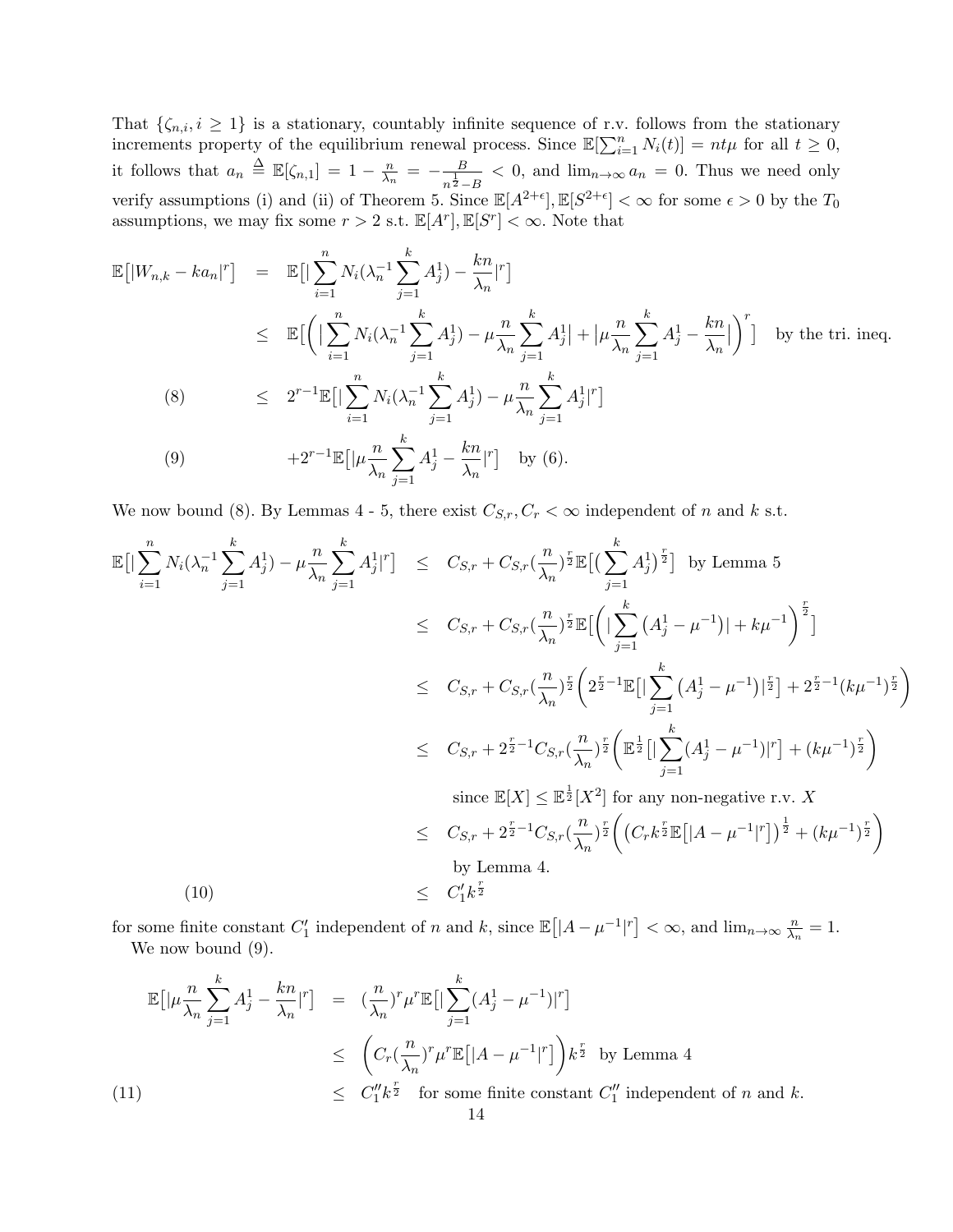Using (10) to bound (8) and (11) to bound (9), it follows that assumption (i) of Theorem 5 holds for the finite constant  $C_1 \stackrel{\Delta}{=} 2^{r-1}(C_1' + C_1'')$ . We now apply Lemma 3 to show that assumption (ii) holds as well. In the notation of Lemma 3, let  $S_{n,i} \triangleq W_{n,i} - ia_n$  for  $i \geq 0$ , and  $M_{n,k} \triangleq \max_{i \leq k} |W_{n,i} - ia_n|$ for  $k \geq 0$ . Then for all  $n, 0 \leq i \leq j$ , and  $x > 0$ ,

$$
\mathbb{P}(|S_{n,j} - S_{n,i}| \ge x) = \mathbb{P}(|S_{n,j-i}| \ge x)
$$
 by stationary increments  
\n
$$
= \mathbb{P}(|W_{n,j-i} - (j-i)a_n| \ge x)
$$
  
\n
$$
\le C_1(j-i)^{\frac{r}{2}}x^{-r}
$$
 by Markov's inequality  
\n
$$
\le ((C_1 + 1)(j-i))^{\frac{r}{2}}x^{-r}.
$$

Thus for all *n* and  $k \geq 1$ , we may apply Lemma 3 (in the notation of Lemma 3) with  $\beta \stackrel{\Delta}{=} \frac{r}{4}$  $\frac{r}{4}, \alpha \stackrel{\Delta}{=} \frac{r}{4}$  $\frac{r}{4}$ , and  $u_l \triangleq (C_1 + 1)$  for  $1 \leq l \leq k$ , to find that there exists a constant  $K_r < \infty$  (depending only on *r*) s.t. for all *x >* 0,

(12) 
$$
\mathbb{P}\left(\max_{i=1,...,k}(W_{n,i}-ia_n)>x\right)\leq K_r(C_1+1)^{\frac{r}{2}}k^{\frac{r}{2}}x^{-r}.
$$

It follows that assumption (ii) of Theorem 5 holds as well, with (in the notation of Theorem 5)  $C_2 \triangleq K_r(C_1 + 1)^{\frac{r}{2}}$ ,  $\epsilon \triangleq r - 2$ . Combining the above, we find that all assumptions of Theorem 5 hold, and thus we may apply Theorem 5 to find that

$$
\left\{\frac{B}{n^{\frac{1}{2}} - B} \sup_{k \ge 0} \left(k - \sum_{i=1}^{n} N_i (\lambda_n^{-1} \sum_{j=1}^{k} A_j^1) \right), n \ge 1 \right\}
$$

 $\Box$ 

is tight. Combining with (4) completes the proof of Theorem 1.

**6. Large deviation results and proof of Theorem 2.** In this section, we complete the proofs of our main results. We proceed by combining our upper and lower bounds with several known weak convergence results for (pooled) renewal processes and the suprema of Gaussian processes. Recall that a Gaussian process on R is a stochastic process  $Z(t)_{t\geq0}$  s.t. for any finite set of times  $t_1, \ldots, t_k$ , the vector  $(Z(t_1), \ldots, Z(t_k))$  has a Gaussian distribution. A Gaussian process  $Z(t)$  is known to be uniquely determined by its mean function  $\mathbb{E}[Z(t)]$  and covariance function  $\mathbb{E}[Z(s)Z(t)]$ , and refer the reader to [13],[19],[2],[29], and the references therein for details on existence, continuity, etc.

6.1. *Preliminary weak convergence results.* In this subsection we review several weak convergence results for renewal processes, and apply them to  $A_n(t)$  and  $\sum_{i=1}^n N_i(t)$ . For an excellent review of weak convergence, and the associated spaces (e.g. *D*[0*, T*]) and topologies/metrics (e.g. uniform,  $J_1$ ), the reader is referred to [49]. Let  $\mathcal{A}(t)$  denote the w.p.1 continuous Gaussian process s.t.  $\mathbb{E}[\mathcal{A}(t)] = 0$ ,  $\mathbb{E}[\mathcal{A}(s)\mathcal{A}(t)] = \mu c_A^2 \min(s, t)$ , namely  $\mathcal{A}(t)$  is a driftless Brownian motion. Then it follows from the well-known Functional Central Limit Theorem (FCLT) for renewal processes (see [5] Theorem 14.6) that

THEOREM 6. For any  $T \in [0, \infty)$ , the sequence of processes  $\{\lambda_n^{-\frac{1}{2}}(A_n(t) - \lambda_n\mu t)_{0 \le t \le T}, n \ge 1\}$ *converges weakly to*  $\mathcal{A}(t)_{0 \leq t \leq T}$  *in the space*  $D[0,T]$  *under the*  $J_1$  *topology.*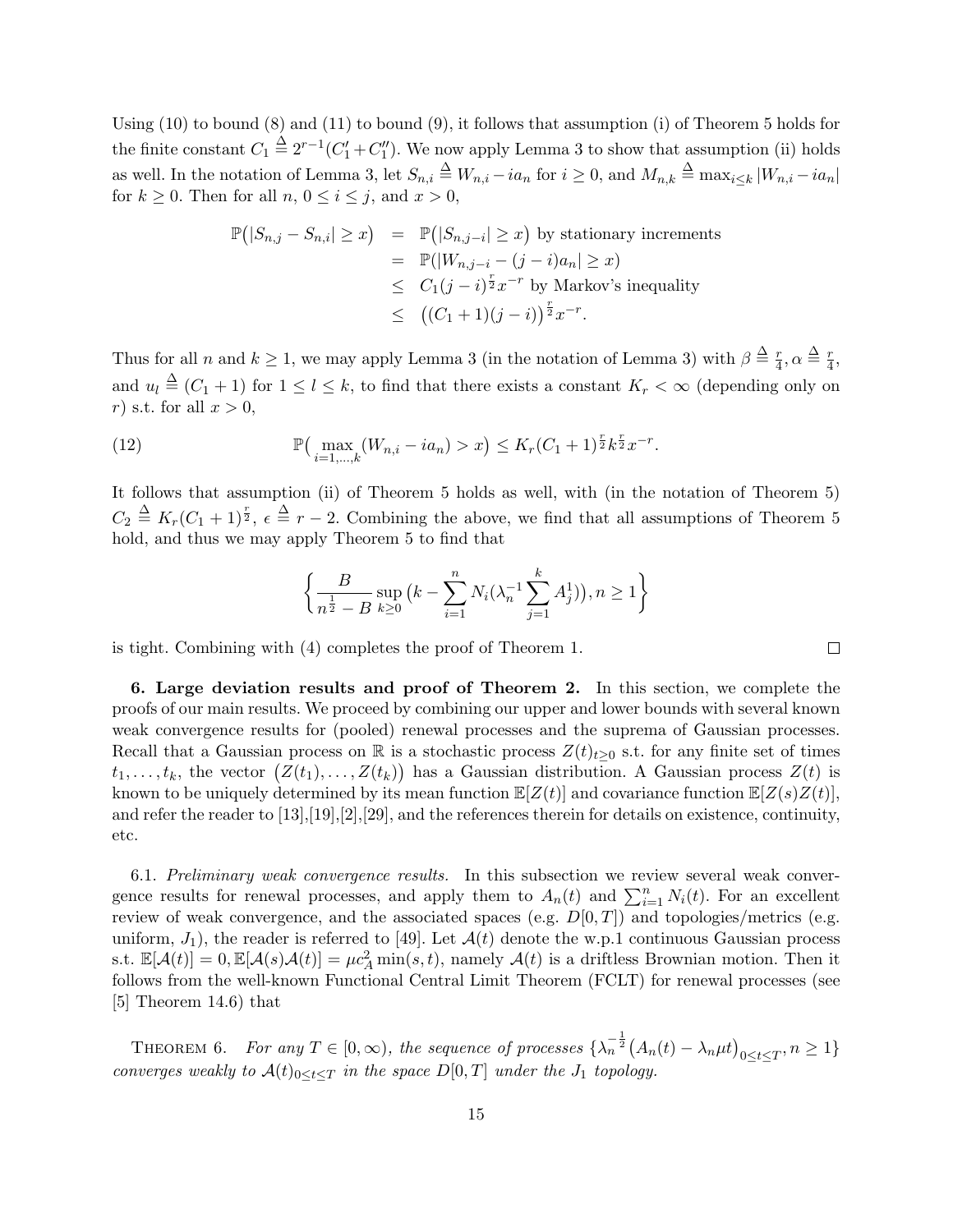We now give a weak convergence result for  $\sum_{i=1}^{n} N_i(t)$ , which is stated in [49] (see Theorem 7.2.3) and formally proven in [47] (see Theorem 2).

**THEOREM 7.** *There exists a w.p.1 continuous Gaussian process*  $\mathcal{D}(t)$  *s.t.*  $\mathbb{E}[\mathcal{D}(t)] = 0$ ,  $\mathbb{E}[\mathcal{D}(s)\mathcal{D}(t)] =$  $\mathbb{E}[(N_1(s) - \mu s)(N_1(t) - \mu t)]$  for all  $s, t \geq 0$ . Furthermore, for any  $T \in [0, \infty)$ , the sequence of processes  $\{n^{-\frac{1}{2}}(\sum_{i=1}^n N_i(t) - n\mu t)_{0 \le t \le T}, n \ge 1\}$  converges weakly to  $\mathcal{D}(t)_{0 \le t \le T}$  in the space  $D[0,T]$ *under the J*<sup>1</sup> *topology.*

We note that the  $T_0$  assumptions (i) and (iii), which guarantee that  $\mathbb{E}[S^{2+\epsilon}] < \infty$  and  $\limsup_{x\downarrow 0} x^{-1}\mathbb{P}(S \leq$  $x$   $\infty$ , ensure that the technical conditions required to apply [49] Theorem 7.2.3, namely that  $E[S^2] < \infty$  and  $\limsup_{x \downarrow 0} x^{-1} (\mathbb{P}(S \le x) - \mathbb{P}(S = 0)) < \infty$ , hold.

It follows from Theorems 6 - 7 that

LEMMA 6. *For any fixed*  $T \ge 0$ ,  $\{n^{-\frac{1}{2}}(A_n(t) - \sum_{i=1}^n N_i(t))\}$  $0 \le t \le T$ ,  $n \ge 1$ *} converges weakly to*  $(A(t) - D(t) - B\mu t)_{0 \le t \le T}$  *in the space*  $D[0, T]$  *under the*  $J_1$  *topology.* 

PROOF. Note that

$$
n^{-\frac{1}{2}}(A_n(t) - \sum_{i=1}^n N_i(t))_{0 \le t \le T} = \left(\lambda_n^{\frac{1}{2}} n^{-\frac{1}{2}} (A_n(t) - \lambda_n \mu t) \lambda_n^{-\frac{1}{2}} - \left(\sum_{i=1}^n N_i(t) - n\mu t\right) n^{-\frac{1}{2}} - B\mu t\right)_{0 \le t \le T}.
$$

 $\Box$ 

The lemma then follows from Theorems 6 - 7.

We note that a process very similar to  $(A(t) - D(t) - B\mu t)_{0 \le t \le T}$  was studied in [47] as the weak limit of a sequence of queues with superposition arrival processes. The continuity of the supremum map in the space  $D[0,T]$  under the  $J_1$  topology (see [49] Theorem 13.4.1), combined with Lemma 6, implies that

COROLLARY 2. For any fixed  $T \geq 0$ ,  $\{n^{-\frac{1}{2}}\sup_{0 \leq t \leq T} (A_n(t) - \sum_{i=1}^n N_i(t)), n \geq 1\}$  converges *weakly to the r.v.*  $\sup_{0 \le t \le T} (\mathcal{A}(t) - \mathcal{D}(t) - B\mu t)$ .

6.2. *Preliminary large deviation results.* Before proceeding with the remaining proofs, we will need to establish some results from the theory of large deviations of Gaussian processes and their suprema. We note that the relationship between the large deviations of suprema of Gaussian processes and the large deviations of queueing systems is well known (see [14], [12]), and there is a significant literature studying the large deviations of such processes (e.g. [14], [25], [24], [11], [12]). We will rely heavily on the following theorem, proven in [12] (in a more general form).

THEOREM 8. Suppose  $\mathcal{Z}(t)$  is a centered, separable Gaussian process with stationary incre*ments, s.t.*  $E[\mathcal{Z}^2(t)]$  *is a continuous function of t on*  $[0, \infty)$ ,  $\lim_{t\downarrow 0} (E[\mathcal{Z}^2(t)] \log^2(t)) = 0$ , and  $\lim_{t\to\infty} t^{-1}\mathbb{E}[\mathcal{Z}^2(t)] = \sigma^2 > 0$ . Then for any  $c > 0$ ,

$$
\lim_{x \to \infty} x^{-1} \log \left( \mathbb{P}(\sup_{t \ge 0} (\mathcal{Z}(t) - ct) \ge x) \right) = -\frac{2c}{\sigma^2}.
$$

It is also implicit from the discussion in [14] (although we include a short proof) that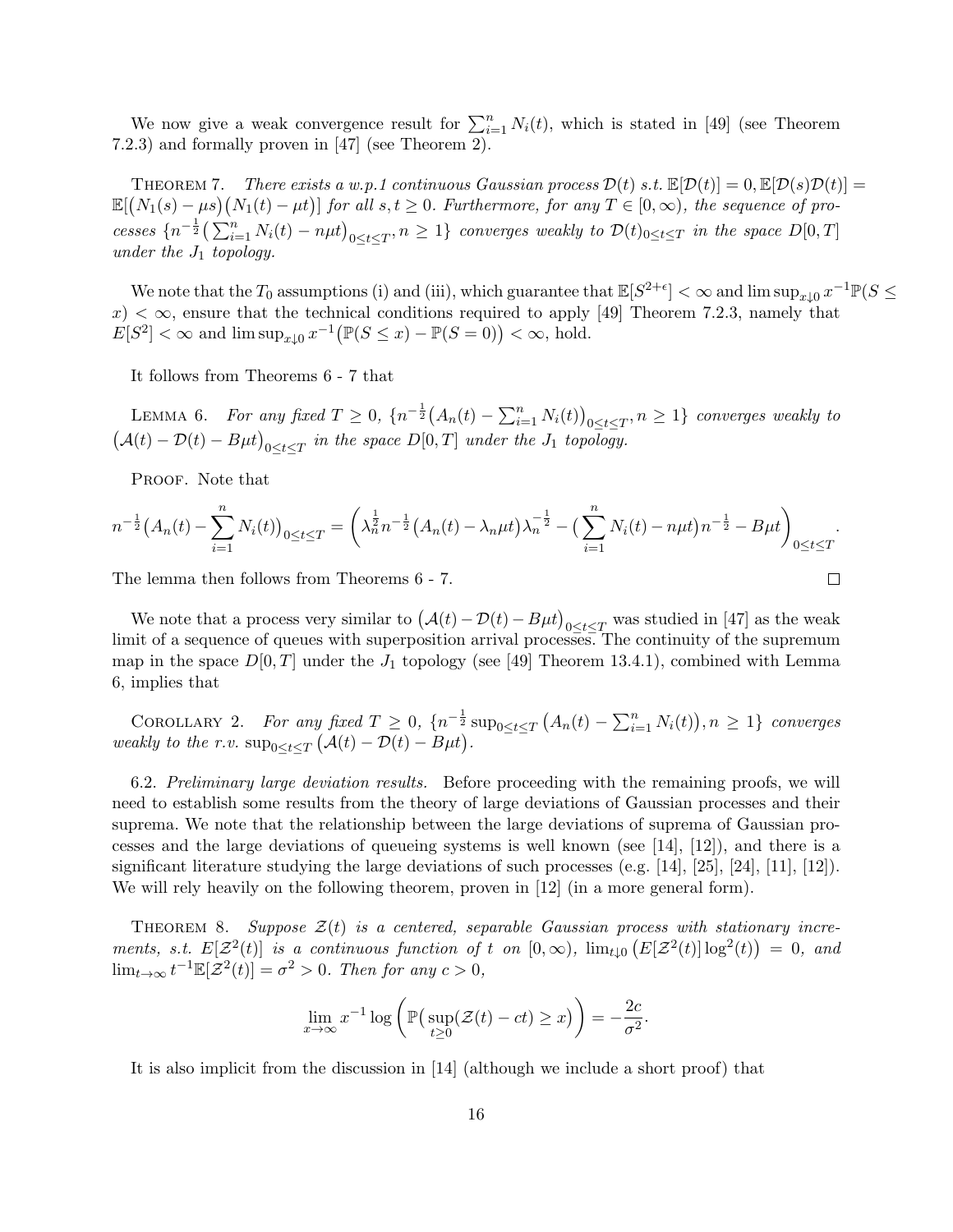THEOREM 9. *Under the same assumptions as Theorem 8, for any*  $c > 0$ ,

$$
\lim_{x \to \infty} x^{-1} \log \left( \sup_{t \ge 0} \mathbb{P}(\mathcal{Z}(t) - ct > x) \right) = -\frac{2c}{\sigma^2}.
$$

PROOF. That  $\limsup_{x\to\infty} x^{-1} \log \left( \sup_{t\geq 0} \mathbb{P}(\mathcal{Z}(t) - ct > x) \right) \leq -\frac{2c}{\sigma^2}$  follows immediately from Theorem 8 and the fact that  $\sup_{t\geq 0} \mathbb{P}(\mathcal{Z}(t) - ct > x) \leq \mathbb{P}$  $\sqrt{ }$  $\sup_{t\geq 0} (\mathcal{Z}(t) - ct) > x.$ 

Letting  $t = \frac{x}{c}$  $\frac{x}{c}$ , we find that

(13) 
$$
\sup_{t\geq 0} \mathbb{P}(\mathcal{Z}(t) - ct > x) \geq \mathbb{P}(\mathcal{Z}(\frac{x}{c}) - x > x).
$$

Let *G* denote a normally distributed r.v. with mean 0 and variance 1. Then since  $\mathcal{Z}(\frac{x}{c})$  $\frac{x}{c}$ ) is normally distributed with mean zero, it follows from (13) that

(14) 
$$
\sup_{t\geq 0} \mathbb{P}\big(\mathcal{Z}(t) - ct > x\big) \geq \mathbb{P}\bigg(G > 2x\mathbb{E}^{-\frac{1}{2}}\big[\mathcal{Z}^2(\frac{x}{c})\big]\bigg).
$$

We use the following identity from [1] Equation 7.1.13. Namely, for all  $y > 0$ ,

$$
\mathbb{P}(G > y) \ge (y + (y^2 + 4)^{-\frac{1}{2}})^{-1} \left(\frac{2}{\pi}\right)^{\frac{1}{2}} \exp\left(-\frac{y^2}{2}\right).
$$

Thus

(15) 
$$
\mathbb{P}(G > y) \ge \exp(-\frac{y^2}{2} - y) \text{ for all sufficiently large } y.
$$

By assumption,  $\lim_{t\to\infty} t^{-1} \mathbb{E}[\mathcal{Z}^2(t)] = \sigma^2 > 0$ , and thus  $\lim_{x\to\infty} 2x \mathbb{E}^{-\frac{1}{2}} [\mathcal{Z}^2(\frac{x}{c})]$  $(\frac{x}{c})$  = ∞*.* It thus follows from (14) and (15) that for all sufficiently large *x*,

$$
x^{-1}\log\bigg(\sup_{t\geq 0}\mathbb{P}\big(\mathcal{Z}(t)-ct>x\big)\bigg)\geq -2x\mathbb{E}^{-1}\big[\mathcal{Z}^2(\frac{x}{c})\big]-2\mathbb{E}^{-\frac{1}{2}}\big[\mathcal{Z}^2(\frac{x}{c})\big].
$$

 $\left[\exp\left(\frac{x}{c}\right)\right] = \sigma^2$ , it follows that  $\liminf_{x \to \infty} x^{-1} \log \left( \sup_{t \geq 0} \mathbb{P}(\mathcal{Z}(t) - ct > x) \right)$ Since  $\lim_{x\to\infty}$   $\left(\frac{x}{c}\right)$ *z*<sup>2</sup>)<sup>-1</sup>E[Z<sup>2</sup>( $\frac{x}{c}$ *≥*  $-\frac{2c}{\sigma^2}$ , concluding the proof of the theorem.  $\Box$ 

In light of Theorem 8, Theorem 9 can be interpreted as saying that such a process is 'most likely' to exceed a given value x at a particular time (roughly  $\frac{x}{c}$ ), and much less likely to exceed that value at any other time (see the discussion in [14]). We note that the duality of Theorems 8 - 9 coincides with the duality exhibited by our upper and lower bounds (Theorems 3 - 4) - a relationship that we will exploit to prove our large deviation results.

We are now in a position to apply Theorems 8 - 9 to  $\mathcal{A}(t) - \mathcal{D}(t)$ .

Corollary 3.

(i) 
$$
\lim_{x \to \infty} x^{-1} \log \mathbb{P}\left(\sup_{t \ge 0} (\mathcal{A}(t) - \mathcal{D}(t) - B\mu t) \ge x\right) = -2B(c_A^2 + c_S^2)^{-1};
$$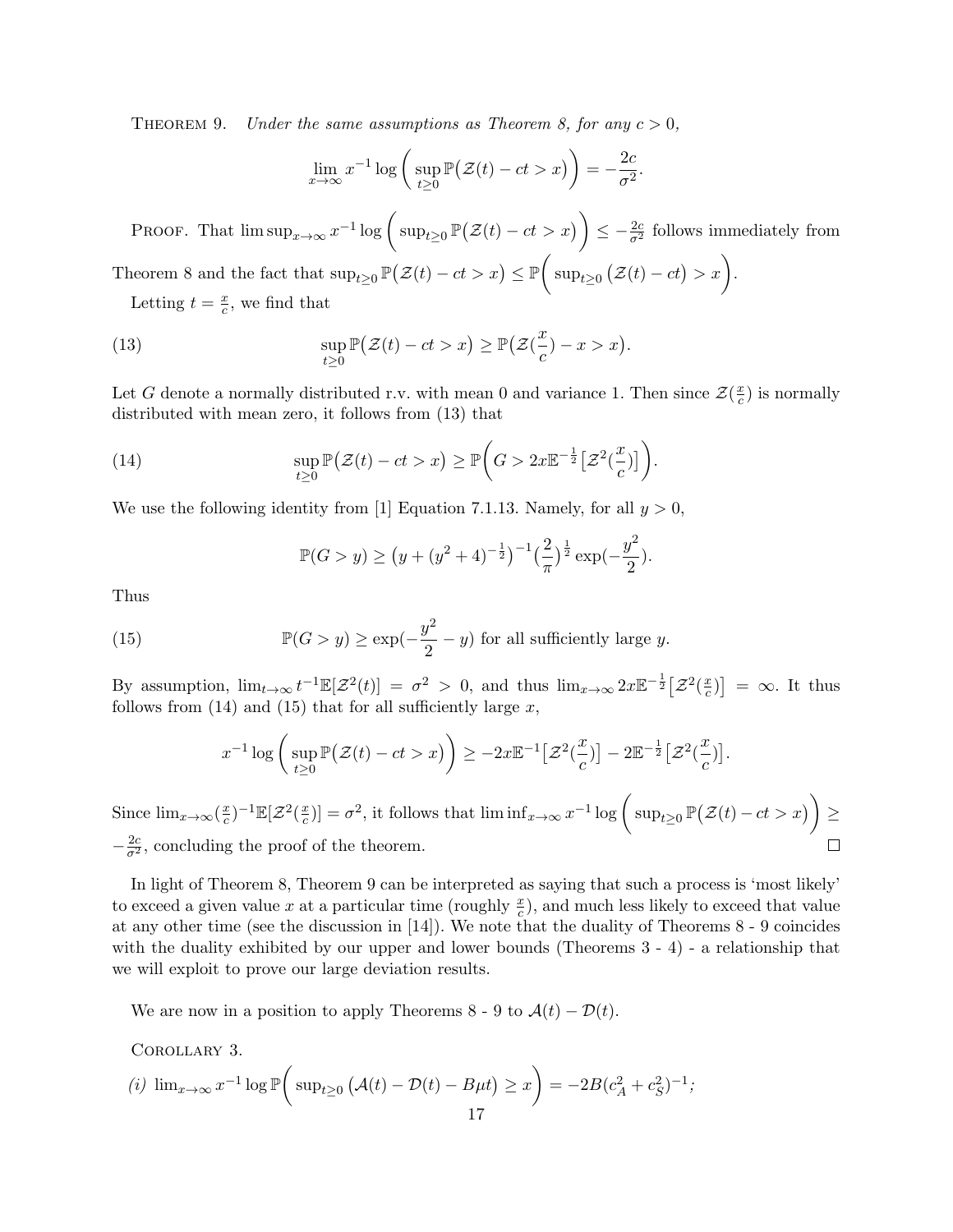(*ii*) 
$$
\lim_{x \to \infty} x^{-1} \log \left( \sup_{t \ge 0} \mathbb{P}(\mathcal{A}(t) - \mathcal{D}(t) - B\mu t > x) \right) = -2B(c_A^2 + c_S^2)^{-1}.
$$

PROOF. That  $A(t) - \mathcal{D}(t)$  is a centered, separable Gaussian process with stationary increments follows from definitions, the independence of  $\mathcal{A}(t)$  and  $\mathcal{D}(t)$ , and the fact that both  $\mathcal{A}(t)$  and  $N_1(t)$ have stationary increments. The independence of  $A(t)$  and  $D(t)$  implies that

(16) 
$$
\mathbb{E}[(\mathcal{A}(t) - \mathcal{D}(t))^2] = \mu c_A^2 t + \mathbb{E}[(N_1(t) - \mu t)^2].
$$

Note that for all  $t \geq 0$  and  $k \geq 1$ ,  $\mathcal{P}(N_1(t) \geq k) \leq \mathcal{P}(R(S) \leq t) (\mathcal{P}(S \leq t))^{k-1}$ . It thus follows from the  $T_0$  assumptions (and a straightforward analogy to an appropriate geometrically distributed r.v.) that  $\limsup_{t\downarrow 0} t^{-1} \mathbb{E}[(N_1(t) - \mu t)^2] < \infty$ . Combining the above, we find that  $\lim_{t\downarrow 0} \left( \mathbb{E}[(\mathcal{A}(t) - \mathcal{D}(t))^2] \log^2(t) \right) = 0.$  In addition, the continuity of  $\mathbb{E}[(\mathcal{A}(t) - \mathcal{D}(t))^2]$  on  $[0, \infty)$ follows from the above and a simple application of the Cauchy-Schwartz inequality.

Furthermore, we claim that  $\lim_{t\to\infty} t^{-1}\mathbb{E}[(N_1(t)-\mu t)^2] = \mu c_S^2$ . Indeed, let  $G_S$  denote a normally distributed r.v. with mean 0 and variance  $\mu c_S^2$ . It follows from the well-known Central Limit Theorem for renewal processes (see [39] Theorem 3.3.5), and the fact that  $h(z) \stackrel{\Delta}{=} z^2$  is a continuous function, that the sequence of r.v.s *{*  $\sqrt{2}$  $t^{-\frac{1}{2}}(N_1(t) - \mu t)\bigg)^2$  $, t \geq 1$ } converges weakly to  $G_S^2$ . Recall that  $\mathbb{E}[S^{2+\epsilon}] < \infty$  for some  $\epsilon > 0$  by the  $T_0$  assumptions. Thus it follows from Lemma 5 that the sequence of r.v.s *{*  $\sqrt{2}$  $t^{-\frac{1}{2}}(N_1(t) - \mu t)\bigg)^2$  $, t \geq 1$ } is uniformly integrable. It follows that  $\lim_{t\to\infty} t^{-1}\mathbb{E}[(N_1(t) - \mu t)^2] = \mu c_S^2$ , since uniform integrability plus weak convergence implies convergence of moments.

Combining with (16), we find that  $\lim_{t\to\infty} t^{-1}\mathbb{E}[(\mathcal{A}(t)-\mathcal{D}(t))^2] = \mu(c_A^2+c_S^2) > 0$  by the  $T_0$ assumptions. It follows that  $\mathcal{A}(t) - \mathcal{D}(t)$  satisfies the conditions needed to apply Theorems 8 - 9,  $\Box$ from which the corollary follows.

6.3. *Proof of Theorem 2.* Before completing the proofs of our main results, it will be useful to prove a strengthening of Theorem 1. Namely,

LEMMA 7. *For all*  $x > 0$ ,

(17) 
$$
\lim_{T \to \infty} \lim_{n \to \infty} \sup \mathbb{P}\left(n^{-\frac{1}{2}} \sup_{t \geq T} \left(A_n(t) - \sum_{i=1}^n N_i(t)\right) > x\right) = 0.
$$

PROOF. Since  $\mathbb{E}[A^{2+\epsilon}], \mathbb{E}[S^{2+\epsilon}] < \infty$  for some  $\epsilon > 0$  by the  $T_0$  assumptions, we may fix some  $r > 2$  s.t.  $\mathbb{E}[A^r], \mathbb{E}[S^r] < \infty$ . Note that since  $x \geq 0$ ,  $\mathbb{P}$  $\sqrt{2}$  $n^{-\frac{1}{2}} \sup_{t \geq T} (A_n(t) - \sum_{i=1}^n N_i(t)) > x$  is at most P  $\sqrt{ }$  $n^{-\frac{1}{2}} \sup_{t \geq T} (A_n(t) - \sum_{i=1}^n N_i(t)) > 0$  $\setminus$ . By a simple union bound,  $\mathbb P$  $\sqrt{2}$  $n^{-\frac{1}{2}} \sup_{t \geq T} (A_n(t) \sum_{i=1}^{n} N_i(t) > 0$  $\setminus$ is at most

(18) 
$$
\mathbb{P}\left(n^{-\frac{1}{2}}(A_n(T) - \sum_{i=1}^n N_i(T)) > -\frac{B}{2}\mu T\right)
$$

(19) 
$$
+\mathbb{P}\left(\sup_{t\geq T}\left(n^{-\frac{1}{2}}\left(A_n(t)-\sum_{i=1}^n N_i(t)\right)-n^{-\frac{1}{2}}\left(A_n(T)-\sum_{i=1}^n N_i(T)\right)\right)>\frac{B}{2}\mu T\right).
$$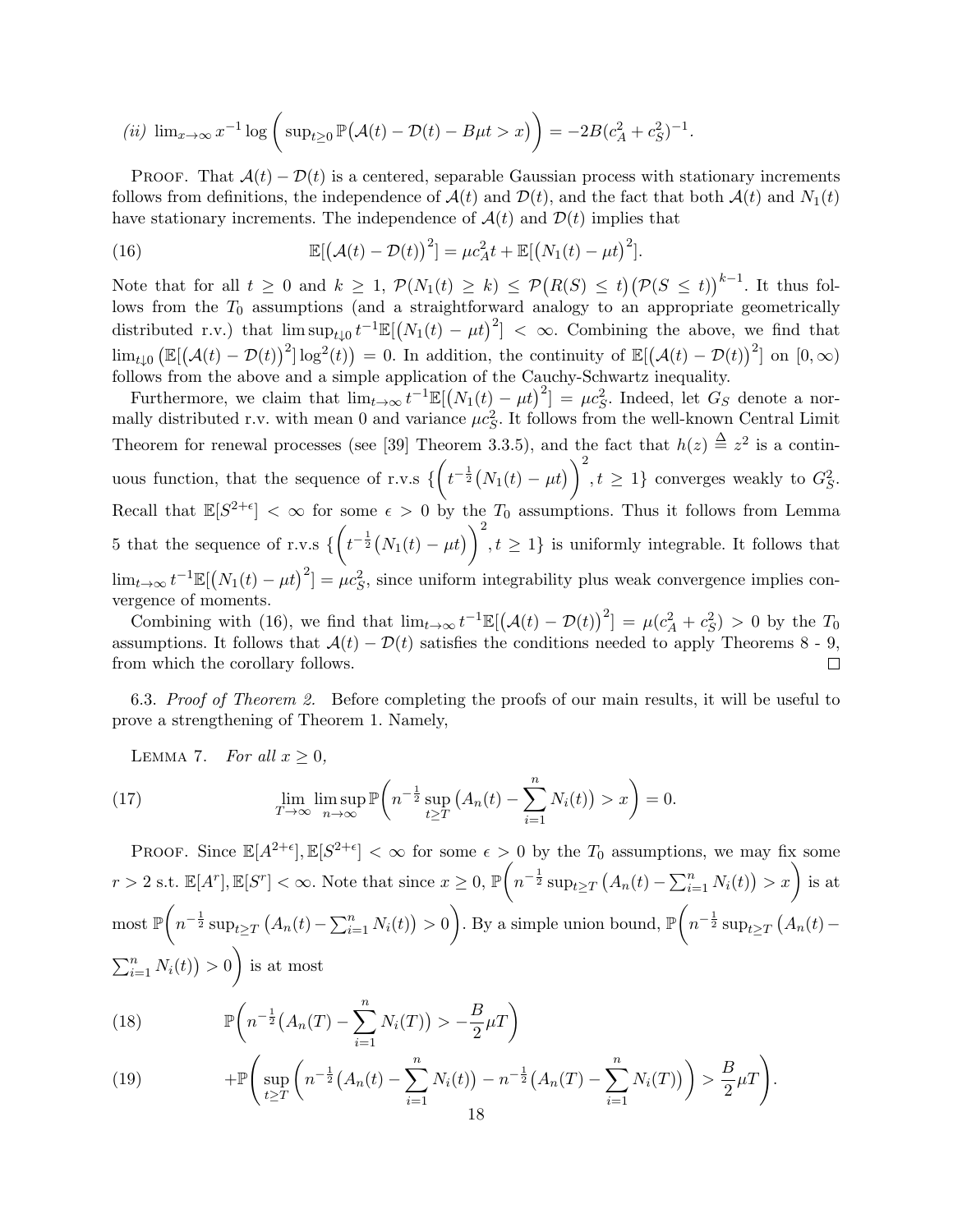We now bound (18), which equals

$$
\mathbb{P}\left(n^{-\frac{1}{2}}\left(A_n(T) - \lambda_n\mu T\right) - n^{-\frac{1}{2}}\left(\sum_{i=1}^n N_i(T) - n\mu T\right) - B\mu T > -\frac{B}{2}\mu T\right)
$$
\n
$$
\leq \mathbb{P}\left(\left|A_n(T) - \lambda_n\mu T\right| + \left|\sum_{i=1}^n N_i(T) - n\mu T\right| > n^{\frac{1}{2}}\frac{B}{2}\mu T\right) \text{ by the tri. ineq.}
$$
\n(20)\n
$$
\leq 2^{r-1}\left(\mathbb{E}\left[\left|A_n(T) - \lambda_n\mu T\right|^r\right] + \mathbb{E}\left[\left|\sum_{i=1}^n N_i(T) - n\mu T\right|^r\right]\right)n^{-\frac{r}{2}}\left(\frac{B}{2}\mu T\right)^{-r}
$$
\nby Markov's inequality and (6).

Without loss of generality (w.l.o.g.) assuming  $nT \geq \lambda_n T \geq 1$ , it follows from Lemma 5 (applied with  $n = 1$ , and the fact that  $A_n(T)$  has the same distribution as  $A(\lambda_n T)$ , that there exists  $C_{A,r} \triangleq \sup_{t \ge 1} t^{-\frac{r}{2}} \mathbb{E}[|A(t) - \mu t|^r] < \infty$  s.t.

(21) 
$$
\mathbb{E}\big[|A_n(T) - \lambda_n \mu T|^r\big] \leq C_{A,r} (\lambda_n T)^{\frac{r}{2}} \leq C_{A,r} (nT)^{\frac{r}{2}}.
$$

Since  $nT \geq 1$  by assumption, it follows from Lemma 5 that there exist  $C_{S,r} < \infty$  s.t.

(22) 
$$
\mathbb{E}\big[\big|\sum_{i=1}^n N_i(T) - n\mu T\big|^r\big] \leq C_{S,r}(nT)^{\frac{r}{2}}.
$$

It follows from  $(21)$  and  $(22)$  that  $(20)$  is at most

$$
2^{r-1}(C_{A,r}+C_{S,r})(\frac{B}{2}\mu)^{-r}T^{-\frac{r}{2}}.
$$

Thus we find that

(23) 
$$
\lim_{T \to \infty} \lim_{n \to \infty} \mathbb{P}\left(n^{-\frac{1}{2}}\left(A_n(T) - \sum_{i=1}^n N_i(T)\right) > -\frac{B}{2}\mu T\right) = 0.
$$

We now bound (19), which equals  $\mathbb P$  $\sqrt{2}$  $n^{-\frac{1}{2}} \sup_{t \geq 0} (A_n(t) - \sum_{i=1}^n N_i(t)) > \frac{B}{2}$  $\frac{B}{2}\mu T$  by stationary increments. But as our proof of Theorem 1 demonstrates tightness of  $\{n^{-\frac{1}{2}}\sup_{t\geq 0} (A_n(t)-\sum_{i=1}^n N_i(t)), n\geq 0\}$ 1 } , it follows that

(24) 
$$
\lim_{T \to \infty} \lim_{n \to \infty} \mathbb{P}\left(n^{-\frac{1}{2}} \sup_{t \ge 0} \left(A_n(t) - \sum_{i=1}^n N_i(t)\right) > \frac{B}{2} \mu T\right) = 0.
$$

Using (24) to bound (19), we find that

$$
(25) \quad \lim_{T \to \infty} \limsup_{n \to \infty} \mathbb{P}\left(\sup_{t \geq T} \left(n^{-\frac{1}{2}}(A_n(t) - \sum_{i=1}^n N_i(t)) - n^{-\frac{1}{2}}(A_n(T) - \sum_{i=1}^n N_i(T))\right) > \frac{B}{2}\mu T\right) = 0.
$$

 $\Box$ 

Combining (23) and (25) completes the proof.

We now complete the proof of Theorem 2.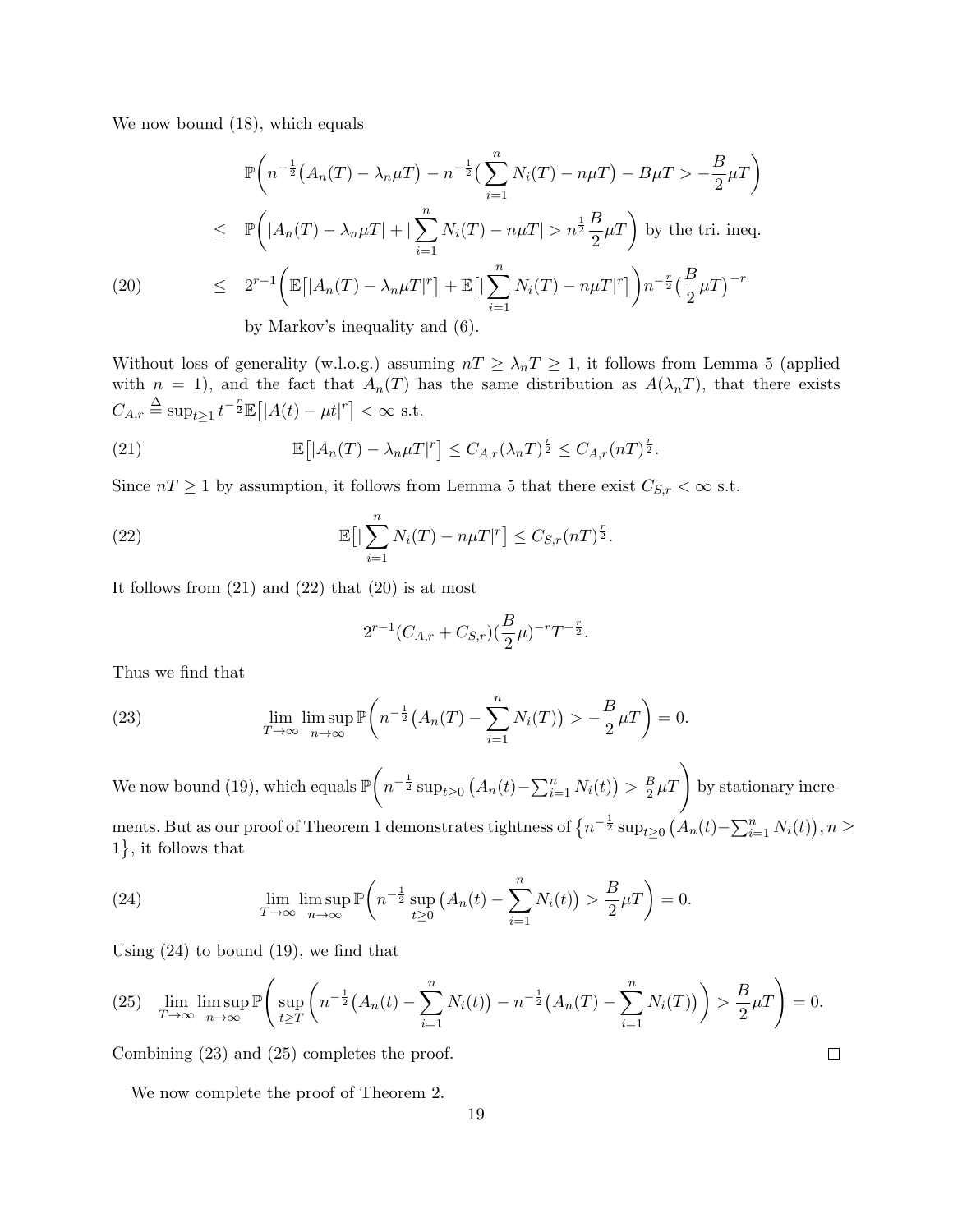**PROOF.** We first prove the upper bound. By Lemma 7, for any  $x > 0$ , we may construct a strictly increasing sequence of integers  ${T_{x,k^{-1},k \geq 1}}$  s.t. for all  $k \geq 1$ ,

$$
\limsup_{n \to \infty} \mathbb{P}\bigg(n^{-\frac{1}{2}} \sup_{t \ge T_{x,k^{-1}}} (A_n(t) - \sum_{i=1}^n N_i(t)) \ge x\bigg) < k^{-1}.
$$

It follows that for all  $x > 0$  and  $k \geq 1$ , (26)

$$
\limsup_{n \to \infty} \mathbb{P}\left(n^{-\frac{1}{2}} \sup_{t \ge 0} (A_n(t) - \sum_{i=1}^n N_i(t)) \ge x\right) \le \limsup_{n \to \infty} \mathbb{P}\left(n^{-\frac{1}{2}} \sup_{0 \le t \le T_{x,k-1}} (A_n(t) - \sum_{i=1}^n N_i(t)) \ge x\right) + k^{-1}.
$$

By the Portmanteau Theorem (see [5]), a sequence of r.v.s  $\{X_n\}$  converges weakly to the r.v.  $X_\infty$ iff for all closed subsets *C* of  $\mathbb{R}$ ,  $\limsup_{n\to\infty} \mathbb{P}(X_n \in C) \leq \mathbb{P}(X_\infty \in C)$  iff for all open subsets *O* of R,  $\mathbb{P}(X_{\infty} \in O)$  ≤ lim inf<sub>n→∞</sub>  $\mathbb{P}(X_n \in O)$ . It follows from (26) and Corollary 2 that for all  $x > 0$ and  $k \geq 1$ ,

$$
(27)\ \limsup_{n\to\infty}\mathbb{P}\bigg(n^{-\frac{1}{2}}\sup_{t\geq 0}\big(A_n(t)-\sum_{i=1}^n N_i(t)\big)\geq x\bigg)\leq \mathbb{P}\bigg(\sup_{0\leq t\leq T_{x,k-1}}\big(\mathcal{A}(t)-\mathcal{D}(t)-B\mu t\big)\geq x\bigg)+k^{-1}.
$$

Note that the sequence of events  $\begin{cases} \text{sup} \end{cases}$ 0*≤t≤Tx,k−*<sup>1</sup>  $(A(t) - D(t) - B\mu t) \geq x, k \geq 1$  $\mathcal{L}$ is monotone in *k*.

It follows that

$$
\lim_{k \to \infty} \mathbb{P}\bigg(\sup_{0 \le t \le T_{x,k} - 1} \big(A(t) - \mathcal{D}(t) - B\mu t\big) \ge x\bigg) = \mathbb{P}\bigg(\sup_{t \ge 0} \big(A(t) - \mathcal{D}(t) - B\mu t\big) \ge x\bigg).
$$

It then follows from (27), by letting  $k \to \infty$ , that for all  $x > 0$ ,

(28) 
$$
\limsup_{n\to\infty} \mathbb{P}\left(n^{-\frac{1}{2}}\sup_{t\geq 0} (A_n(t) - \sum_{i=1}^n N_i(t)) \geq x\right) \leq \mathbb{P}\left(\sup_{t\geq 0} (A(t) - \mathcal{D}(t) - B\mu t) \geq x\right).
$$

From Theorem 3 and (28) we have

$$
\limsup_{x \to \infty} x^{-1} \log \left( \limsup_{n \to \infty} \mathbb{P} \left( \left( Q^n(\infty) - n \right)^+ n^{-\frac{1}{2}} \ge x \right) \right)
$$
\n
$$
\le \limsup_{x \to \infty} x^{-1} \log \mathbb{P} \left( \sup_{t \ge 0} \left( \mathcal{A}(t) - \mathcal{D}(t) - B\mu t \right) \ge x \right)
$$
\n
$$
= -2B(c_A^2 + c_S^2)^{-1} \text{ by Corollary 3. (i)},
$$

which completes the proof of the upper bound.

We now complete the proof of Theorem 2 by demonstrating that if *A* is an exponentially distributed r.v., then

(29) 
$$
\liminf_{x \to \infty} x^{-1} \log \left( \liminf_{n \to \infty} \mathbb{P}\left( \left( Q^n(\infty) - n \right)^+ n^{-\frac{1}{2}} > x \right) \right) \ge -2B(c_A^2 + c_S^2)^{-1}.
$$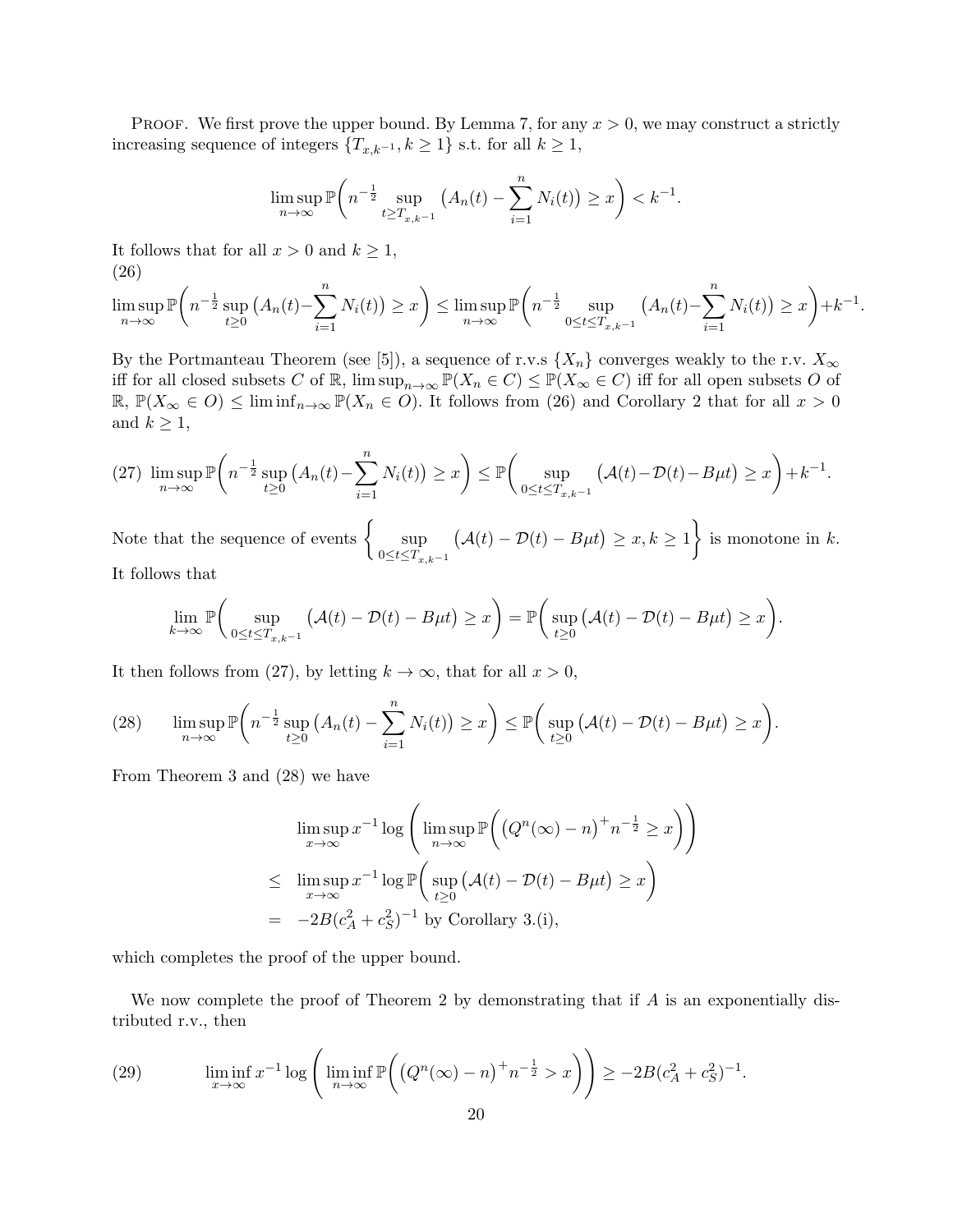Let  $Z_n$  denote a Poisson r.v. with mean  $\lambda_n$ . It follows from Theorem 4 that for all  $x > 0$ , (30)

$$
\liminf_{n \to \infty} \mathbb{P}\left(\left(Q^n(\infty) - n\right)^+ n^{-\frac{1}{2}} > x\right) \ge \left(\liminf_{n \to \infty} \mathbb{P}(Z_n \ge n)\right) \left(\liminf_{n \to \infty} \sup_{t \ge 0} \mathbb{P}\left(n^{-\frac{1}{2}}\left(A_n(t) - \sum_{i=1}^n N_i(t)\right) > x\right)\right)
$$

*.*

Recall that *G* is a normally distributed r.v. with mean 0 and variance 1. Thus by the Central Limit Theorem,

(31) 
$$
\lim_{n \to \infty} \mathbb{P}(Z_n \ge n) = \mathbb{P}(G \ge B).
$$

Note that for any fixed  $t$ ,  $\mathcal{A}(t) - \mathcal{D}(t) - B\mu t$  is a non-degenerate Gaussian r.v., and every  $x \in \mathbb{R}$  is a continuity point of the distribution of any non-degenerate Gaussian r.v. It follows from Lemma 6 and the definition of weak convergence that for any fixed  $t \geq 0$  and all  $x > 0$ ,

$$
\lim_{n\to\infty}\mathbb{P}\bigg(n^{-\frac{1}{2}}\big(A_n(t)-\sum_{i=1}^n N_i(t)\big)>x\bigg)=\mathbb{P}\big(\mathcal{A}(t)-\mathcal{D}(t)-B\mu t>x\big).
$$

Thus for any fixed  $x > 0$  and  $s \geq 0$ ,

$$
\liminf_{n \to \infty} \sup_{t \ge 0} \mathbb{P}\left(n^{-\frac{1}{2}}(A_n(t) - \sum_{i=1}^n N_i(t)) > x\right) \ge \liminf_{n \to \infty} \mathbb{P}\left(n^{-\frac{1}{2}}(A_n(s) - \sum_{i=1}^n N_i(s)) > x\right) = \mathbb{P}(\mathcal{A}(s) - \mathcal{D}(s) - B\mu s > x).
$$

By fixing  $x > 0$  and taking the supremum over all  $s \ge 0$  in (32), we find that for all  $x > 0$ ,

(33) 
$$
\liminf_{n\to\infty}\sup_{t\geq 0}\mathbb{P}\bigg(n^{-\frac{1}{2}}\big(A_n(t)-\sum_{i=1}^nN_i(t)\big)>x\bigg)\geq \sup_{t\geq 0}\mathbb{P}\big(\mathcal{A}(t)-\mathcal{D}(t)-B\mu t>x\big).
$$

Combining (30), (31), and (33), we find that the left hand side (l.h.s.) of (30) is at least

(34) 
$$
\mathbb{P}(G \geq B) \sup_{t \geq 0} \mathbb{P}(\mathcal{A}(t) - \mathcal{D}(t) - B\mu t > x).
$$

(29) then follows from (34) and Corollary 3.ii. Combining (29) with the first part of Theorem 2, which we have already proven, completes the proof.  $\Box$ 

**7. Application to Reed's weak limit.** In [37], J. Reed resolved the long-standing open question, originally posed in [18], of the tightness and weak convergence for the queue length of the transient *GI/GI/n* queue in the H-W regime. However, the associated weak limit is only described implicitly, as the solution to a certain stochastic convolution equation (see [37]).

In this section we derive bounds for the weak limit of the transient *GI/GI/n* queue in the H-W regime. Let  $\mathcal{Q}_1^n$  denote the FCFS  $GI/GI/n$  queue with inter-arrival times drawn i.i.d. distributed as  $A\lambda_n^{-1}$ , processing times drawn i.i.d. distributed as *S*, and the following initial conditions. For  $i = 1, \ldots, n$ , there is a single job initially being processed on server *i*, and the set of initial processing times of these *n* initial jobs is drawn i.i.d. distributed as *R*(*S*); there are zero jobs waiting in queue, and the first inter-arrival time is distributed as  $R(A\lambda_n^{-1})$ , independent of the initial processing times of those jobs initially in system. Note that  $\mathcal{Q}_1^n$  has the same initial conditions as the FCFS  $GI/GI/n$  queue  $\mathcal Q$  we considered when constructing our upper bound in Section 3. Let  $\hat Q_1(t)$  denote the unique strong solution to the stochastic convolution equation given in [37] Equation 1.1. Then letting  $Q_1^n(t)$  denote the number in system at time *t* in  $\mathcal{Q}_1^n$ , it is proven in [37] that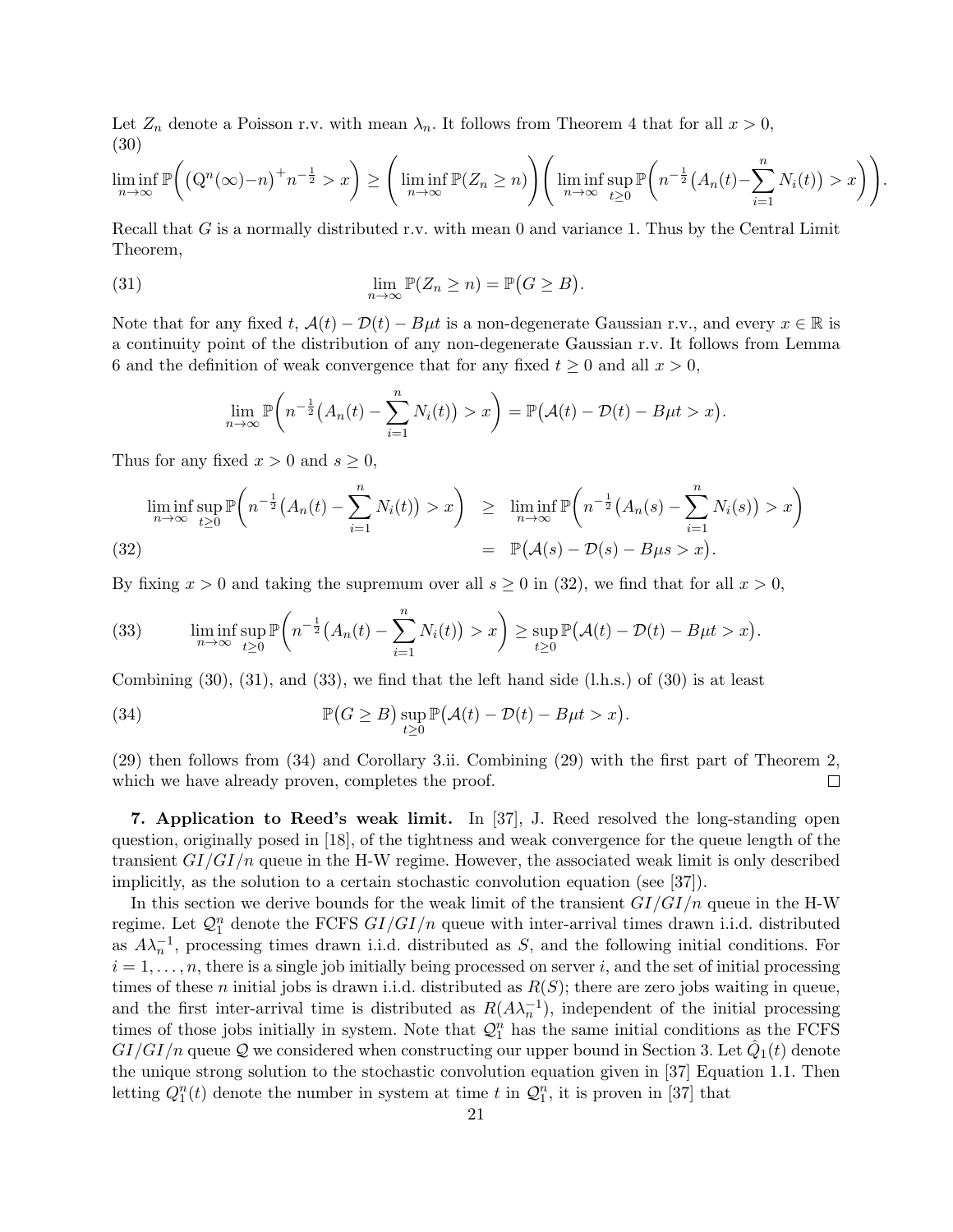THEOREM 10. For all  $T \in (0, \infty)$ , the sequence of stochastic processes  $\{n^{-\frac{1}{2}}(Q_1^n(t)-n)_{0 \leq \frac{1}{2}}^{+}$ 0*≤t≤T , n ≥* 1*} converges weakly to*  $\hat{Q}_1(t)_{0 \le t \le T}$  *in the space*  $D[0,T]$  *under the*  $J_1$  *topology.* 

We now apply Theorem 3 to derive the first non-trivial bounds for  $\hat{Q}_1(t)$ , proving that

THEOREM 11. *For all*  $x > 0$  *and*  $t \ge 0$ ,

$$
\mathbb{P}(\hat{Q}_1(t) > x) \le \mathbb{P}\bigg(\sup_{0 \le s \le t} (A(s) - \mathcal{D}(s) - B\mu s) \ge x\bigg).
$$

PROOF. Note that we may let the arrival process to  $\mathcal{Q}_1^n$  be  $A_n(t)$ . Thus by Theorem 3, for all  $x > 0$  and  $t \geq 0$ ,

$$
\liminf_{n \to \infty} \mathbb{P}\left(n^{-\frac{1}{2}}\left(Q_1^n(t) - n\right)^+ > x\right) \leq \liminf_{n \to \infty} \mathbb{P}\left(n^{-\frac{1}{2}} \sup_{0 \leq s \leq t} \left(A_n(s) - \sum_{i=1}^n N_i(s)\right) > x\right)
$$
\n
$$
\leq \limsup_{n \to \infty} \mathbb{P}\left(n^{-\frac{1}{2}} \sup_{0 \leq s \leq t} \left(A_n(s) - \sum_{i=1}^n N_i(s)\right) \geq x\right)
$$
\n(35)\n
$$
\leq \mathbb{P}\left(\sup_{0 \leq s \leq t} \left(\mathcal{A}(s) - \mathcal{D}(s) - B\mu s\right) \geq x\right) \text{ by the Portmanteau Theorem.}
$$

*.*

Again applying the Portmanteau Theorem, it follows from Theorem 10 that for all  $x > 0$ ,

(36) 
$$
\mathbb{P}(\hat{Q}_1(t) > x) \le \liminf_{n \to \infty} \mathbb{P}\left(n^{-\frac{1}{2}}(Q_1^n(t) - n)^+ > x\right)
$$

Combining (35) and (36) completes the proof.

Theorem 11 implies that  $\hat{Q}_1(t)$  is distributionally bounded over time, and thus in a sense stable. In particular, for all  $t \geq 0$ ,  $\hat{Q}_1(t)$  is stochastically dominated by the r.v.  $\sup_{t \geq 0} (\mathcal{A}(t) - \mathcal{D}(t) - B\mu t)$ .

**8. Conclusion.** In this paper, we studied the FCFS *GI/GI/n* queue in the Halfin-Whitt regime. We proved that under minor technical conditions the associated sequence of steady-state queue length distributions, normalized by  $n^{\frac{1}{2}}$ , is tight. We derived an upper bound for the large deviation exponent of the limiting steady-state queue length matching that conjectured in [16], and proved a matching lower bound for the case of Poisson arrivals. We also derived the first non-trivial bounds for the weak limit process studied in [37]. Our main proof technique was the derivation of new and simple bounds for the FCFS *GI/GI/n* queue, which are of a structural nature, and exemplify a general methodology which may be useful for analyzing a variety of queueing systems.

This work leaves many interesting directions for future research. One pressing question is whether or not  $\{n^{-\frac{1}{2}}(Q^n(\infty) - n)^+, n \geq 1\}$  has a *unique* weak limit, and thus converges weakly. Indeed, such a result is only known for the cases of Markovian processing times [18], deterministic processing times [23], and processing times with finite support [16]. In all of these cases, either the distribution of  $Q^n(\infty)$  can be computed explicitly [18], [23], or can be represented as the steadystate of a Markov chain whose dimension does not grow with *n* [16]; in the general setting, neither of these conditions hold. Similarly, although Theorem 11 shows that the weak limit process  $\hat{Q}_1(t)$ is distributionally bounded over time, it is unknown whether  $\hat{Q}_1(t)$  has a well-defined stationary  $\alpha$  measure. Furthermore, should  $\{n^{-\frac{1}{2}}(Q^n(\infty)-n)^+, n\geq 1\}$  have a unique weak limit and  $\hat{Q}_1(t)$  have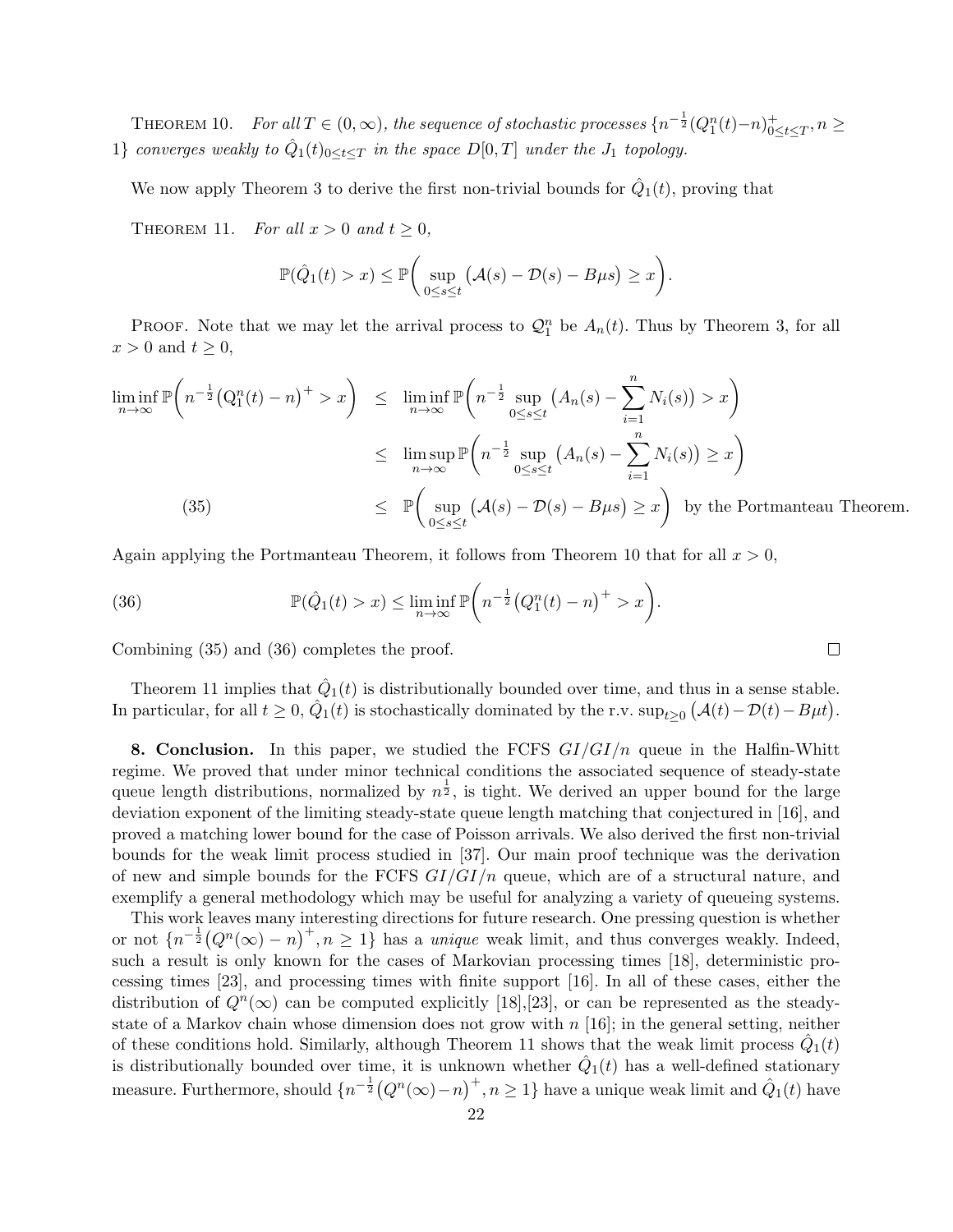a well-defined stationary measure, must the two coincide? We note that this question is intimately related to showing that if one initializes  $\mathcal{Q}^n$  with its stationary measure, then the relevant sequence of scaled queueing processes converges weakly (at the process level) to an appropriate stationary limit, and refer the reader to [42], [18], [33], [21], [35] for progress along these lines. Similar questions (on the order of fluid, as opposed to diffusion, scaling) were also investigated in [26].

It would be interesting to extend our techniques to more general models. For example, it should be possible to extend our lower bounds to non-Poisson arrival processes, as was done in [16] for the special case of processing times with finite support. It would also be interesting to analyze the large deviation behavior when the finite second moment condition does not hold, since in this case the large deviation exponent of Theorem 2 equals zero, which suggests that a fundamentally different qualitative behavior may arise in this setting. Finally, it would be interesting to generalize our bounds to systems with abandonments  $(GI/GI/n + GI)$ . This setting is practically important, as the main application of the H-W regime has been to the study of call-centers, for which customer abandonments are an important modeling component [3]. For some interesting steps along these lines the reader is referred to the recent papers [10],[17].

## **9. Appendix.**

# 9.1. *Proof of Lemma 2.*

PROOF. Let  $Z^{i}(t)$  denote the number of jobs initially in  $Q^{i}$  which are still in  $Q^{i}$  at time *t*,  $i \in \{1, 2\}$ . We claim that  $Z^2(t) \geq Z^1(t)$  for all  $t \geq 0$ . Indeed, let *J* be any job initially in  $\mathcal{Q}^1$ , and let *S<sup>J</sup>* denote its initial processing time. Then (ii) ensures the existence of a distinct corresponding job *J'* initially in  $\mathcal{Q}^2$ , with the same initial processing time  $S_J$ . Since by (i) all jobs initially in  $\mathbb{Q}^1$ begin processing at time 0, it follows that *J* departs  $\mathcal{Q}^1$  at time  $S_J$ , while *J'* departs  $\mathcal{Q}^2$  no earlier than *S<sub>J</sub>*. Making this argument for each job *J* initially in  $\mathcal{Q}^1$  proves that  $Z^2(t) \geq Z^1(t)$  for all  $t \geq 0$ .

Let  $D_k^i$  denote the time at which the job that arrives to  $\mathcal{Q}^i$  at time  $T_k^1$  departs from  $\mathcal{Q}^i$ ,  $k \geq$ 1, *i* ∈ {1, 2}. We now prove by induction that for  $k \geq 1$ ,  $D_k^2 \geq D_k^1$ , from which the proposition follows. Observe that for all  $k \geq 1$ ,

(37) 
$$
D_k^1 = \inf\{t : t \geq T_k^1, Z^1(t) + \sum_{j=1}^{k-1} I(D_j^1 > t) \leq n-1\} + S_k^1.
$$

Also,

(38) 
$$
D_k^2 \ge \inf\{t : t \ge T_k^1, Z^1(t) + \sum_{j=1}^{k-1} I(D_j^2 > t) \le n - 1\} + S_k^1,
$$

where the inequality in (38) arises since  $Z^2(t) \geq Z^1(t)$  for all  $t \geq 0$ , and the job that arrives to  $Q^2$ at time  $T_k^1$  may have to wait for additional jobs, which either were initially present in  $\mathcal{Q}^2$  but not  $\mathcal{Q}^1$ , or which arrive at a time belonging to  $\{T_k^2, k \geq 1\} \setminus \{T_k^1, k \geq 1\}$ .

For the base case  $k = 1$ , note that  $D_1^1 = \inf\{t : t \geq T_1^1, Z^1(t) \leq n - 1\} + S_1^1$ , while  $D_1^2 \geq \inf\{t : t \geq T_1^1, Z^1(t) \leq t\}$  $t \geq T_1^1, Z^1(t) \leq n-1$ *}* + *S*<sup>1</sup><sub>1</sub>.

Now assume the induction is true for all  $j \leq k$ . Then for all  $t \geq 0$ ,  $\sum_{j=1}^{k} I(D_j^2 > t) \geq$  $\sum_{j=1}^{k} I(D_j^1 > t)$ . Thus

$$
\inf\{t:\ t\geq T_{k+1}^1, Z^1(t) + \sum_{j=1}^k I(D_j^1 > t) \leq n-1\} + S_{k+1}^1
$$
  
23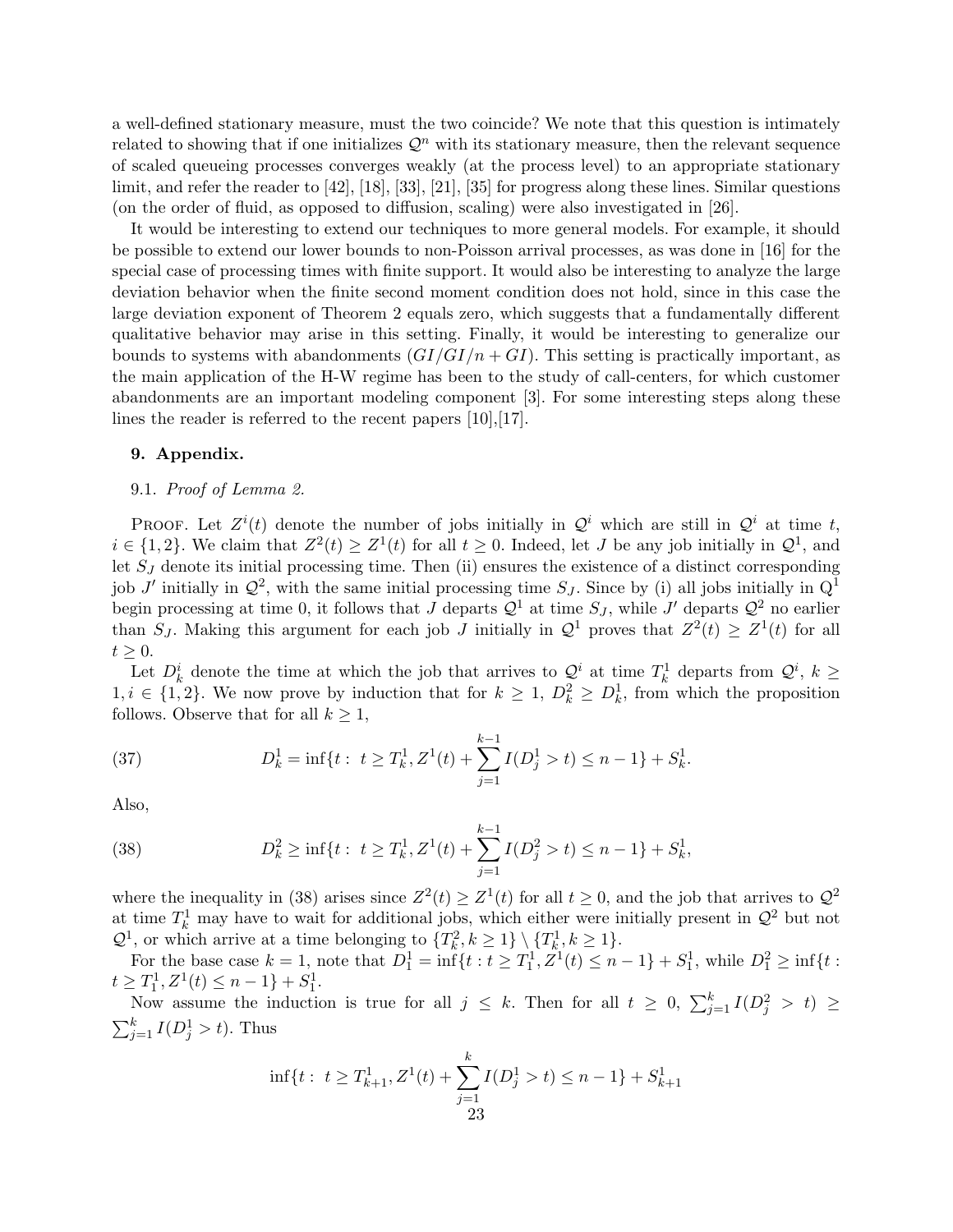$$
\leq \inf\{t: t \geq T_{k+1}^1, Z^1(t) + \sum_{j=1}^k I(D_j^2 > t) \leq n-1\} + S_{k+1}^1.
$$

It then follows from (37) and (38) that  $D_{k+1}^1 \leq D_{k+1}^2$ , completing the induction.

9.2. *Proof of Theorem 5.* It is proven in [44] Theorem 1 (given in the notation of [44]) that

THEOREM 12. *Suppose that for all sufficiently large n*,  $\{\zeta_{n,i}, i \geq 1\}$  *is a stationary, countably infinite sequence of r.v. Let*  $a_n \triangleq \mathbb{E}[\zeta_{n,1}]$ , and  $W_{n,k} \triangleq \sum_{i=1}^k \zeta_{n,i}$ . Further assume that  $a_n <$  $0, \lim_{n\to\infty} a_n = 0$ , and there exist  $C_1, C_2 < \infty$  and  $\epsilon > 0$  s.t. for all sufficiently large *n*,

 $\mathbb{E}[|W_{n,k} - ka_n|^{2+\epsilon}] \leq C_1 k^{1+\frac{\epsilon}{2}}$  *for all*  $k \geq 1$ *;* 

(ii)  $\mathbb{P}(\max_{i=1,\dots,k}(W_{n,i}-ia_n)>x)\leq C_2\mathbb{E}[|W_{n,k}-ka_n|^{2+\epsilon}]x^{-(2+\epsilon)}$  for all  $k\geq 1$  and  $x>0$ ;  $(iii)$   $\mathbb{P}(\lim_{k\to\infty}W_{n,k}=-\infty)=1.$ 

*Then*  $\{|a_n|\sup_{k>0}W_{n,k}, n\geq 1\}$  *is tight.* 

With Theorem 12 in hand, we now complete the proof of Theorem 5.

PROOF OF THEOREM 5. The proof follows almost exactly as the proof of Theorem 12 given in [44], and we now explicitly comment on precisely where the proof must be changed superficially so as to carry through under the slightly different set of assumptions of Theorem 5. First off, nowhere in the proof of Theorem 12 given in [44] is assumption (iii) of Theorem 12 used, and thus that assumption is extraneous and may be removed. The only other difference between the set of assumptions for Theorem 12 and the set of assumptions for Theorem 5 is that assumption (ii) of Theorem 12 is replaced by assumption (ii) of Theorem 5. We now show that Theorem 12 holds under this change in assumptions. As in [44], let  $x(a_n, k) \triangleq \frac{x}{|a_n|} + 2^k |a_n|$ . Then the only place where assumption (ii) of Theorem 12 is used is between Equations 5 and 6, where this assumption is required to demonstrate that

(39) 
$$
\mathbb{P}(W_{n,2^k} - 2^k a_n > \frac{1}{2}x(a_n, k)) + \mathbb{P}(\max_{i=0,\dots,2^k} (\sum_{j=1}^i \zeta_{n,j+2^k} - ia_n) > \frac{1}{2}x(a_n, k))
$$
  
(40) 
$$
\leq (1 + C_2)C_1 2^{2+\epsilon} 2^{k(1+\frac{\epsilon}{2})} (x(a_n, k))^{-(2+\epsilon)}.
$$

We now prove that assumption (ii) of Theorem 5 is sufficient to derive (40). In particular, the first summand of (39) is at most

$$
\mathbb{E}\left[|W_{n,2^k} - 2^k a_n|^{2+\epsilon}\right] \left(\frac{1}{2}x(a_n,k)\right)^{-(2+\epsilon)} \text{ by Markov's inequality}
$$
\n
$$
\leq C_1 2^{2+\epsilon} 2^{k(1+\frac{\epsilon}{2})} \left(x(a_n,k)\right)^{-(2+\epsilon)} \text{ by assumption (i) of Theorem 5.}
$$

By the stationarity of  $\{\zeta_{n,i}, i \geq 1\}$ , the second summand of (39) equals

$$
\mathbb{P}\left(\max_{i=0,\ldots,2^k} (W_{n,i} - ia_n) > \frac{1}{2} x(a_n, k)\right)
$$
\n
$$
\leq C_2 2^{2+\epsilon} 2^{k(1+\frac{\epsilon}{2})} \left(x(a_n, k)\right)^{-(2+\epsilon)} \text{ by assumption (ii) of Theorem 5.}
$$

Since we may w.l.o.g. take  $C_1, C_2 \geq 1$ , it follows that  $C_1 + C_2 \leq (1 + C_2)C_1$ , and thus (40) follows from (41) and (42). The theorem follows from the proof of Theorem 12 given in [44].  $\Box$ 

 $\Box$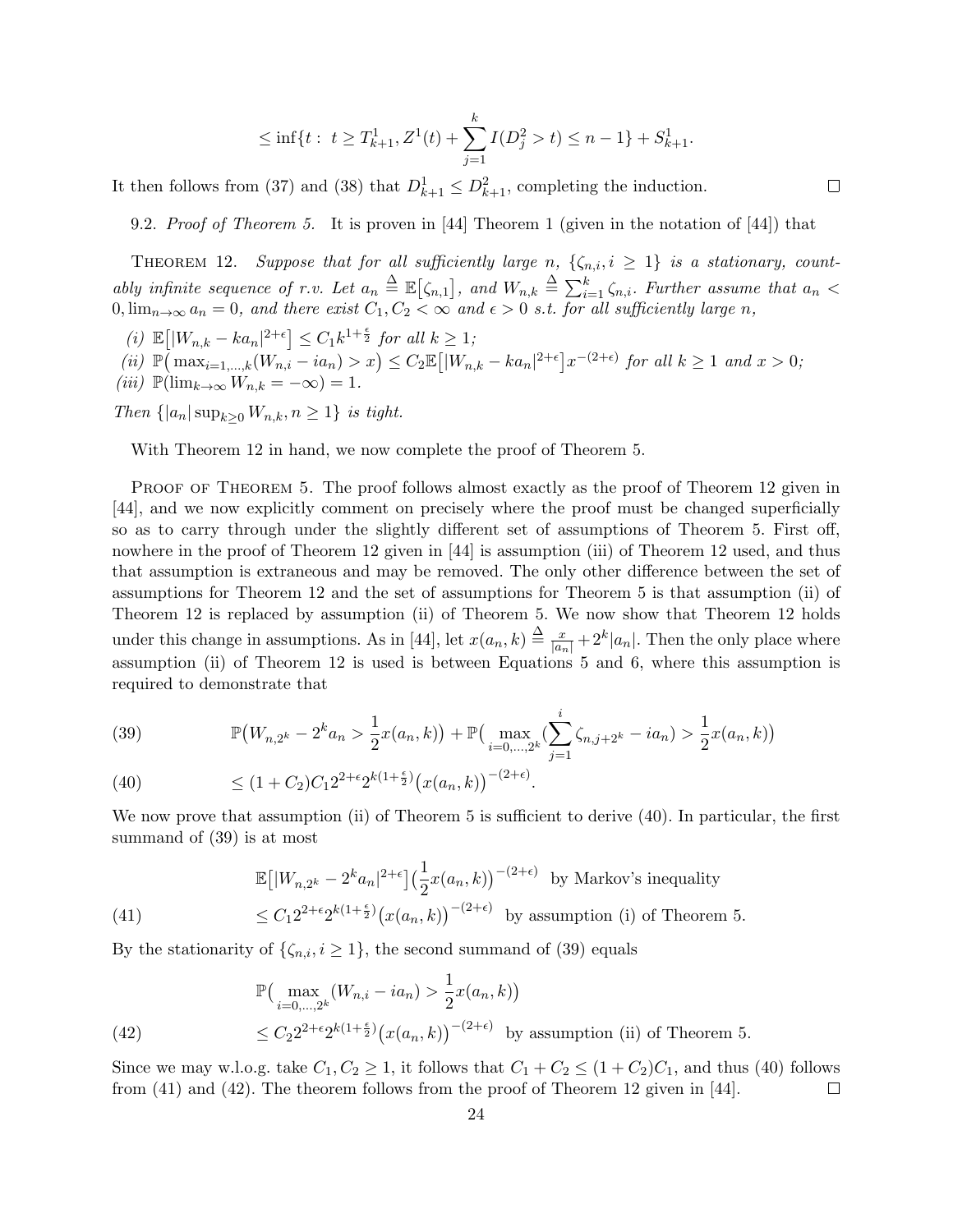9.3. *Proof of Lemma 5.* We note that the special case  $r = 2$  is treated in [47]. Before proceeding with the proof of Lemma 5, it will be useful to prove three auxiliary results. The first treats the special case  $n = 1, t \geq 1$  for ordinary (as opposed to equilibrium) renewal processes, and is proven in Theorem 1 of [8].

THEOREM 13. Suppose  $Z(t)$  is an ordinary renewal process with renewal distribution  $X$  s.t.  $\mathbb{E}[X] = \mu^{-1} \in (0,\infty)$ , and  $\mathbb{E}[X^r] < \infty$  for some  $r \geq 2$ . Then  $\sup_{t \geq 1} t^{-\frac{r}{2}} \mathbb{E}[|Z(t) - \mu t|^r] < \infty$ .

Second, we prove a lemma treating the special case  $n = 1, t \geq 1$  for equilibrium renewal processes.

LEMMA 8. *Under the same definitions and assumptions as Lemma 5, for each*  $r \geq 2$ *, there* exists  $C_{X,r} < \infty$  (depending only on X and r) s.t. for all  $t \geq 1$ ,  $\mathbb{E}\left[|Z_1^e(t) - \mu t|^r\right] < C_{X,r}t^{\frac{r}{2}}$ .

PROOF. Let  $X^e$  denote the first renewal interval in  $Z_1^e(t)$ , and  $f_{X^e}$  its density function, whose existence is guaranteed by (1). Observe that we may construct  $Z_1^e(t)$  and an ordinary renewal process  $Z(t)$  (also with renewal distribution *X*) on the same probability space so that for all  $t \geq 0$ ,  $Z_1^e(t) = I(X^e \le t) + Z((t - X^e)^+)$ , with  $Z(t)$  independent of  $X^e$ . Thus

$$
Z_1^e(t) - \mu t = \left( Z((t - X^e)^+) - \mu(t - X^e)^+ \right) + \left( I(X^e \le t) - \mu(t - (t - X^e)^+) \right).
$$

Fixing some  $t \geq 1$ , it follows that  $\mathbb{E}\left[|Z_1^e(t) - \mu t|^r\right]$  is at most

(43) 
$$
2^{r-1} \mathbb{E} \left[ |Z((t-X^e)^+)-\mu (t-X^e)^+|^r \right]
$$

(44) 
$$
+2^{r-1}\mathbb{E}\left[|I(X^e \leq t) - \mu(t - (t - X^e)^+)|^r\right] \text{ by the triangle inequality and (6).}
$$

We now bound the term  $\mathbb{E}[Z((t - X^e)^+) - \mu(t - X^e)^+]^T$  appearing in (43), which equals

(45) 
$$
\int_0^{t-1} \mathbb{E}[|Z(t-s) - \mu(t-s)|^r] f_{X^e}(s) ds + \int_{t-1}^t \mathbb{E}[|Z(t-s) - \mu(t-s)|^r] f_{X^e}(s) ds.
$$

Let  $C'_{X,r}$  $\stackrel{\Delta}{=} \sup_{t\geq 1} t^{-\frac{r}{2}} \mathbb{E}[|Z(t) - \mu t|^r]$ . Theorem 13 implies that the first summand of (45) is at most

$$
\int_0^{t-1} (C'_{X,r}(t-s)^{\frac{r}{2}}) f_{X^e}(s) ds \leq \int_0^{t-1} (C'_{X,r} t^{\frac{r}{2}}) f_{X^e}(s) ds
$$
  
=  $C'_{X,r} t^{\frac{r}{2}} \mathbb{P}(X^e \leq t-1).$ 

Since  $t-s \leq 1$  implies  $|Z(t-s) - \mu(t-s)|^r \leq |Z(1) + \mu|^r$ , the second summand of (45) is at most  $\mathbb{E}[Z(1) + \mu|^r]\mathbb{P}(X^e \in [t-1,t])$ . Combining our bounds for (45), we find that (43) is at most

(46) 
$$
2^{r-1} \mathbb{E} [|Z(1) + \mu|^r] + 2^{r-1} C'_{X,r} t^{\frac{r}{2}}.
$$

We now bound (44), which is at most

$$
2^{r-1} \mathbb{E} \left[ |I(X^e \le t) + \mu \left( t - (t - X^e)^+ \right) |^r \right] \le 2^{2r-2} \left( 1 + \mathbb{E} \left[ |\mu \left( t - (t - X^e)^+ \right) |^r \right] \right) \text{ by (6)}
$$
\n
$$
= 2^{2r-2} \left( 1 + \mu^r \left( \int_0^t s^r f_{X^e}(s) ds + \int_t^\infty t^r f_{X^e}(s) ds \right) \right).
$$
\n
$$
25
$$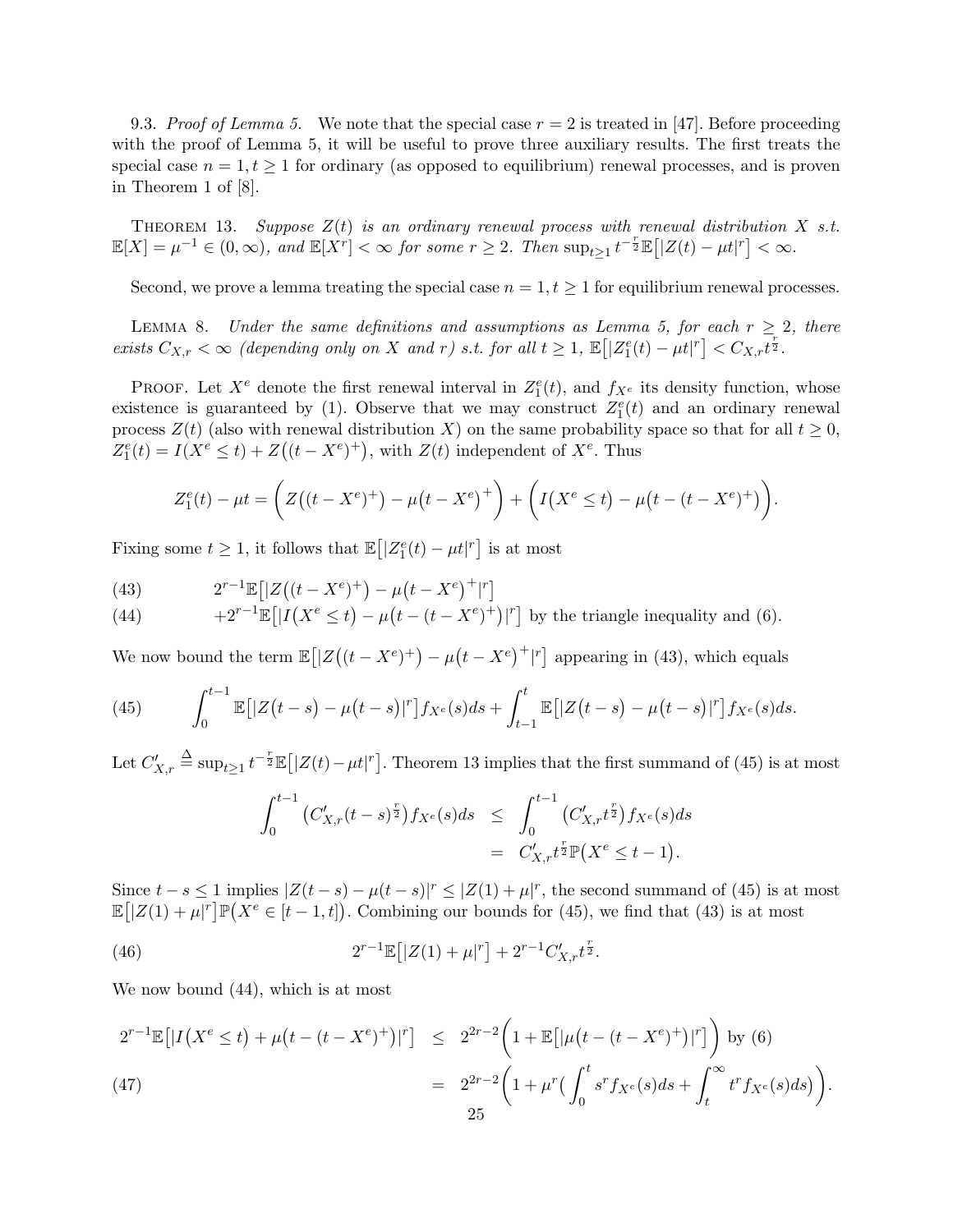It follows from (1) and Markov's inequality that for all  $s \geq 0$ ,  $f_{X^e}(s) = \mu \mathbb{P}(X > s) \leq \mu \mathbb{E}[X^r] s^{-r}$ . Thus the term  $\int_0^t s^r f_{X^e}(s) ds + \int_t^\infty t^r f_{X^e}(s) ds$  appearing in (47) is at most

(48)  
\n
$$
\int_0^t s^r (\mu \mathbb{E}[X^r]s^{-r}) ds + t^r \int_t^\infty (\mu \mathbb{E}[X^r]s^{-r}) ds = \mu \mathbb{E}[X^r] \left( \int_0^t ds + t^r \int_t^\infty s^{-r} ds \right)
$$
\n
$$
= \mu \mathbb{E}[X^r] \left( t + t^r (r - 1)^{-1} t^{1-r} \right)
$$
\n
$$
= \mu \mathbb{E}[X^r] \left( 1 + (r - 1)^{-1} \right) t.
$$

Using (46) to bound (43) and (48) to bound (47) and (44), we find that  $\mathbb{E}\left[|Z_1^e(t) - \mu t|^r\right]$  is at most

(49) 
$$
2^{r-1}\mathbb{E}\left[|Z(1)+\mu|^r\right] + 2^{r-1}C'_{X,r}t^{\frac{r}{2}} + 2^{2r-2} + 2^{2r-2}\mu^{r+1}\mathbb{E}[X^r]\left(1+(r-1)^{-1}\right)t.
$$

Noting that  $\mathbb{E} \left[ |Z(1) + \mu|^r \right] < \infty$  since any renewal process, evaluated at any fixed time, has finite moments of all orders (see [30] p. 155),  $\mathbb{E}[X^r] < \infty$  by assumption, and  $t \leq t^{\frac{r}{2}}$  since  $t \geq 1$  and  $\frac{r}{2} \geq 1$ , the lemma follows from (49).

Third, we prove a lemma which will be useful in handling the case  $t \leq 2$ . We note that in this auxiliary lemma, the upper bound is of the form  $(nt)^r$ , as opposed to  $(n\overline{t})^{\frac{r}{2}}$ .

LEMMA 9. *Under the same definitions and assumptions as Lemma 5, there exists*  $C_{X,r} < \infty$ *(depending only on X and r) s.t. for all*  $n \ge 1$ *, and*  $t \in [0,2]$ *,* 

(50) 
$$
\mathbb{E}\big[\big|\sum_{i=1}^n Z_i^e(t) - \mu nt\big|^r\big] \leq C_{X,r}\big(1 + (nt)^r\big).
$$

PROOF. Note that the l.h.s. of  $(50)$  is at most

(51) 
$$
\mathbb{E}\big[\big|\sum_{i=1}^n Z_i^e(t) + \mu nt\big|^r\big] \leq 2^{r-1} \big(\mathbb{E}\big[\big(\sum_{i=1}^n Z_i^e(t)\big)^r\big] + (\mu nt)^r\big) \text{ by (6)}.
$$

We now bound the term  $\mathbb{E}\left[\left(\sum_{i=1}^n Z_i^e(t)\right)^r\right]$  appearing in (51). Let  $\{Z_i(t)\}\$  denote a countably infinite sequence of i.i.d. ordinary renewal processes with renewal distribution *X*. Let us fix some  $t \in [0,2]$  and  $n \geq 1$ , and let  $\{B_i\}$  denote a countably infinite sequence of i.i.d. Bernoulli r.v. s.t  $\mathbb{P}(B_i = 1) = p \triangleq \mathbb{P}(R(X) \leq t)$ . Note that we may construct  $\{Z_i^e(t)\}, \{Z_i(t)\}, \{B_i\}$  on the same probability space so that w.p.1  $Z_i^e(t) \leq B_i(1 + Z_i(t))$  for all  $i \geq 1$ , with  $\{Z_i(t)\}, \{B_i\}$  mutually independent. Letting  $M \triangleq \sum_{i=1}^{n} B_i$ , it follows that

(52) 
$$
\mathbb{E}\big[\big(\sum_{i=1}^n Z_i^e(t)\big)^{[r]}\big] \leq \mathbb{E}\big[\bigg(\sum_{i=1}^M \big(1+Z_i(t)\big)\bigg)^{[r]}\big].
$$

Let  $Z^+$  denote the set of non-negative integers. Note that for any positive integer  $k$ ,

$$
\mathbb{E}\Big[\Big(\sum_{i=1}^{k} (1+Z_i(t))\Big)^{[r]}\Big] = \mathbb{E}\Big[\sum_{\substack{j_1,\ldots,j_k \in Z^+\\j_1+\ldots+j_k=[r]}} \prod_{i=1}^{k} (1+Z_i(t))^{j_i}\Big]
$$
\n(53)\n
$$
= \sum_{\substack{j_1,\ldots,j_k \in Z^+\\j_1+\ldots+j_k=[r]}} \prod_{i=1}^{k} \mathbb{E}\big[(1+Z_i(t))^{j_i}\big] \text{ since } \{Z_i(t)\} \text{ are i.i.d. r.v.s.}
$$
\n
$$
\frac{1}{26}
$$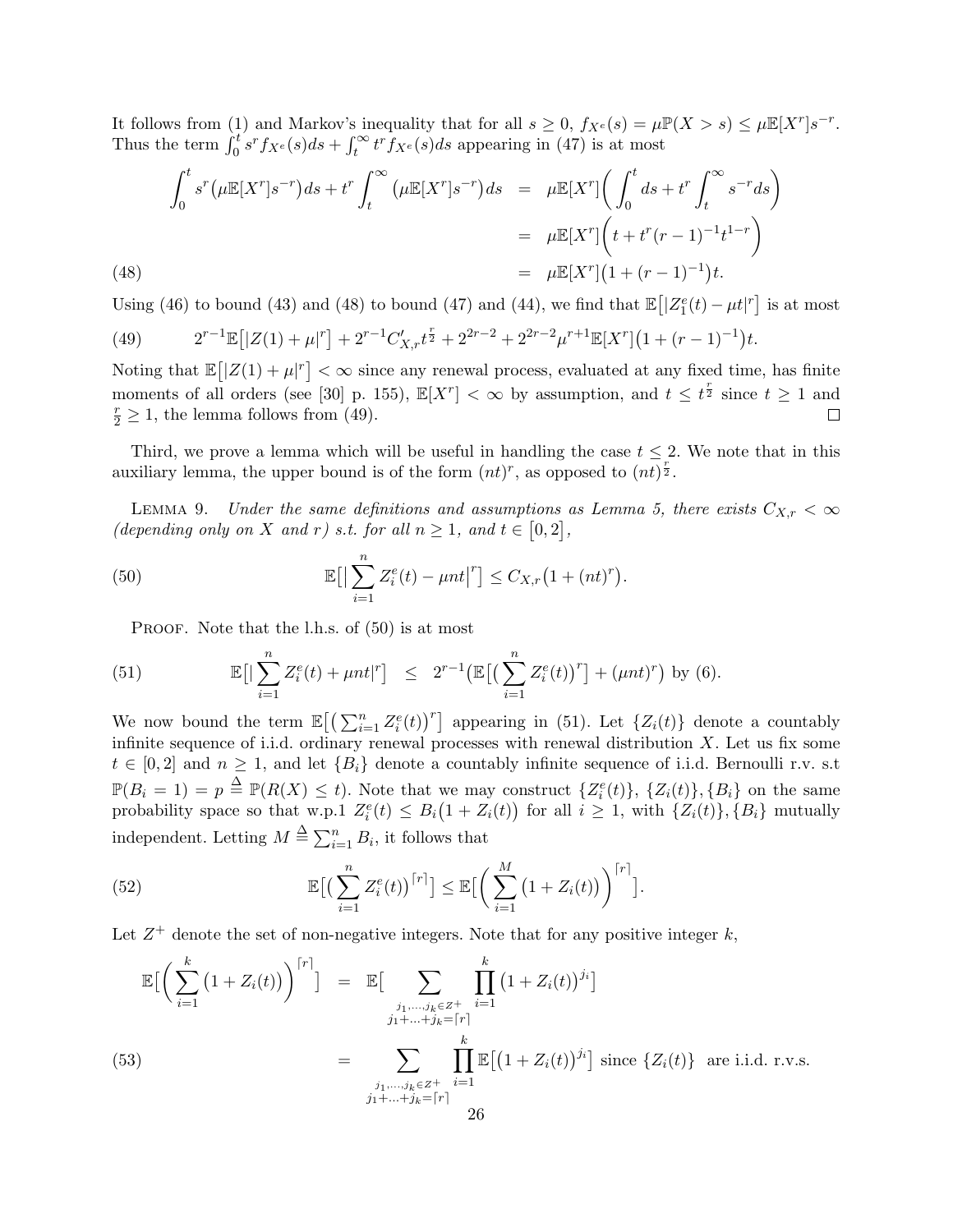For any setting of  $\{j_i, i = 1, \ldots, k\}$  in the r.h.s. of (53), at most  $\lceil r \rceil$  of the  $j_i$  are strictly positive, and each  $j_i$  is at most  $\lceil r \rceil$ . It follows that the term  $\prod_{i=1}^k \mathbb{E}[(1+Z_i(t))^{j_i}]$  appearing in the r.h.s. of  $(53)$  is at most  $\left( \mathbb{E}[(1+Z_1(t))^{[r]}\right)^{[r]}$ , irregardless of the particular setting of  $\{j_i, i = 1, \ldots, k\}$ . As there are a total of  $k^{\lceil r \rceil}$  distinct feasible configurations for  $\{j_i, i = 1, \ldots, k\}$  in the r.h.s. of (53), combining the above we find that for any non-negative integer *k*,

$$
\mathbb{E}\Big[\Big(\sum_{i=1}^k (1+Z_i(t))\Big)^{r}\Big] \leq k^{r}\Big[\mathbb{E}\big[(1+Z_1(t))^{r}\big]\Big]^{r}\Big]
$$
\n
$$
\leq k^{r}\Big[\mathbb{E}\big[(1+Z_1(2))^{r}\big]\Big]^{r}\Big]^{\text{r}}
$$
\n(54)

\n
$$
\leq k^{r}\Big[\mathbb{E}\big[(1+Z_1(2))^{r}\big]\Big]^{r}\text{ since by assumption }t \leq 2.
$$

Since any renewal process, evaluated at any fixed time, has finite moments of all orders (see [30] p. 155), it follows that  $C^1_{X, \lceil r \rceil} \stackrel{\Delta}{=} \left( \right)$  $\mathbb{E}\left[\left(1+Z_1(2)\right)^{\lceil r \rceil}\right]$ is a finite constant depending only on *X* and  $\lceil r \rceil$ . Combining (52) and (54) with the independence of *M* and  $\{Z_i(t)\}\text{, it follows from a simple$ conditioning argument that

(55) 
$$
\mathbb{E}\big[\big(\sum_{i=1}^n Z_i^e(t)\big)^{[r]}\big] \leq C_{X,[r]}^1 \mathbb{E}\big[M^{[r]}\big].
$$

We now bound the term  $\mathbb{E}[M^{[r]}]$  appearing in (55). Noting that M is a binomial distribution with parameters *n* and *p*, it follows from [38] Equation 3.3 that there exist finite constants  $C_{0, [r]}, C_{1, [r]}, C_{2, [r]}, \ldots, C_{[r], [r]},$  independent of n and p, s.t.  $\mathbb{E}[M^{[r]}] = \sum_{k=0}^{[r]} C_{k, [r]} p^k \prod_{j=0}^{k-1} (n-j)$ . Further noting that  $\prod_{j=0}^{k-1}(n-j) \leq n^k$  for all  $k \geq 0$ , it follows that  $\mathbb{E}[M^{[r]}] \leq \sum_{k=0}^{[r]} |C_{k,[r]}| (np)^k$ . Letting  $C_{[r]}^2$  $\triangleq$  max<sub>*i*=0,...,</sub> $\lceil r \rceil$  |*C*<sub>*i*, $\lceil r \rceil$ </sub>|, it follows from (55) that

(56) 
$$
\mathbb{E}\big[\big(\sum_{i=1}^{n} Z_i^e(t)\big)^{[r]}\big] \leq C_{X,[r]}^1 C_{[r]}^2 \sum_{i=0}^{[r]} (np)^i
$$

$$
\leq C_{X,[r]}^1 C_{[r]}^2 ([r]+1) (1+np)^{[r]}.
$$

Recall that for any non-negative r.v. *Y*, one has that  $\mathbb{E}[Y^r] \leq \mathbb{E}[Y^{[r]}]^{\frac{r}{[r]}}$ . Thus letting  $C_{X,r}^3 \triangleq$  $\sqrt{ }$  $C_{X, [r]}^1 C_{[r]}^2 (\lceil r \rceil + 1)$   $\Big)^{\frac{r}{\lceil r \rceil}}$ , it follows from (56) that

(57) 
$$
\mathbb{E}\big[\big(\sum_{i=1}^n Z_i^e(t)\big)^r\big] \leq C_{X,r}^3 (1+np)^r.
$$

Furthermore, it follows from (1) that  $p = \mu \int_0^t \mathbb{P}(X > y) dy \leq \mu t$ . Combining with (57), we find that

(58) 
$$
\mathbb{E}\big[\big(\sum_{i=1}^n Z_i^e(t)\big)^r\big] \leq C_{X,r}^3 (1 + \mu nt)^r
$$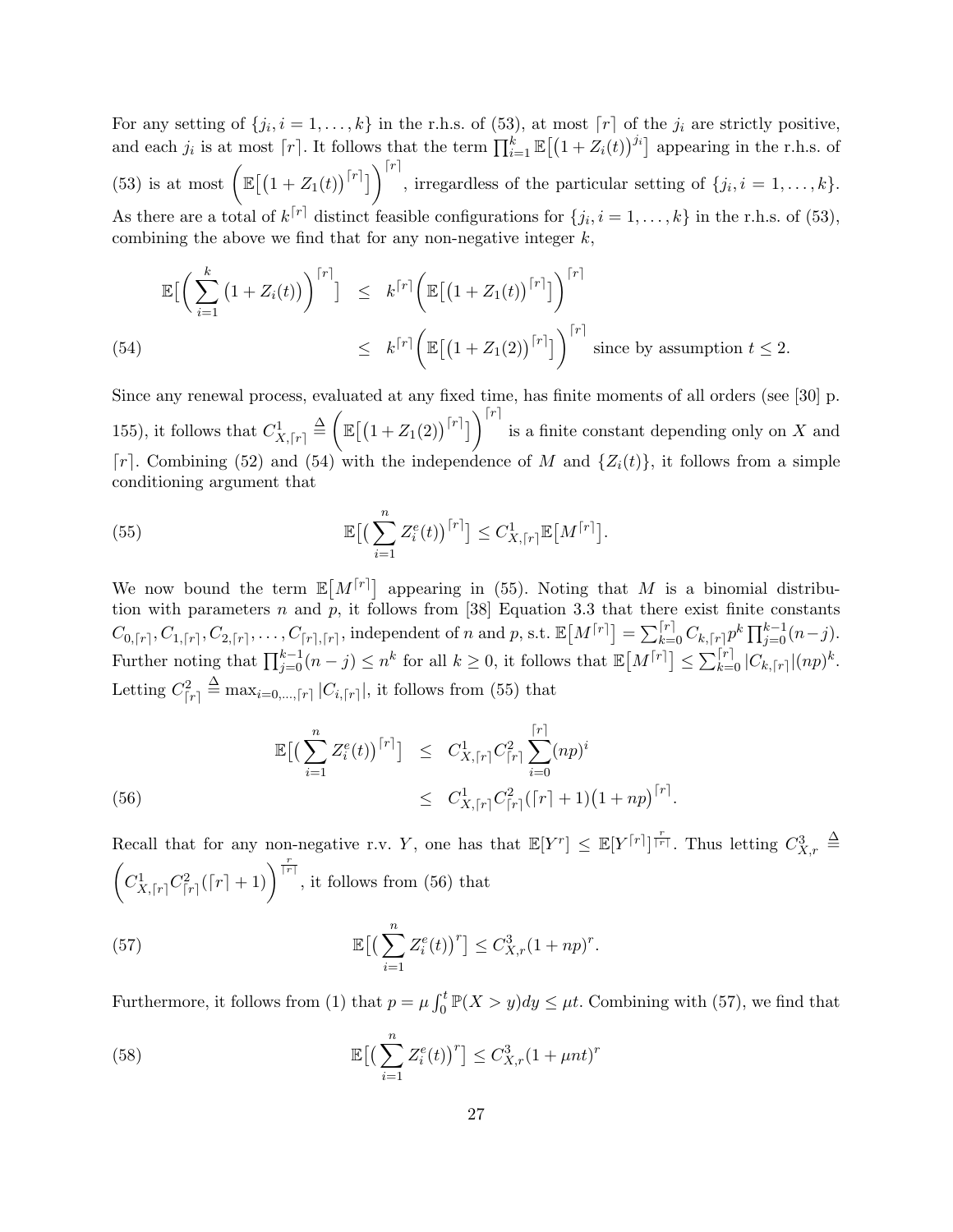Plugging (58) back into (51), it follows that the l.h.s. of (50) is at most

$$
2^{r-1}\bigg(C_{X,r}^3(1+\mu nt)^r+(\mu nt)^r\bigg)\leq 2^r(C_{X,r}^3+1)(1+\mu nt)^r.
$$

Noting that  $(1 + \mu nt)^r \le 2^r (1 + (\mu nt)^r)$  by (6), and  $1 + (\mu nt)^r \le (1 + \mu)^r (1 + (nt)^r)$ , completes the proof.  $\Box$ 

With the above auxiliary results in hand, we now complete the proof of Lemma 5.

PROOF OF LEMMA 5. We proceed by a case analysis. First, suppose  $t \leq \frac{2}{n}$  $\frac{2}{n}$ . Then we also have  $t \leq 2$ , and by Lemma 9 there exists  $C_{X,r}^1 < \infty$  s.t. the l.h.s. of (7) is at most

$$
C_{X,r}^1(1+(nt)^r) \le C_{X,r}^1(1+2^r) \quad \text{since } t \le \frac{2}{n} \text{ implies } nt \le 2.
$$

Letting  $M_1 \triangleq C_{X,r}^1(1+2^r)$ , it follows that the l.h.s. of (7) is at most  $M_1 \leq M_1(1+(nt)^{\frac{r}{2}})$ , completing the proof for the case  $t \leq \frac{2}{n}$  $\frac{2}{n}$ .

Second, suppose  $t \in \left[\frac{2}{n}\right]$  $\frac{2}{n}$ , 2. Let  $n_1(t) \triangleq \lfloor nt \rfloor$ . Noting that  $t \geq \frac{2}{n}$  $\frac{2}{n}$  implies  $n_1(t) > 0$ , in this case we may define  $n_2(t) \triangleq \lfloor \frac{n}{n_1(t)} \rfloor$  $\frac{n}{n_1(t)}$ . Then the l.h.s. of (7) equals

$$
\mathbb{E}\Big[\Big|\sum_{m=1}^{n_1(t)}\sum_{l=1}^{n_2(t)}\big(Z_{(m-1)n_2(t)+l}^e(t)-\mu t\big)+\sum_{l=n_1(t)n_2(t)+1}^{n}\big(Z_l^e(t)-\mu t\big)\Big|^r\Big]
$$
  

$$
\sum_{n_1(t)n_2(t)}^{n_1(t)n_2(t)}
$$

(59) 
$$
\leq 2^{r-1} \mathbb{E} \Big[ \Big| \sum_{m=1}^{n_1(t)} \sum_{l=1}^{n_2(t)} \big( Z_{(m-1)n_2(t)+l}^e(t) - \mu t \big) \Big|^r \Big]
$$

(60) 
$$
+2^{r-1}\mathbb{E}\left[\left|\sum_{l=n_1(t)n_2(t)+1}^{n} (Z_l^e(t) - \mu t)\right|^r\right]
$$
 by the tri. ineq. and (6).

We now bound (59). By Lemma 4, there exists  $C_r < \infty$  s.t. (59) is at most

(61) 
$$
2^{r-1}C_r(n_1(t))^{\frac{r}{2}} \mathbb{E}\Big[\Big|\sum_{l=1}^{n_2(t)} \big(Z_l^e(t) - \mu t\big)\Big|^r\Big]
$$
  
 
$$
\leq 2^{r-1}C_r(n_1(t))^{\frac{r}{2}} \left(C_{X,r}^1\Big(1 + \big(n_2(t)t\big)^r\Big)\right) \text{ by Lemma 9, since } t \leq 2.
$$

We now bound the term  $tn_2(t)$  appearing in (61). In particular,

(62) 
$$
tn_2(t) = t\lfloor \frac{n}{\lfloor nt \rfloor} \rfloor \leq \frac{nt}{nt-1}.
$$

But since  $t \geq \frac{2}{n}$  $\frac{2}{n}$  imples  $nt \geq 2$ , and  $g(z) \triangleq \frac{z}{z-z}$  $\frac{z}{z-1}$  is a decreasing function of *z* on  $(1, \infty)$ , it follows from (62) that

$$
tn_2(t)\leq 2.
$$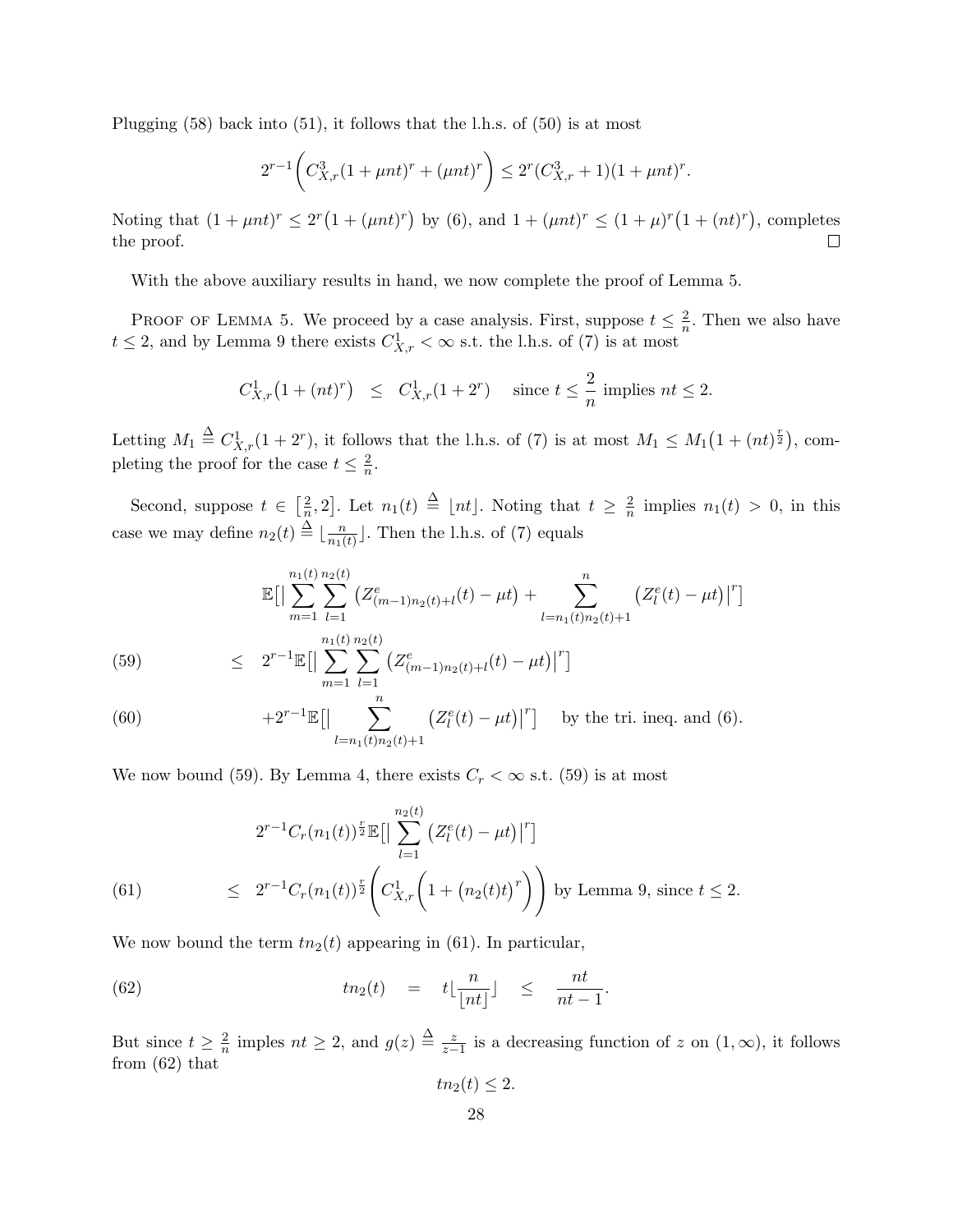Since  $n_1(t) \leq nt$ , it thus follows from (61) that (59) is at most

(63) 
$$
2^{r-1}C_rC_{X,r}^1(1+2^r)(nt)^{\frac{r}{2}}.
$$

We now bound (60). Note that the sum  $\sum_{l=n_1(t)n_2(t)+1}^{n} (Z_l^e(t) - \mu t)$  appearing in (60) is taken over  $n - n_1(t)n_2(t)$  terms. Furthermore,

$$
n - n_1(t)n_2(t) = n - n_1(t) \left[ \frac{n}{n_1(t)} \right]
$$
  
\n
$$
\leq n - n_1(t) \left( \frac{n}{n_1(t)} - 1 \right)
$$
  
\n
$$
= n_1(t).
$$

As  $n_1(t) \leq nt$ , it thus follows from Lemma 4 that (60) is at most

(64) 
$$
2^{r-1}C_r(nt)^{\frac{r}{2}}\mathbb{E}\left[|Z_1^e(t) - \mu t|^r\right] \leq 2^{r-1}C_r(nt)^{\frac{r}{2}}\mathbb{E}\left[\left(Z_1^e(t) + \mu t\right)^r\right] \leq 2^{r-1}C_r(nt)^{\frac{r}{2}}\mathbb{E}\left[\left(Z_1^e(2) + 2\mu\right)^r\right] \text{ since } t \leq 2.
$$

Using  $(63)$  to bound  $(59)$  and  $(64)$  to bound  $(60)$  shows that the l.h.s. of  $(7)$  is at most

(65) 
$$
2^{r-1}C_rC_{X,r}^1(1+2^r)(nt)^{\frac{r}{2}}+2^{r-1}C_r(nt)^{\frac{r}{2}}\mathbb{E}\big[\big(Z_1^e(2)+2\mu\big)^r\big].
$$

Let  $M_2 \triangleq 2^{r-1}C_r C_{X,r}^1(1+2^r) + 2^{r-1}C_r \mathbb{E}\left[\left(Z_1^e(2) + 2\mu\right)^r\right]$ . It follows from (65) that the l.h.s. of (7) is at most  $M_2(nt)^{\frac{r}{2}} \leq M_2(1+(nt)^{\frac{r}{2}})$ , completing the proof for the case  $t \in \left[\frac{2}{n}\right]$  $\frac{2}{n}, 2].$ 

Finally, suppose  $t \geq 2$ . In this case, it follows from Lemma 4 that the l.h.s. of (7) is at most  $C_r n^{\frac{r}{2}} \mathbb{E} [ |Z_1^e(t) - \mu t|^r ]$ . Let  $C_{X,r}^2$  $\stackrel{\Delta}{=} \sup_{t\geq 2} t^{-\frac{r}{2}} \mathbb{E}\left[ |Z_1^e(t) - \mu t|^r \right]$ . Then it follows from Lemma 8 that  $C_{X,r}^2 < \infty$ , and the l.h.s. of (7) is at most  $C_r C_{X,r}^2 (nt)^{\frac{r}{2}}$ . Letting  $M_3 \triangleq C_r C_{X,r}^2$ , it follows that the 1.h.s. of (7) is at most  $M_3(nt)^{\frac{r}{2}} \leq M_3(1+(nt)^{\frac{r}{2}})$ , completing the proof for the case  $t \geq 2$ .

As this treats all cases, we can complete the proof of the lemma by letting  $M_4 \stackrel{\Delta}{=} \max (M_1, M_2, M_3)$ , and noting that for all  $n \ge 1$  and  $t \ge 0$ , the l.h.s. of (7) is at most  $M_4(1+(nt)^{\frac{r}{2}})$ .

**10. Acknowledgements.** The authors would like to thank Ton Dieker, Johan van Leeuwaarden, Josh Reed, Ward Whitt, and Bert Zwart for their helpful discussions and insights. The authors especially thank Ton Dieker for his insights into the large deviations properties of suprema of Gaussian processes. The first author wishes to acknowledge support by NSF grant CMMI-0726733.

#### REFERENCES

- [1] M. Abramowitz and I. Stegun, *Handbook of mathematical functions*, 1972.
- [2] R.J. Adler, *An introduction to continuity, extrema, and related topics for Gaussian processes*, Inst. Math. Statist. Lecture Notes - Monograph Series **12** (1990).
- [3] Z. Aksin, M. Armory, and V. Mehrotra, *The modern call center: a multi-disciplinary perspective on operations management research*, Production and Operations Management **16** (2007), no. 6, 665–688.
- [4] S. Asmussen, *Applied probability and queues, 2nd ed.*, Springer, 2003.
- [5] P. Billingsley, *Convergence of probability measures*, 1999.
- [6] A.A. Borovkov, *Some limit theorems in the theory of mass service, II*, Theor. Probability Appl. **10** (1965), 375–400.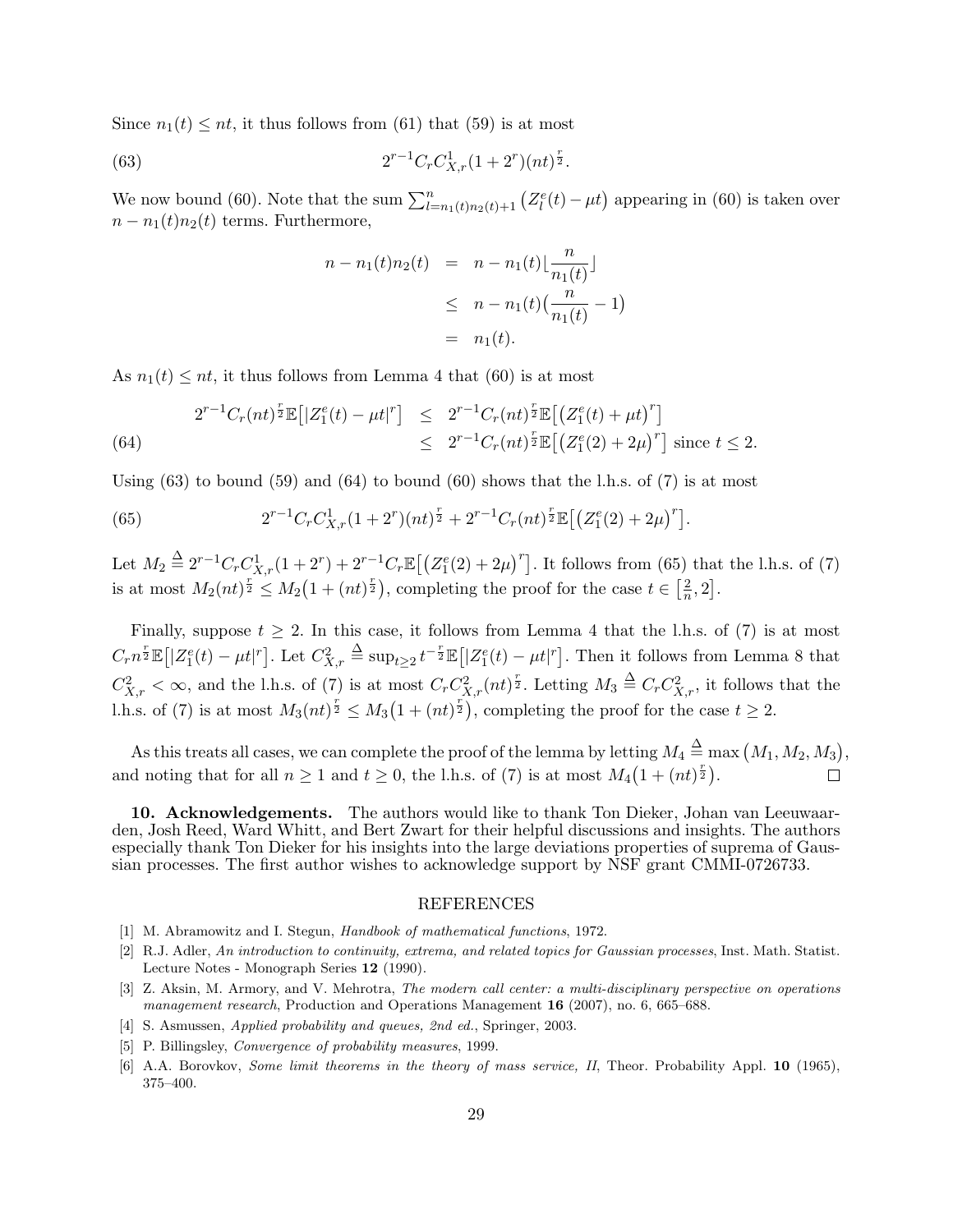- [7] C.S. Chang, J.A. Thomas, and S.H. Kiang, *On the stability of open networks: a unified approach by stochastic dominance*, Queueing Systems **15** (1994), 239–260.
- [8] Y. Chao, C. Hsiung, and T. Lai, *Extended renewal theory and moment convergence in Anscombe's theorem*, The Annals of Probability **7** (1979), no. 2, 304–318.
- [9] D. Cox, *Renewal theory*, Methuen and Co., 1970.
- [10] J. Dai and S. He, *Customer abandonment in many-server queues.*, Mathematics of Operations Research. **35** (2010), 347–362.
- [11] K. Debicki, *A note on LDP for supremum of Gaussian processes over infinite horizon*, Stat. Prob. Letters **44** (1999), 211–219.
- [12] A.B. Dieker, *Conditional limit theorems for queues with Gaussian input, a weak convergence approach*, Stochastic processes and their applications **115** (2005), 849–873.
- [13] J.L. Doob, *The elementary Gaussian processes*, Ann. Math. Statist. **15** (1944), no. 3, 229–282.
- [14] N. Duffield and N. O'Connel, *Large deviations and overflow probabilities for the general single-server queue, with applications*, Math. Proc. Camb. Phil. Soc. **118** (1995).
- [15] A.K. Erlang, *On the rational determination of the number of circuits.*, The Copenhagen Telephone Company, Copenhagen, 1948.
- [16] D. Gamarnik and P. Momcilovic, *Steady-state analysis of a multi-server queue in the Halfin-Whitt regime*, Advances in Applied Probability **40** (2008), 548–577.
- [17] D. Gamarnik and A. Stolyar, *Multiclass multiserver queueing system in the Halfin-Whitt heavy traffic regime. Asymptotics of the stationary distribution*, Preprint (2011).
- [18] S. Halfin and W. Whitt, *Heavy-traffic limits for queues with many exponential servers.*, Operations Research **29** (1981), no. 3, 567–588.
- [19] I. Ibragimov and Y. Rozanov, *Gaussian random processes*, 1978.
- [20] D. Iglehart and W. Whitt, *Multiple channel queues in heavy traffic I*, Advances in Applied Probability **2** (1970), no. 1, 150–177.
- [21] S. He J. Dai and T. Tezcan, *Many-server diffusion limits for G/Ph/n+GI queues*, Annals of Applied Probability **20** (2010), 1854–1890.
- [22] D. Jagerman, *Some properties of the Erlang loss function*, Bell System Techn. J. **53** (1974), no. 3, 525–551.
- [23] P. Jelenkovic, A. Mandelbaum, and P. Momcilovic, *Heavy traffic limits for queues with many deterministic servers*, Queueing Systems: Theory and Applications **47** (2004), no. 1-2, 53–69.
- [24] Z. Michna K. Debicki and T. Rolski, *On the supremum from Gaussian processes over infinite horizon*, Probab. Math. Statist. **18** (1998), 83–100.
- [25] J. Lewis K. Duffy and W. Sullivan, *Logarithmic asymptotics for the supremum of a stochastic process*, Annals of applied probability **13** (2003), 430–445.
- [26] W. Kang and K. Ramanan, *Asymptotic approximations for the stationary distributions of many-server queues*, Annals of Applied Probability (to appear). (2010).
- [27] O. Kella and W. Stadje, *Superposition of renewal processes and an application to multi-server queues*, Statistics and Probability Letters **76** (2006), no. 17, 1914–1924.
- [28] A. Mandelbaum and P. Momcilovic, *Queues with many servers: the virtual waiting-time process in the QED regime*, Math. Oper. Res. **33** (2008), no. 3, 561–586.
- [29] M. Marcus and J. Rosen, *Markov processes, Gaussian processes, and local times*, 2006.
- [30] N. Prabhu, *Stochastic processes*, 1965.
- [31] P. Protter, *Stochastic differential equations with jump reflection at the boundary*, Stochastics **3** (1980), 193–201.
- [32] A. Puhalski and M. Reiman, *The multiclass GI/PH/N queue in the Halfin-Whitt regime*, Advances in Applied Probability **32** (2000), no. 3, 564–595.
- [33] A.A. Puhalskii and M.I.Reiman, *The multiclass GI/PH/N queue in the halfin-whitt regime*, Advances in Applied Probability **32** (2000), 564 – 595.
- [34] A.A. Puhalskii and J. Reed, *On many-server queues in heavy traffic.*, Ann. Appl. Prob. **20** (2010), no. 1, 129–195.
- [35] K. Ramanan and H. Kaspi, *SPDE limits of many-server queues*, Preprint. (2010).
- [36] J. Reed, *The G/GI/N queue in the Halfin-Whitt regime II: idle time system equations.*, Preprint. (2007).
- [37] , *The G/GI/n queue in the Halfin-Whitt regime*, Annals of Applied Probability **19** (2009), no. 6, 2211– 2269.